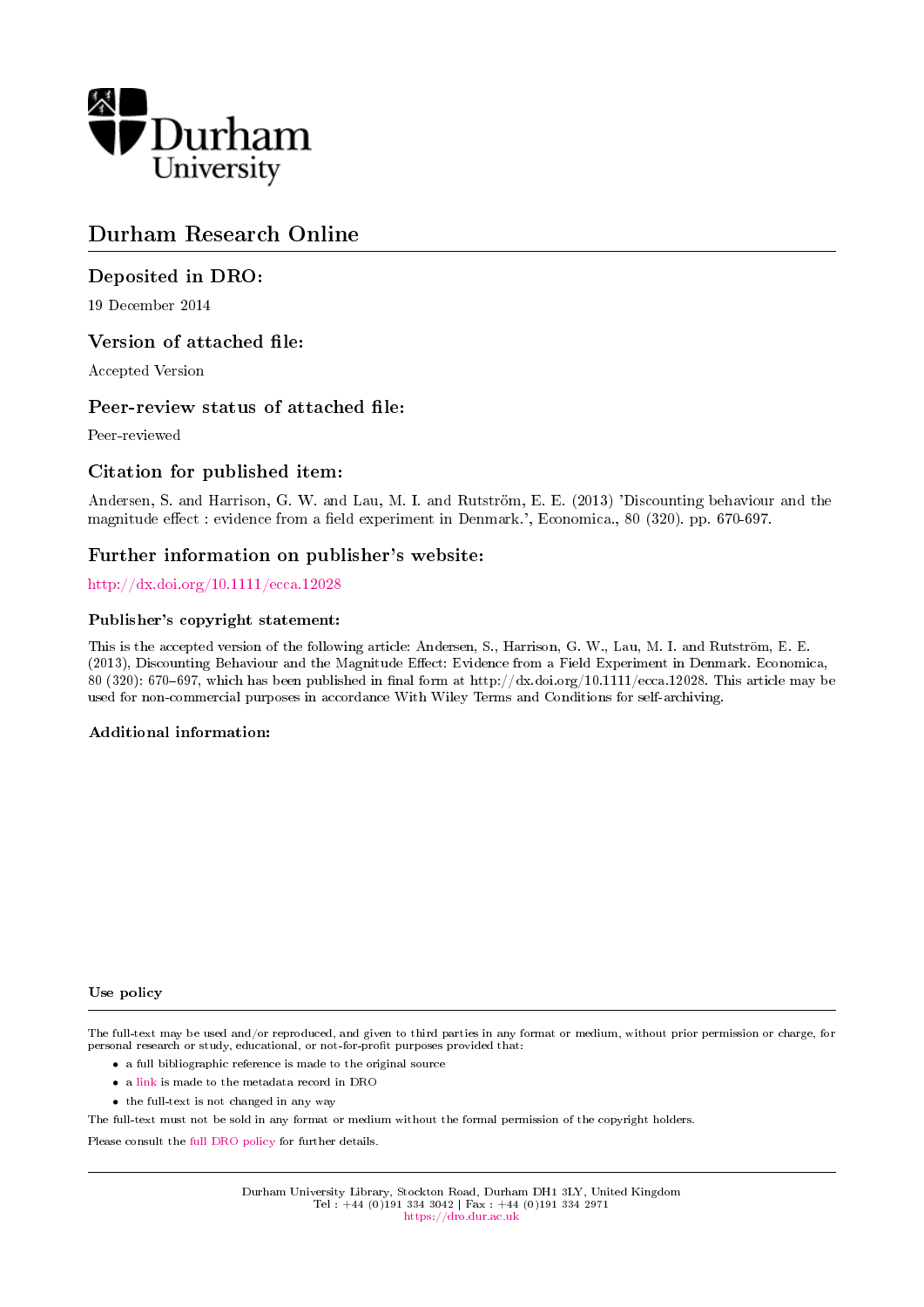# **Discounting Behavior and the Magnitude Effect: Evidence from a Field Experiment in Denmark**

by

Steffen Andersen, Glenn W. Harrison, Morten I. Lau & E. Elisabet Rutström†

March 2013

Forthcoming, *Economica*

ABSTRACT.

We evaluate the claim that individuals exhibit a magnitude effect in their discounting behavior, which is said to occur when higher discount rates are inferred from choices made with lower principals, all else being equal. If the magnitude effect is quantitatively significant it is not appropriate to use one discount rate or discounting function, independent of the scale of the project, for the purposes of cost-benefit analysis and capital budgeting. If the effect is robust, as claimed, we should be able to see it using procedures that are more familiar to economists. Using data collected from a field experiment in Denmark, we find statistically significant evidence of a small magnitude effect, at levels that are *much* smaller than is typically claimed. This evidence only surfaces if one carefully controls for unobserved individual heterogeneity in the population.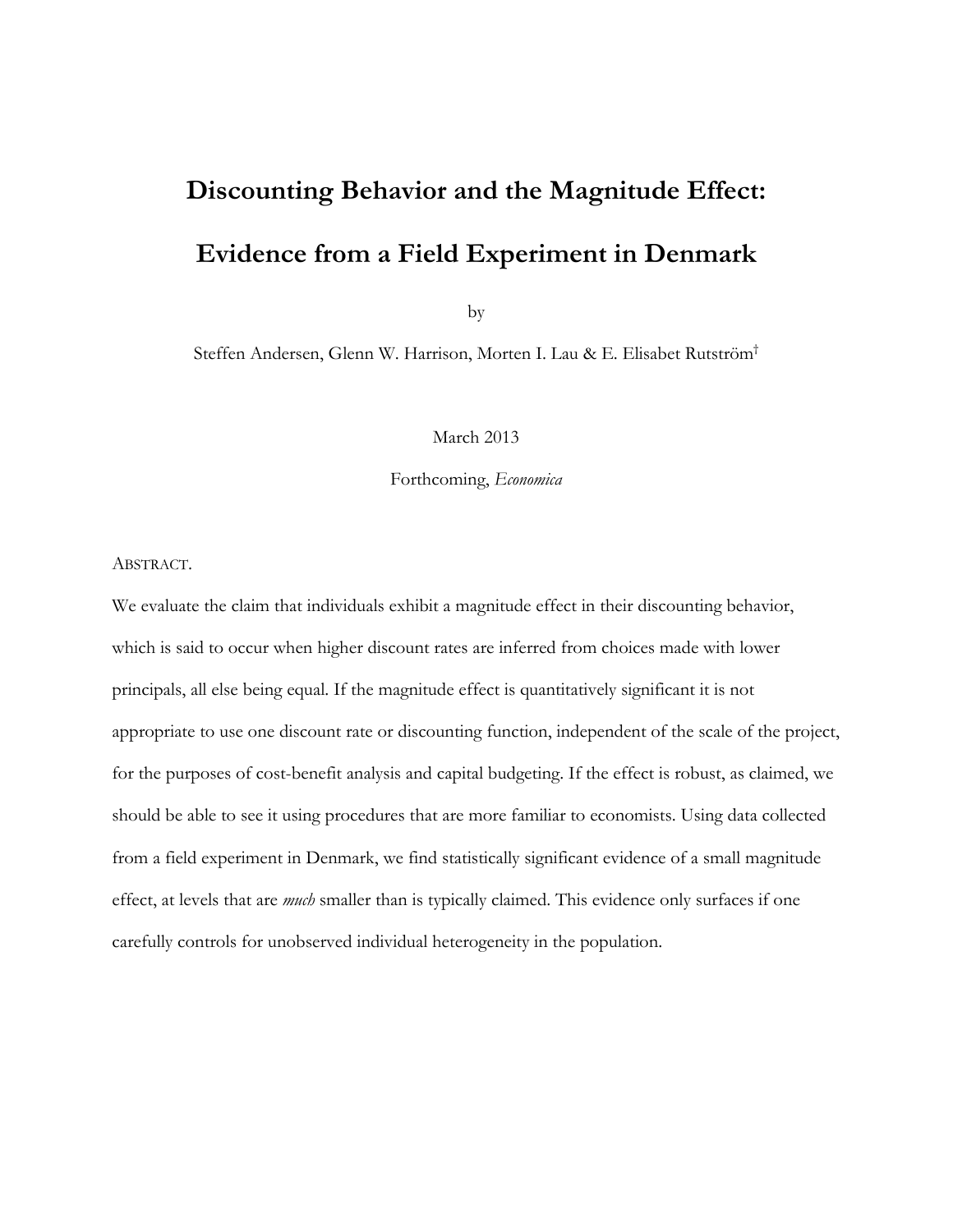† Department of Economics, Copenhagen Business School, Copenhagen, Denmark (Andersen and Lau); Department of Risk Management & Insurance and Center for the Economic Analysis of Risk, Robinson College of Business, Georgia State University, USA (Harrison); Durham University Business School (Lau); and Robinson College of Business and Department of Economics, Andrew Young School of Policy Studies, Georgia State University, USA (Rutström). E-mail contacts: sa.eco@cbs.dk, gharrison@gsu.edu, m.i.lau@durham.ac.uk and erutstrom@gmail.com. We thank the U.S. National Science Foundation for research support under grants NSF/HSD 0527675 and NSF/SES 0616746, the Danish Social Science Research Council for research support under project 275-08-0289, and the Carlsberg Foundation under grant 2008\_01\_0410.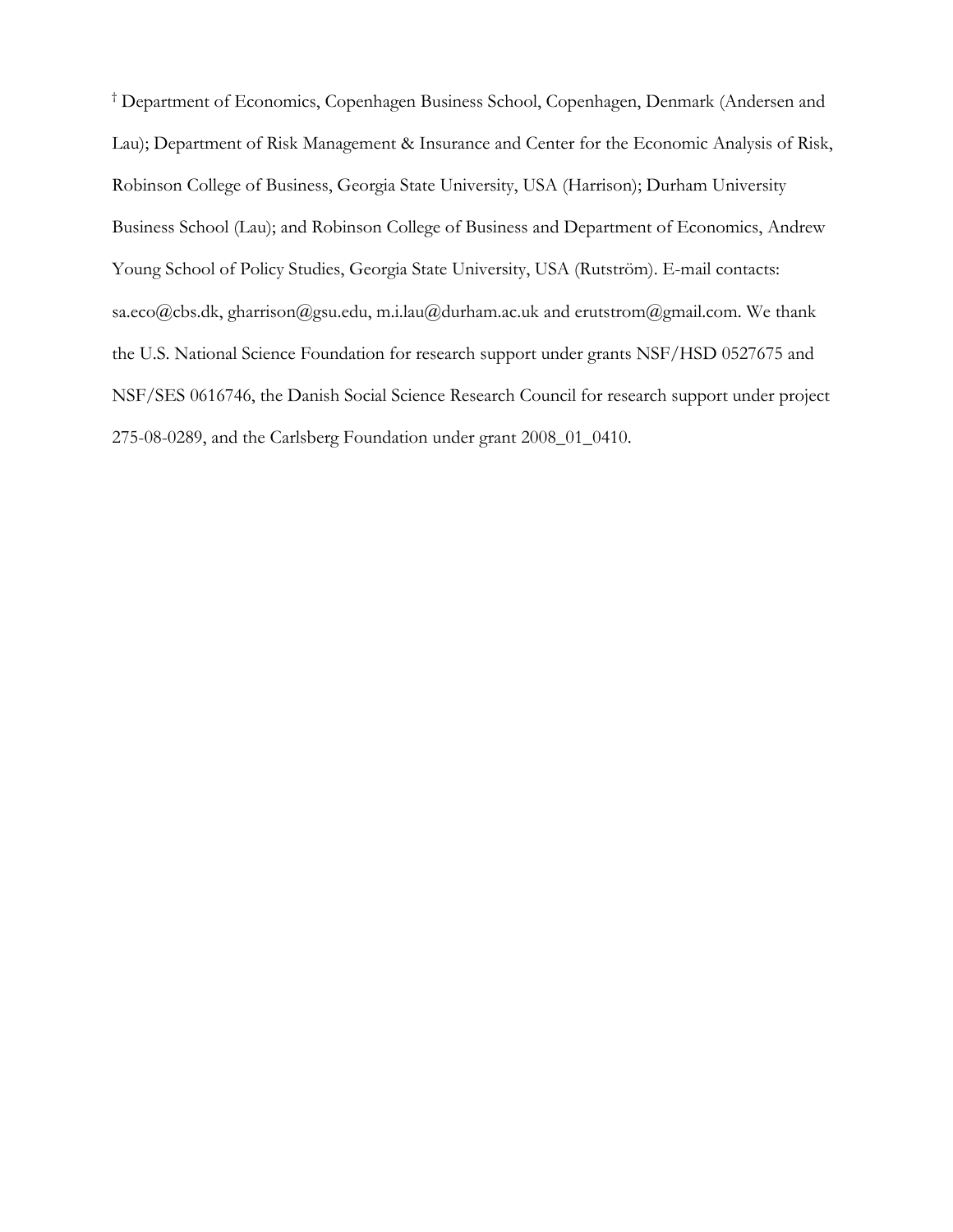One anomaly about discounting behavior is known as the "magnitude effect": the finding that smaller amounts are discounted more than larger amounts. The magnitude effect has been presented as an explanation to declining discount rates with horizon, and would suggest that these differences should disappear if principals were larger. If magnitude effects are sufficiently large, as the literature is suggesting, they may account for behavior otherwise attributed to quasi-hyperbolic preferences. Moreover, if the magnitude effect is significant it is not appropriate to use one discount rate or discounting function, independent of the scale of the project, for the purposes of costbenefit analysis and capital budgeting. We present new evidence on the magnitude effect from a methodology that is based on real rewards, transparent elicitation procedures that are incentive compatible, joint estimation of risk and time preferences, and allowing for unobservable subject heterogeneity when inferring discount rates.

One theory that predicts magnitude effects hypothesizes that individuals might be using a fixed monetary premium to decide whether to choose delayed payments rather than earlier payments, as well as some premium for delay that varies with horizon (Benhabib et al., 2010). In this case a subject might want to receive a minimum of \$10 before delaying receipt: as the principal increases from \$100 to \$1000, say, the discount rate at which the subject switches from the sooner to the later payment decreases, since \$10 is proportionately less as the principal increases. This theory is important because it suggests that evidence for sharply declining discount rates with horizon would disappear as the principal gets larger and larger. A direct test of the magnitude effect presents itself in this theory formulation: present subjects with two different principals and see if there is a difference in behavior.<sup>1</sup>

 $<sup>1</sup>$  Baucells and Heukamp (2012) consider probability discount rates as opposed to monetary discount</sup> rates. They attribute the magnitude effect to sub-endurance, meaning that subjects are willing to wait longer for amounts that are paid out with higher probability.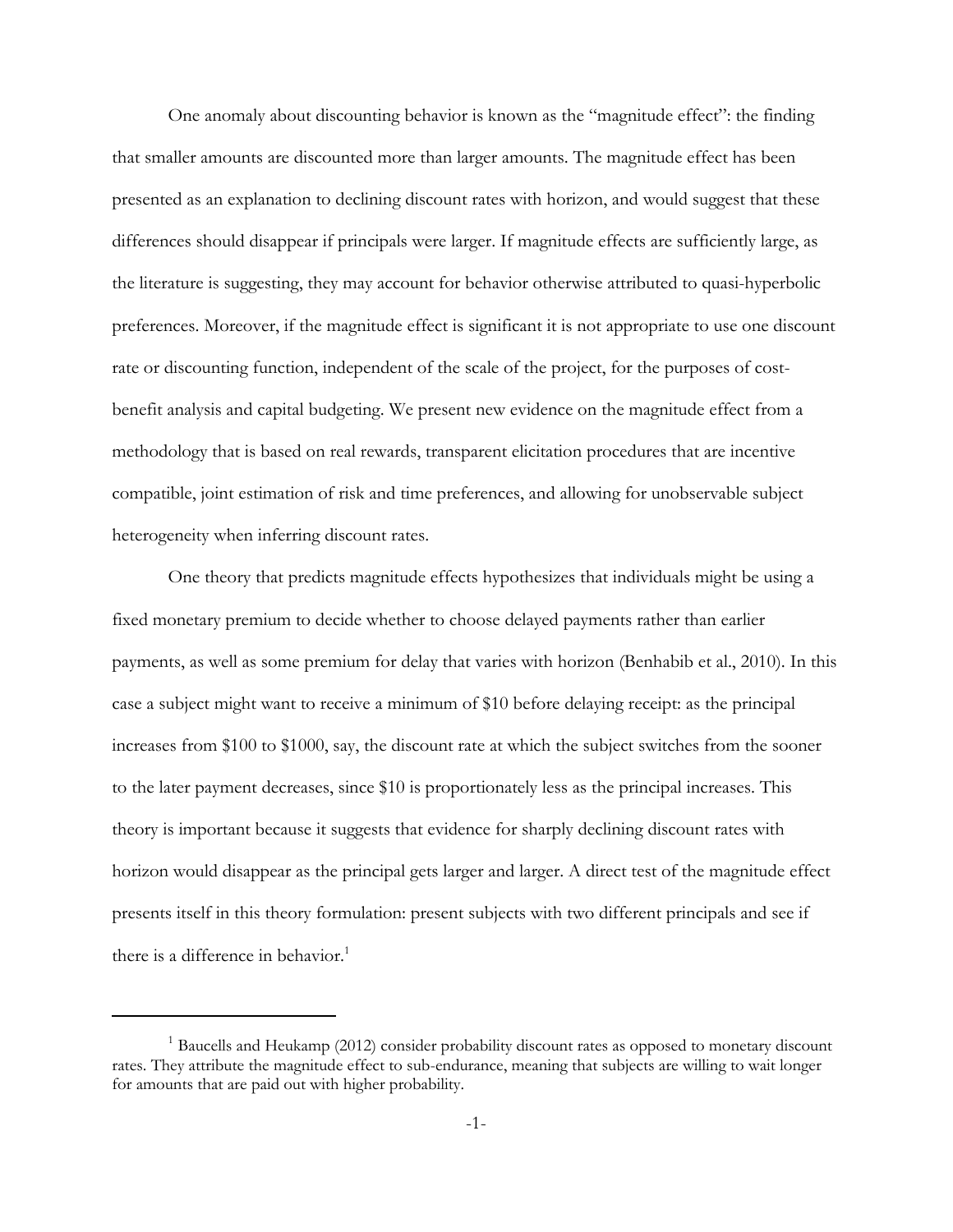We conduct artefactual field experiments with a representative sample of adult Danes to see if there is anything here that should be of concern to economists. Harrison and List (2004) define artefactual field experiments as experiments that use the type of stimuli that one would normally find in a laboratory environment but with a subject pool drawn from the field. They represent the first step from the lab to the field, and generally afford the greatest controls in terms of internal validity. For the purpose of testing if some behavioral anomaly from the lab applies in the field, which is the case here, artefactual field experiments are particularly valuable since one is only changing the subject pool. In our case the sample is representative of the adult Danish population, and is not specially drawn from some field setting that might bring with it some unique characteristics (e.g., a church, or a convention of actuaries).

We find statistically significant evidence for the magnitude effect in our field sample of adult Danes. However, this evidence arises only after one carefully controls for unobserved individual heterogeneity, and could easily be missed if one assumed homogeneous preferences. We consider time horizons between 2 weeks and 12 months and report a mean *annual* discount rate of 11.3% for the low principal of 1,500 Danish kroner and 7.9% for the high principal of 3,000 kroner. The most striking finding is that the evidence for the magnitude effect is at levels that are much lower than previously reported. For example, using a convenient sample of college students Kirby (1997) looks at time horizons between 1 and 29 days and reports *daily* discount rates of 5.6% and 3.6% for principals of \$10 and \$20, respectively.<sup>2</sup> Using daily compounding the implied annual discount rates are 43,384,054,919% and 40,393,329%, which are huge by any standard. These discount rates imply a large magnitude effect where the former is over 1,000 times larger than the latter. Halevy (2012)

<sup>&</sup>lt;sup>2</sup> Kirby (1997) also considers two other samples with "people from the Williams College community, including summer students, college staff, and persons unaffiliated with the college," and he finds similar magnitude effects.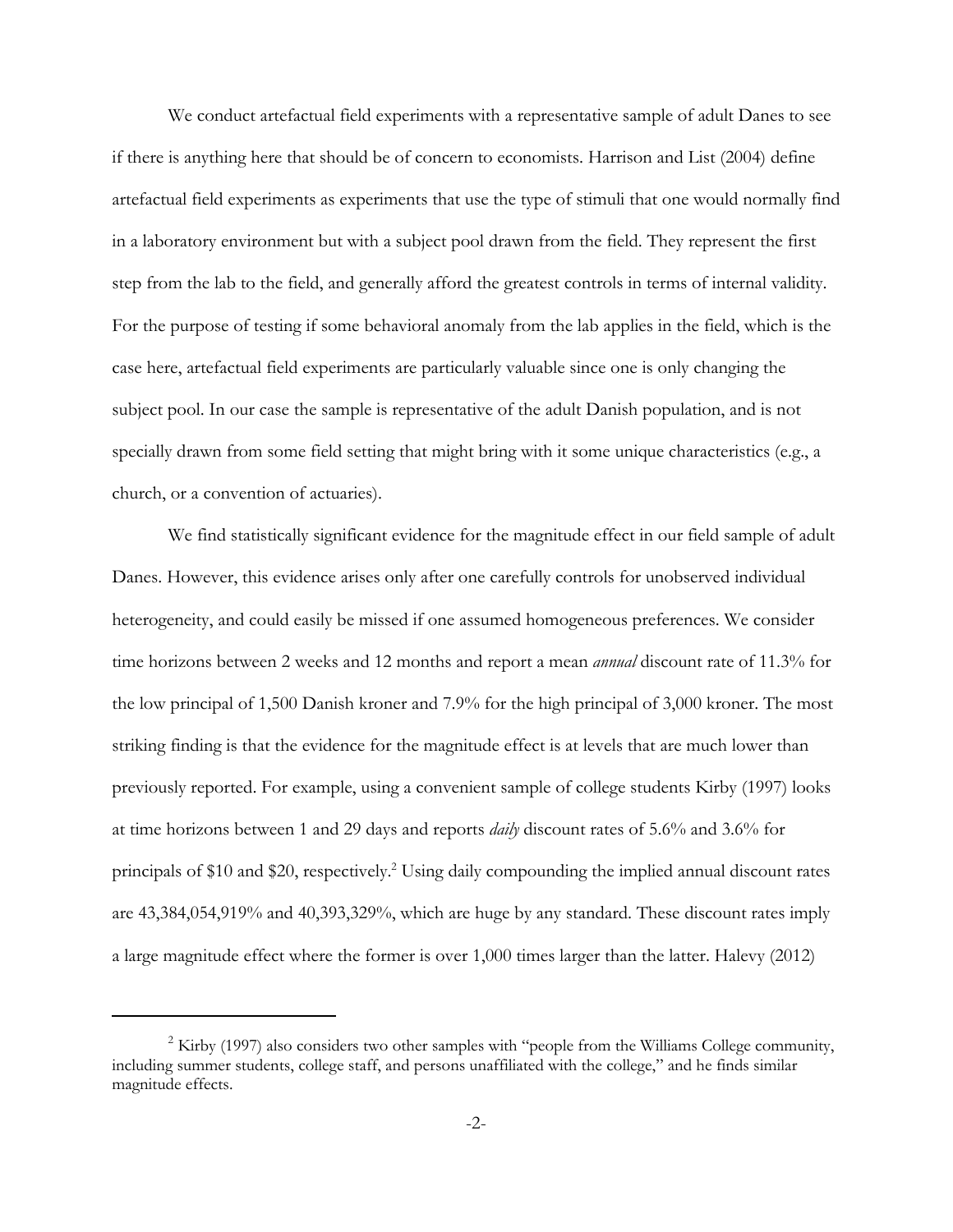considers principals of \$10 and \$100 and a time horizon of one week, and he finds *weekly* discount rates of 5.9% and 3.7%, respectively. Using weekly compounding the implied discount rates are 1,871% and 561%. While the magnitude effect here is significantly smaller than in Kirby (1997), it is still large with the former discount rate more than 3 times the latter. None of the other studies with real monetary rewards report estimated discount rates. Our review of studies using hypothetical rewards show varying quantitative magnitude effects, but most are many times larger than what we find here. We report a magnitude effect of only 3.4 percentage points when comparing means of discount rate distributions, which is tiny in comparison to the previous literature. When we, more appropriately, compare medians the effect almost goes away. Hence one could argue that although the magnitude effect is statistically significant in our study, it is not economically significant over a time horizon of one year.

We review the existing literature on magnitude effects in section 2, and present the experimental design in section 3. In section 4 we specify a structural econometric model to infer discount rates, and in section 5 we report our findings. Section 6 concludes.

#### **I. Literature Review**

Table 1 contains a summary tabulation of procedures and findings in the literature on magnitude effects. We carefully review the most important contributions here, and every other paper in Appendix A (available on request). The magnitude effect is a robust finding in the studies that are listed in Table 1, and appears in studies that rely on hypothetical payoffs as well as real monetary rewards. Previous studies that rely on monetary rewards consider the income range between \$10 and \$85 and time horizons between 1 day and 6 months, whereas studies based on hypothetical questions consider higher stakes (up to \$100,000) and longer horizons (up to 20 years). We concentrate our review on studies with real monetary rewards, but also discuss the earliest papers on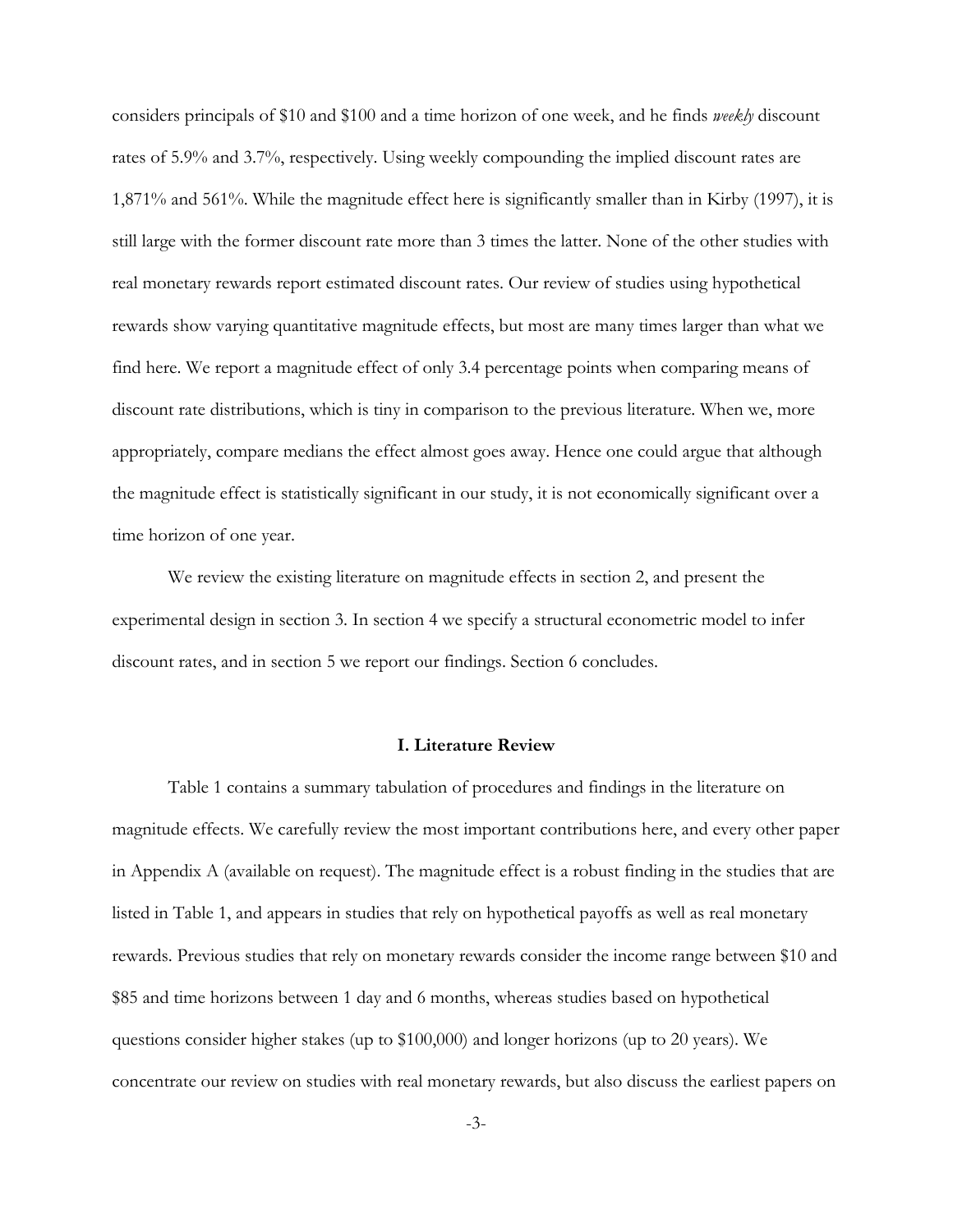magnitude effects that rely on hypothetical questions, and studies that allow for non-linear utility functions.

# [Table 1 here]

The early papers on magnitude effects use open-ended elicitation methods where subjects are asked to state the delayed amount that they would require to be willing to give up a certain amount today. For example, Thaler (1981) considered a 3×3 design, varying the initial amount and the time delay. For one group of subjects the amounts were \$15, \$250 and \$3,000, and the delays 3 months, 1 year, and 3 years; for another group the amounts were \$75, \$250 and \$1200, and the delays 6 months, 1 year, and 5 years; and for the final group the amounts were \$15, \$250 and \$3,000, and the delays 1 month, 1 year and 10 years.<sup>3</sup> All choices were hypothetical, and the sample consisted of U.S. college students. Median responses are reported, with no tests of statistical significance. Table 1 tabulates these results, converted to the annual effective rate assuming daily compounding, and supports the claim of magnitude effects.<sup>4</sup> Loewenstein (1987) and Benzion et al. (1989) apply similar elicitation methods and find support for the magnitude effect between losses of \$1,000 and \$4, and between gains of \$40 and \$5,000. There is substantial variation in the time horizon across the treatments in these studies, and the magnitude effect is robust to variation in time delay, except for the 3-hour horizon in Loewenstein (1987).

Holcomb and Nelson (1992) employed procedures that anticipate the more recent application of modern experimental methods to the elicitation of discount rates, and indeed is heavily cited by Coller and Williams (1999) in their seminal study. Holcomb and Nelson (1992) used 101 business students in a series of 41 binary choice tasks, where the sooner and later amounts were

<sup>&</sup>lt;sup>3</sup> Another group was presented with comparable tasks framed as losses. We focus here solely on choices framed as gains.

<sup>&</sup>lt;sup>4</sup> No statistical test is typically needed when the median or means are so different, although one would like to know if the distributions had large variances or skewness.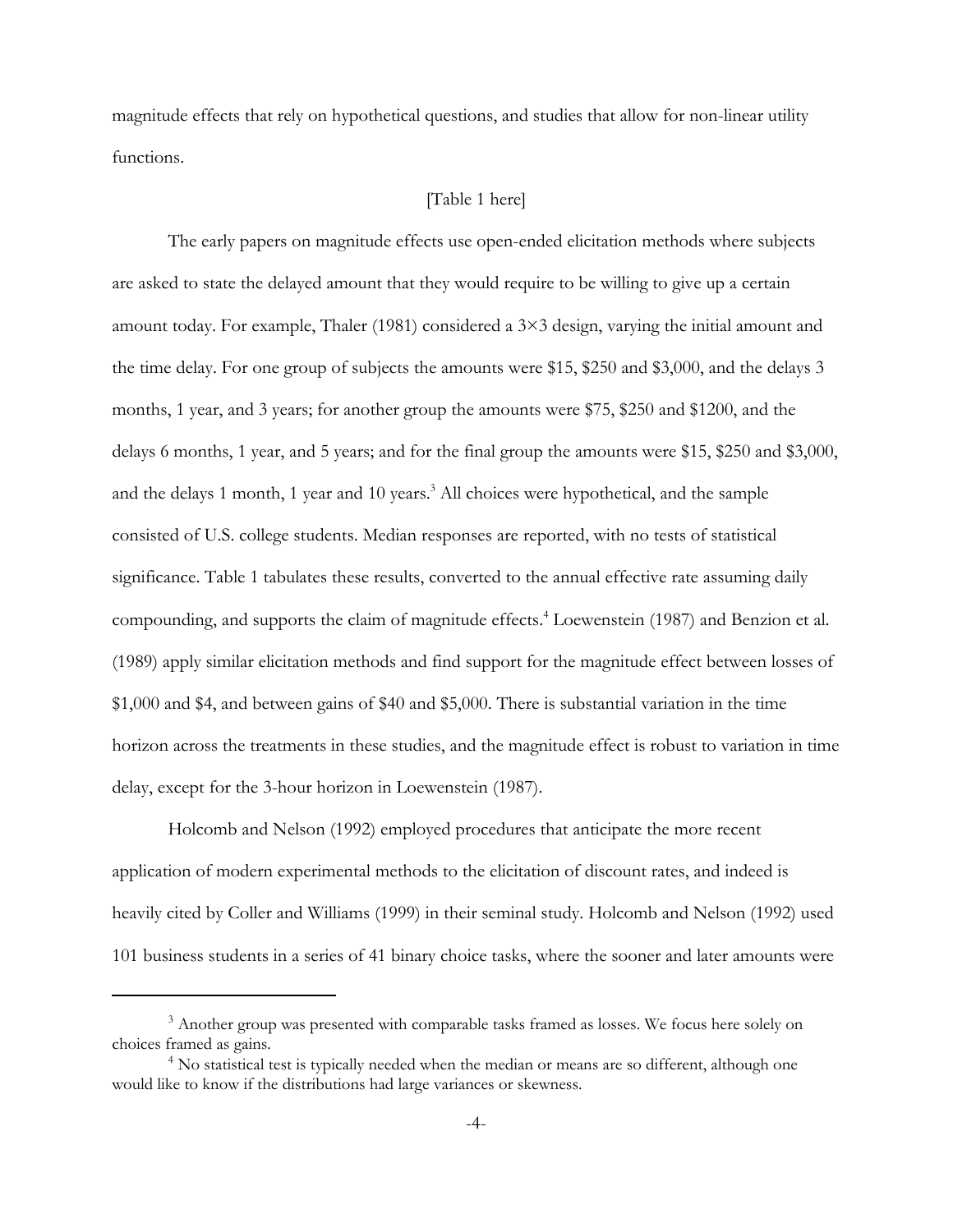presented as given and the subject simply needed to pick one. Treatments included the use of front end delays on the sooner option of 0 days, 1 day or 7 days, the use of a low principal of \$5 or a high principal of \$17, and the use of a low daily interest rate of 1.5% or a high daily interest rate of 3.0%. One of the 41 choices by each subject was selected for payment at the end of the session, so this appear to be the first study to examine the magnitude effect with real rewards and incentivecompatible elicitation procedures. Focusing on their results with no front end day and the higher interest rate, which are representative in this case, they observe that 23%, 41% and 56% of the subjects chose to delay with the principal of \$5 and horizons of 1 day, 1 week and 2 weeks, respectively, whereas 53%, 79% and 87% chose to delay for the corresponding horizons when the principal was \$17. Precise discount rates cannot be inferred from this design without strong parametric assumptions, since we only know that the discount rate was in the interval  $[0\%, 1.5\%]$ ,  $[1.5\%, 3.0\%]$  or  $[3\%, \infty\%)$ . But the fractions reported are enough to conclude that there is a magnitude effect at work in these data.<sup>5</sup>

Chapman (1996) is a remarkable study because it is the first to try to estimate discount rates over the utility of time-dated final outcomes. It contains three experiments: the first two are replications and extensions of the basic design of Chapman and Elstein (1995), and the third attempts to correct for concave utility when inferring discount rates. We focus on the elicitation of discount rates over monetary outcomes: a major theme in the overall design is a comparison of discount rates defined over monetary and health outcomes.

Experiment 1 of Chapman (1996) posed 32 questions to 40 students fulfilling a course credit. These questions called for a fill-in-the-blank answer for the amount of money in the future equal to a fixed amount today. Horizons of 1, 3, 6 and 12 years were used, and principal amounts of

 $<sup>5</sup>$  Appendix A (available on request) collates the data reported in the tables of Holcomb and Nelson</sup> (1992) and demonstrates that there is a statistically significant magnitude effect.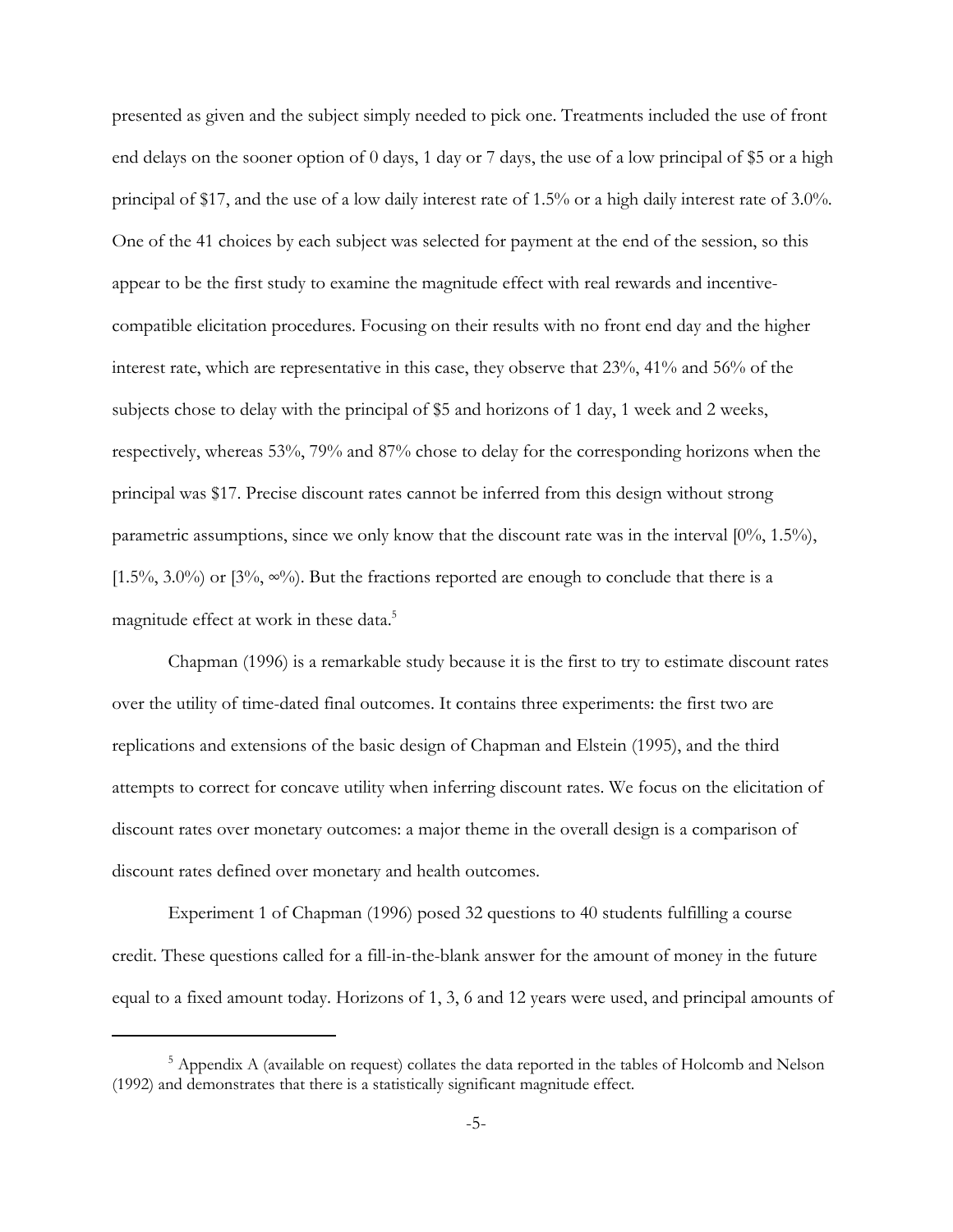\$500, \$1000, \$2000 and \$4000 employed. Geometric means of log-transformed annual discount rates are used in the graphs, which provide the only basis for eyeballing those values. Figure 1 (p.774) shows a clear magnitude effect, with discount rates for 1 year being roughly 115%, 115%, 75% and 75% for each principal amount, respectively; for a 3-year horizon these rates drop to 60%, 50%, 40% and 40%, respectively; this decline and convergence pattern persists for the later horizons.

Experiment 2 is similar, and extends the design to consider loss frames as well as gain frames. In this case the instrument contained 48 questions of the same fill-in-the-blank format, administered to 77 students again fulfilling a course credit. The horizons were only 1 year and 9 years, and the principal amounts were \$500, \$1,500 and \$4,500. The evidence suggests a clear magnitude effect for the 1 year horizon, and none for the 9 year horizon. For the shorter horizon, the discount rates, eyeballed from Figure 2A (p. 778) are 130% for a gain of \$500, 55% for gains of \$1,500 or \$4,500, 60% for a loss of \$500, and 25% for losses of \$1,500 or \$4,500. Thus there is evidence of a diminishing magnitude effect in these data.

Experiment 3 of Chapman (1996) is the one that seeks to correct for concave utility. The experimental design contains 38 questions which follow the style of Experiment 2, to elicit discount rates defined over monetary outcomes if one assumes linear utility. The horizons were 1, 3 and 9 years, the principal amounts were \$500, \$1000 and \$4,500, and gain and loss frames were again considered. Eyeballing Figure 5A (p. 784) there is evidence of a magnitude effect for 1 and 3 years discount rates. This baseline, familiar from Experiments 1 and 2, is important in comparison to the utility-corrected discount rates.

Utility scales were elicited using the following procedure (p. 782):

In Part 2, participants answered 18 utility assessment questions in which they matched intervals to be of the same subjective magnitude (von Winterfeldt and Edwards (1986; p. 232)). For example, participants considered the interval from \$0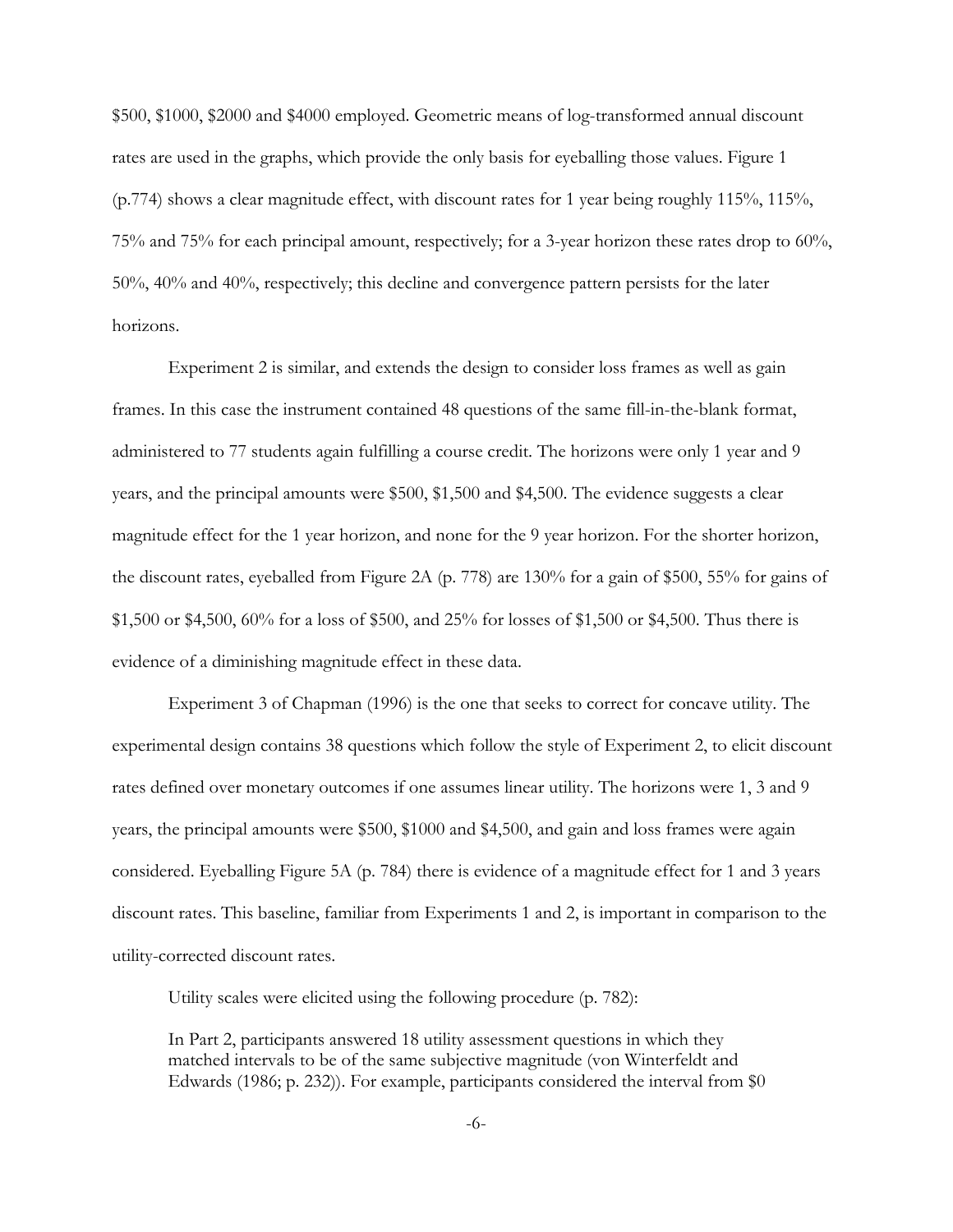to \$500 and specified a value *x* such that the interval from \$500 to \$*x* was of the same subjective magnitude.

Specifically, participants were asked to consider two intervals; for example, Interval A: You expected to win \$0 but instead will win \$500. Interval B: You expected to win \$500 but instead will win \_\_\_. They were asked to specify the amount that would have to appear in the blank for Interval B to make Interval B subjectively the same as Interval A. If a participant answered, say, \$1,200, the next question concerned an interval from \$500 to \$1,200 and a second from \$1,200 to *y*, in which the participant must specify *y*. Participants answered four such questions.

If one arbitrarily defines \$0 to be 0 utiles and \$500 to be 1 utile, then participants' responses are associated with 2, 3, 4, and 5 utiles. To measure utility for monetary losses, I asked participants to match the interval from \$500 to \$0 to the interval from \$0 to  $\alpha$ , in which  $\gamma$  was a negative amount. This answer corresponded to  $-1$  utile. Four additional questions specified  $-2$ ,  $-3$ ,  $-4$ , and  $-5$  utiles.

From these responses power utility functions were estimated, one for each subject. Ignoring the reliability of the determination of these utility functions for the moment, the implied utility discount rates appear to exhibit no quantitatively significant magnitude effect. From Figure 5E (p. 784) the rates are between 20% and 5% for the 1 year horizon and the various principals, and between 15% and 5% for the 3 year horizon. Although these magnitude effects are statistically significant in terms of an ANOVA test (Table 8, p. 785), Chapman (1996; p. 783) notes that, "Because of the very curved utility function for money, utility discount rates for money were so low that differences were hard to detect." No data on the estimated exponents of these utility functions is presented, although the graph of the average value of the estimates (Figure 3, p. 782) does suggest significant concavity.

Kirby (1997) is another remarkable study: It used real incentives, used payments by subjects out of their own cash, used an incentive-compatible second-price sealed-offer auction to elicit present values, considered the effect of varying the deferred amount (\$10 or \$20), and considered all odd-numbered horizons between 1 and 29 days. Each subject entered 30 bids, and was told that one of these bids would be selected at random for payment if the bid was the winning bid. Each auction apparently consisted of the entire sample in an experiment, which does not affect the incentive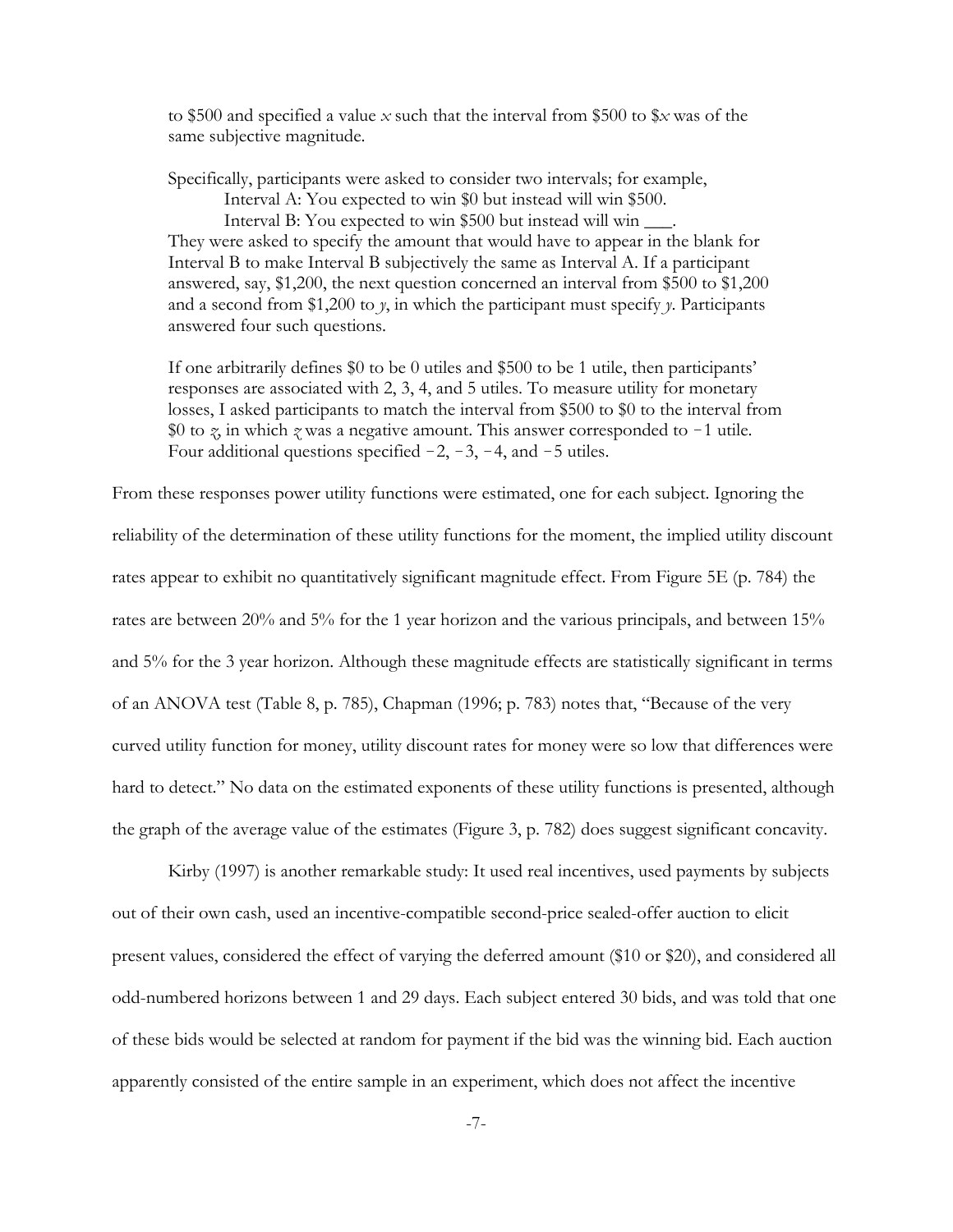compatibility of the procedure. Subjects in experiment 1 were "pseudo-volunteers" receiving extra credit in a psychology class for attending, but apart from the show-up rewards all payments were salient. Subjects in experiments 2 and 3 were "people from the Williams College community, including summer students, college staff, and persons unaffiliated with the college," and recruitment was by sign-up fliers and newspaper advertisements. The daily rates averaged 5.6% for the \$10 amount and only 3.6% for the \$20 amount in one experiment with 24 students completing a class credit; 2.4% and 1.4%, respectively, for 28 non-students recruited from the field; and 3.5% and 2.4%, respectively, for 20 non-students. These were statistically significantly different from each other (p. 60, 62, 63), and the implied annual rates would be extremely large.

Kirby at al. (1999) implement the procedures of Kirby and Maraković (1996) with 56 heroin addicts and 60 control subjects. The control subjects were recruited by newspaper advertisement, and then matched approximately to the demographics of the sample of heroin addicts. Each subject was given 27 binary choices, and told that there was a 1-in-6 chance that one of the 27 choices would be paid out. Thus these are incentivized tasks.<sup>6</sup> The later amounts of money were grouped into three reward sizes, small (\$25 to \$35), medium (\$50 to \$60) and large (\$75 to \$85), and horizons varied between 7 and 186 days. The results are reported (Table 3, p. 81) in terms of the parameter K in the hyperbolic specification  $D(t) = 1/(1 + Kt)$  of the discount factor for horizon t, and the number of subjects that were indifferent at that value (intervals were averaged). For this specification the implied discount rate is  $d(t) = (1 + Kt)^{(1/t)} - 1$ . Thus for each discount rate one can infer the fraction of subjects that have a discount rate less than that discount rate, and draw inferences about

 $6$  One immediate concern with Kirby and Maraković (1996) is that their study is "almost hypothetical." Questionnaires were sent out to every undergraduate student at Williams College, which had a student population of roughly 2000 at the time. Subjects were told that the questionnaires could be returned before one of two days, and that on each day one would be drawn at random and one of the 21 choices played out for real.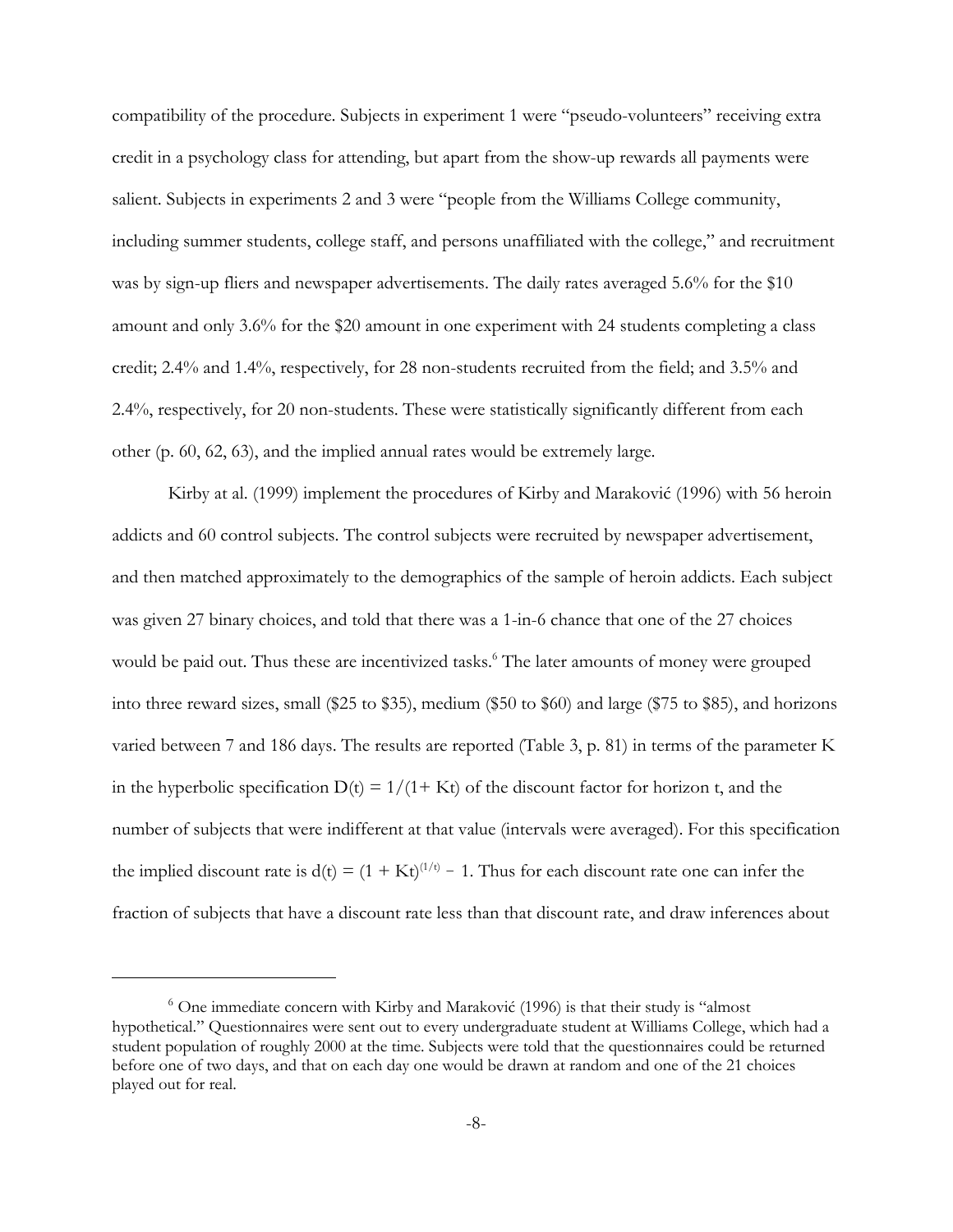the discount rates of the sample. In effect, this is an "interval regression" with a constant, and with the sample weighted by the sample size. The raw data from their Table 3 is collated in Appendix A. A grouped logistic analysis of those data shows a statistically significant magnitude effect.

To test the hypothesis of a fixed premium for delayed outcomes, Benhabib et al. (2010) present subjects with two types of fill-in-the-blank tasks. In one type, the subject was asked 30 questions of the form "what amount of money, \$x, if paid to you today would make you indifferent to \$y paid to you in t days?" In this case the amount \$y and the horizon t would be filled in:  $y \in \{10,$ 20, 30, 50, 100} and  $t \in \{3 \text{ days}, 1 \text{ week}, 2 \text{ weeks}, 1 \text{ month}, 3 \text{ months}, 6 \text{ months}\}$ . The response  $x$ was incentivized with a Becker et al. (1964) (BDM) auction for one of the 30 choices selected at random. A price would be drawn from a uniform distribution between [\$0, \$y], and if the random price was greater than the stated amount \$x then the subject would receive that random price immediately; otherwise the subject would receive \$y in t days. So the upper bound of the BDM auction was the larger amount to be provided in the future. The other type of fill-in-the-blank question involved 30 questions of the form, "what amount of money, \$y, would make you indifferent between  $x \cdot y$  today and  $y \cdot z$  from now? [upper bound =  $z$ ]," where the text in brackets was given to subjects as notation instead of these words. In this case the values of t were the same as the first fill-in-the-blank task, and the values of  $x \in \{1, 2, 3, 5, 6, 7\}$  for  $z=10$ ,  $x \in \{4, 7, 7\}$ 8, 10, 12, 14} for  $z=20$ ,  $x \in \{8, 14, 17, 19, 22, 24\}$  for  $z=30$ ,  $x \in \{15, 20, 28, 32, 36, 39\}$  for  $z=50$ , and  $x \in \{40, 60, 65, 70, 75, 80\}$  for  $z=100$ . The same subjects were given both sets of questions on different days. The data were evaluated using a flexible specification, and the model estimated for each individual using non-linear least squares. The individual estimates are very erratic, with a wide range of behaviors being inferred. The general theme is of extremely high discount rates, reported to average 472%, and considerable noise. Although they report evidence of significant magnitude effects (p. 209), they only show data from 3 subjects; presumably, those data are representative.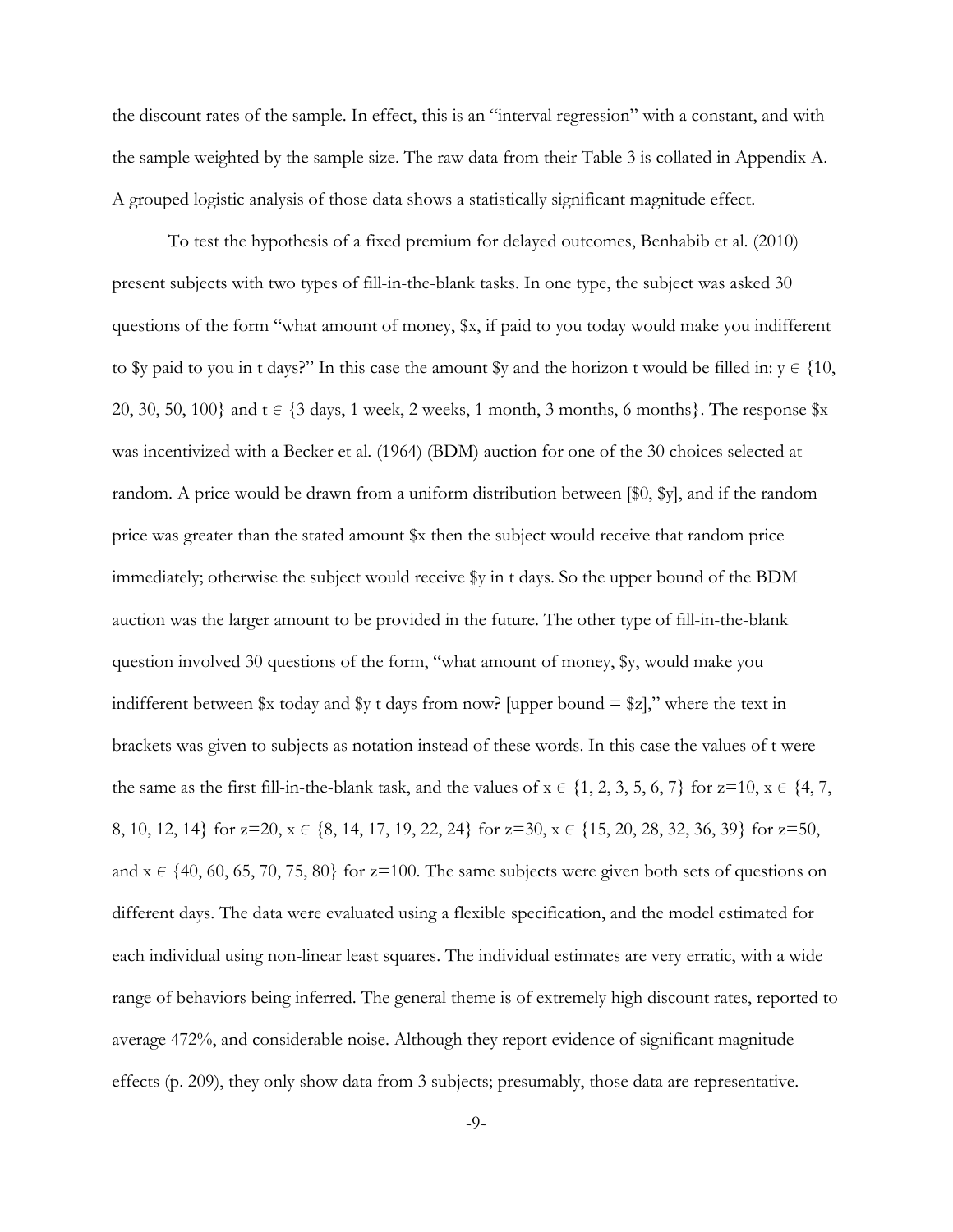One major issue in this design is the subject comprehension of the BDM procedure, which is often asserted by experimenters to be understood by subjects but often is not.<sup>7</sup> In this design the upper bound for the BDM procedure was varied with magnitude in a complicated manner, as one can discern from inspection of the parameters listed above. This would not be an issue apart from the fact that it appears to have been a behavioral focal point for elicited valuations. The striking result is that the modal valuation was to bid the upper bound, and the majority were close to that upper bound. This is a serious concern about the subject comprehension of the elicitation procedure.

Finally, Halevy (2012) present subjects with four sets of binary choice tasks using a 1-week time horizon between the sooner and later amounts. Treatments included prizes of \$10 and \$100, and the sooner amount to be paid out immediately or after 4 weeks. Subjects were asked to fill out four multiple price lists where the later amount varied between \$9.90 and \$11 for the low stakes treatment and between \$99 and \$110 for the high stakes treatment. One row in each payoff table was selected at random for payment, and the chosen amount was paid out at the preferred date by the subject. The average switching points are \$10.59 and \$103.7, which points to a magnitude effect, but the standard errors of the estimated coefficients are not presented and a formal statistical test is not reported.

Magnitude effects are present in all of these studies, and are in most cases many times larger than what we find here. Halevy (2012) is the study that most closely matches our design in that it uses an incentive compatible elicitation mechanism, and real stakes with principals spanning \$10 and \$100. He finds that discount rates are three times higher for the smaller compared to the larger

<sup>&</sup>lt;sup>7</sup> Benhabib et al. (2010; p.208) assert that "We had no doubt that the subjects understood the incentive properties of the mechanism." Concerns about the behavioral reliability of the BDM procedure are voiced by Harrison (1992), Plott and Zeiler (2005) and Harrison and Rutström (2008; §1.4, Appendix D).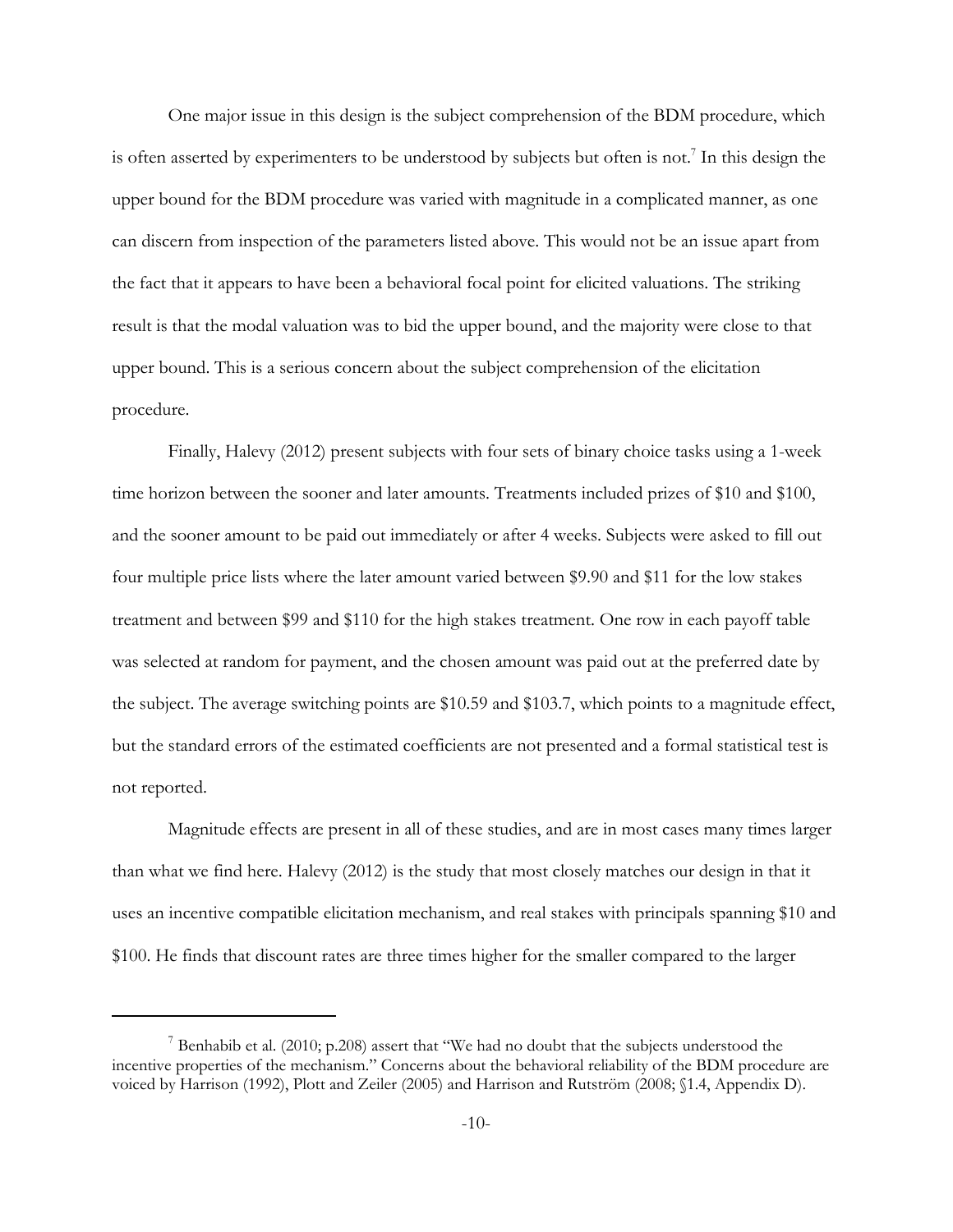principals. While our design uses Danish kroner, converted to US dollars at the time of the experiment our principals are \$300 and \$600, none of the studies using real rewards employ principals that are close to ours.

#### **II. Experiments**

To set the stage minimally for the discussion about experimental design, we define the discount factor for a given horizon  $\tau$  to be the scalar D that equates the utility of the income received at time t with the income received at time t+τ:

$$
U(y_t) = D U(y_{t+\tau})
$$
\n(0)

for some utility function U(.). This general definition permits the special case, much studied in the experimental literature, in which U(.) is linear.

The discount factor for the Exponential specification is defined as

$$
D(\tau) = 1/(1+\delta)^{\tau}
$$
 (1)

for t\{\pi 0.0} (1), and where the discount rate d(τ) is simply

$$
d(\tau) = \delta \tag{2}
$$

Although these characterizations are abstract, we view the discount rate on an annualized basis throughout. The key feature of this model, of course, is that the discount rate is a constant over time. The percentage rate at which utility today and utility tomorrow is discounted is exactly the same as the rate at which utility in 7 days and utility in 8 days is discounted. For our immediate purposes the exact form of the discounting function is of no consequence: one can view the Exponential specification descriptively as simply a convenient summary statistic for the effect of magnitude on elicited discount rates.<sup>8</sup>

<sup>&</sup>lt;sup>8</sup> Andersen et al. (2011) look at the menagerie of quasi-hyperbolic and hyperbolic specifications and find no statistical evidence in favor of non-exponential discounting using the same data as here.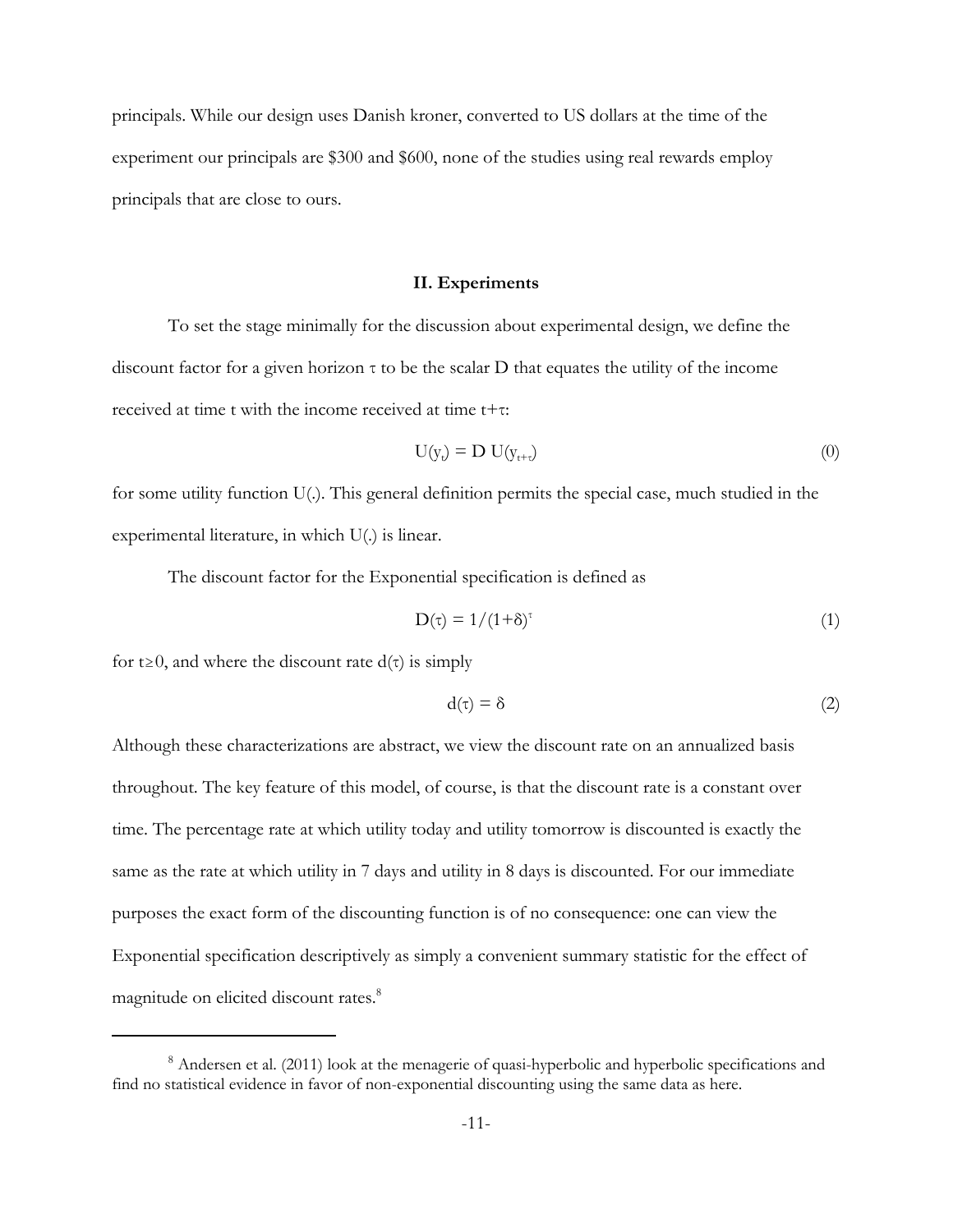# *A. Design*

An important aspect of our methodological contribution to the literature on magnitude effects is the provision of sizable monetary incentives that are paid out, rather than stated as hypothetically paid. This sharpens the incentives for respondents to truthfully report their preferences. Subjects are presented with two tasks.<sup>9</sup> The first task identifies individual discount rates, and the second task identifies a-temporal risk attitudes and hence the concavity of the utility function. Observed choices from both tasks are then used to jointly estimate structural models of the discounting function defined over utility of income.

Using real monetary incentives comes with budgetary consequences for the researcher. Two different procedures could be used to keep such budgets reasonable: one could either use relatively small money amounts for both the smaller and the larger principal and pay every subject, or one could use larger amounts but only pay for the task with some probability. There are drawbacks with both of these approaches. Using small amounts can lead to confounding behavioral effects if subjects are rounding off the money amounts. Using stochastic payments requires sophisticated portfolio analysis of the data or a maintained hypothesis that the independence axiom of Expected Utility Theory holds. We have opted for avoiding the former approach due to the apparent strong presence of rounding off that is prevalent in the Benhabib et al. (2010) data. We use a 10% chance for a subject to be paid, allowing us to use principals with relatively high numerical values.<sup>10</sup>

We illustrate the potential seriousness of rounding off behavior in Table 2. The first four columns show the behavior that would be expected of a subject in a fill-in-the-blank elicitation task if that subject had a 10% annualized discount rate. In this task the amount of money today in

 $9<sup>9</sup>$  A complete list of parameter values for all choices is presented in Appendix B (available on request).  $10$  Andersen et al. (2011) vary the probability of payment for the discounting task from 10% to 100%

and find no significant difference in the responses to these treatments.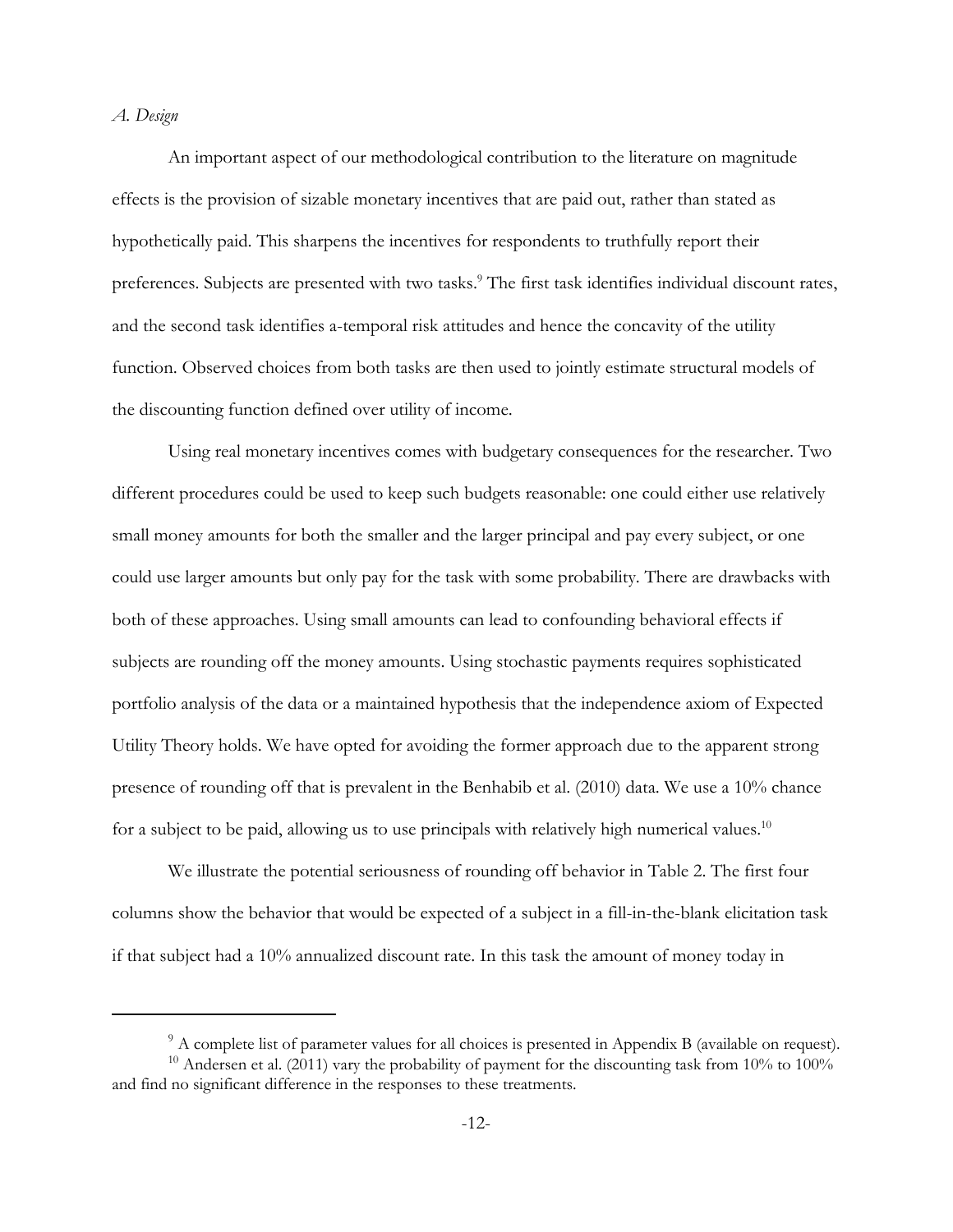column (1) is given to the subject, and the future amount is the response that would be expected of someone that had a 10% discount rate, assuming no rounding off occurs. The horizon is shown in days, and then in column (4) we see the implied annualized effective discount rate (AER), which by construction here had better be 10%. Each block of rows in Table 2 shows a series of binary choices with the same horizons, with the principal roughly doubling from block to block. Clearly the monetary premia in column (5) are all *very* small.

The last four columns of Table 2 show what happens if the subject rounds up the filled-in response to the next whole dollar. Thus column (6) is the same as column (1), and column (7) is column (2) rounded up to the nearest dollar. The reason for rounding *up*, if one is going to round at all, is apparent from column (5): rounding to the *nearest* dollar would mean in most cases that the future amount was literally the same as the principal, and that is intuitively false to even the most cognitively challenged subject. But the impacts of this modest amount of rounding on the implied discount rates in column (9) are staggering. Two frequently reported anomalies immediately emerge: the appearance of declining discount rates with horizon, and declining discount rates with the magnitude of the principal.

# [Table 2 here]

Some evidence of rounding off behavior is found in Benhabib et al. (2010). In their experiment 27 subjects were given the task to fill-in-the-blank for future payments, based on exactly the horizons and principals shown in Table 2. They also did a comparable fill-in-the-blank task with the same 27 subjects in which a future amount was given and the subject had to choose the current amount to match. Out of 1,620 observed responses, a staggering 95.6% reported amounts only in whole dollars. $11$ 

<sup>&</sup>lt;sup>11</sup> Morever 3.2% were rounded to the nearest \$0.50, and  $0.6\%$  to the nearest \$0.25, leaving only 11 responses, or 0.7% , to be reported with more precision.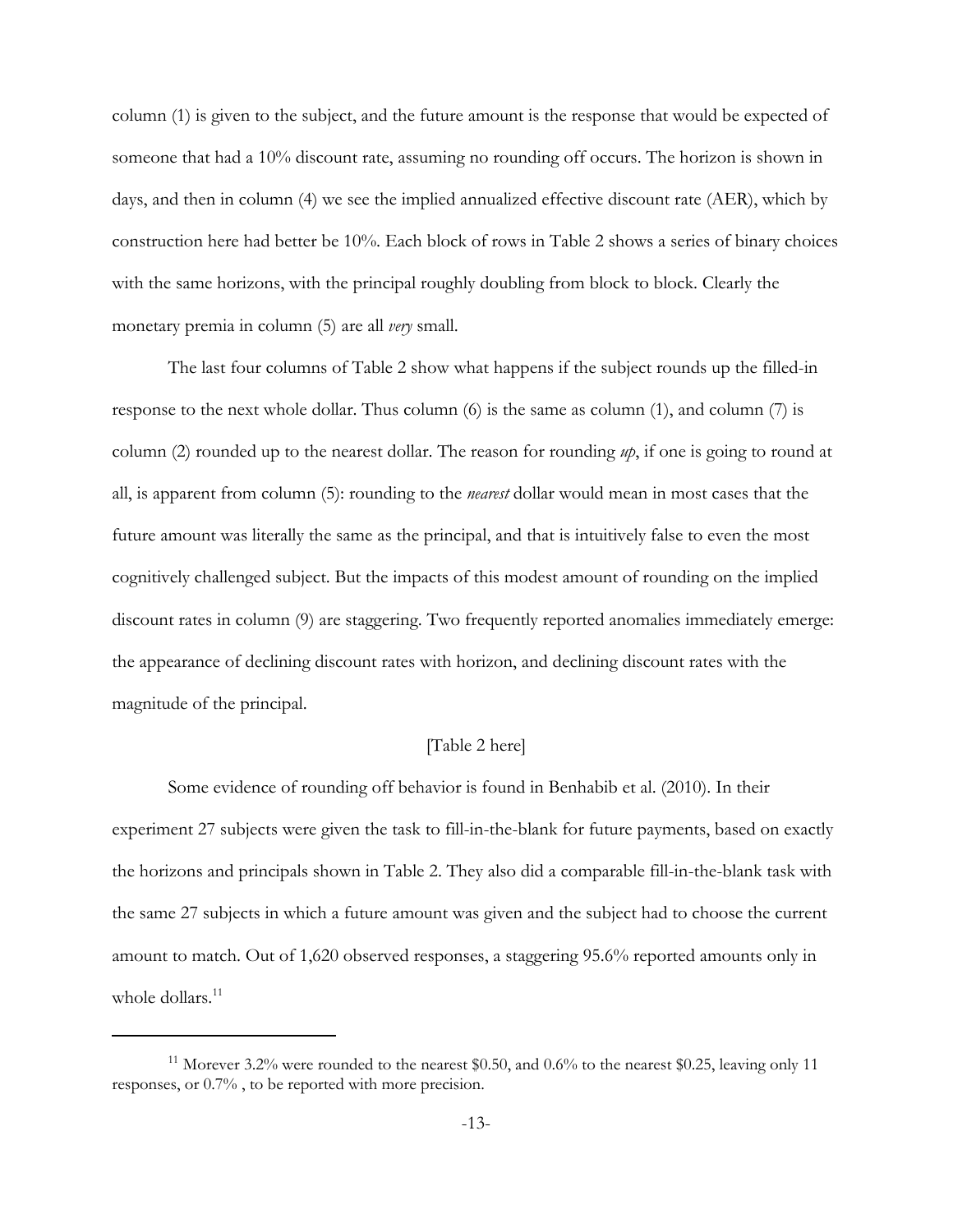This chilling arithmetic follows from the very argument that motivates the theory exposition in Benhabib et al. 2010. What if subjects discount the future with some fixed monetary premium, irrespective of horizon, rather than some premium that is a proportion of the principal, as assumed in quasi-hyperbolic specifications? The upshot is implied by Table 2, but can be seen immediately by assuming a principal of \$10 and the horizons of 3, 7, 14, 30, 91 and 181 days, and a fixed monetary premium of \$1. The implied discount rates are 1178%, 500%, 249%, 116%, 38% and 19%, respectively, showing striking evidence of "hyperbolicky" discounting. Then change the principal to \$100, and the same monetary premium only implies discount rates of 121%, 52%, 26%, 12%, 4% and 2%, respectively, and a "magnitude effect."

#### Individual Discount Rates

Individual discount rates are examined by asking subjects to make a series of choices over two certain outcomes that differ in terms of when they will be received. For example, one option can be 3,000 kroner today, and another option can be 3300 kroner in 60 days.<sup>12</sup> If the subject picks the earlier option we can infer that their discount rate is below 10% for 60 days, and if the subject picks the later option we can infer that their discount rate is above 10% for that horizon. By varying the amount of the later option we can identify the discount rate of the individual, conditional on knowing the utility of those amounts to this individual. One can also vary the time horizon to identify the discount rate function. This method has been widely employed in the United States (e.g., Coller and Williams (1999)), Denmark (e.g., Harrison et al. (2002)), and Canada (e.g., Eckel et al.  $(2005)$ ).

 $12$  Much of the literature in economics employs a front end delay such that the earlier option is delayed by some time period, such as one week or one month (e.g., Coller and Williams (1999), Harrison et al. (2002)). Virtually none of the studies documenting a magnitude effect employ a front end delay, so we also avoid it here in our baseline design.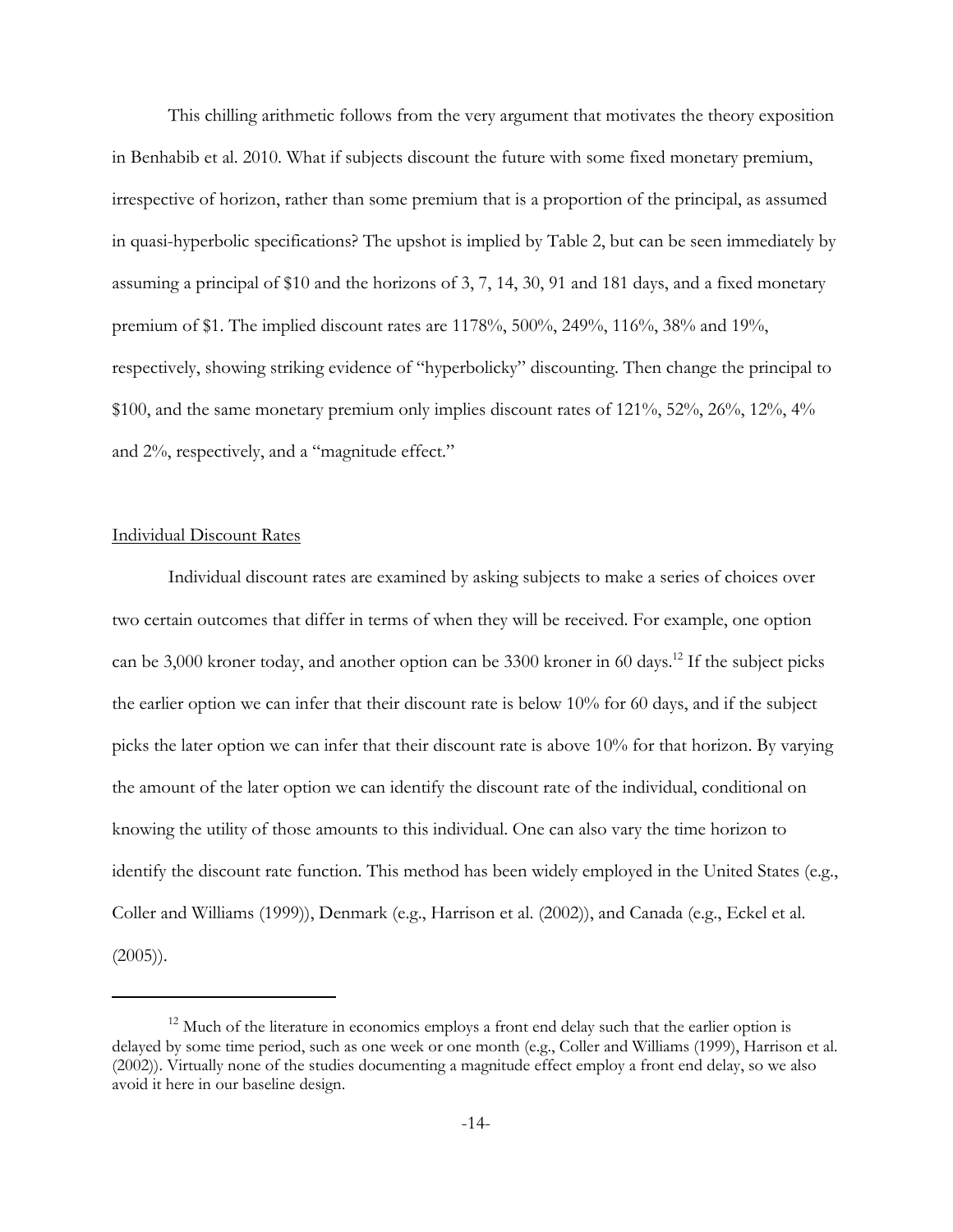We ask subjects to evaluate choices over several time horizons. We consider time horizons between 2 weeks and 1 year. Each subject is presented with choices over four time horizons, and those horizons are drawn at random, without replacement, from a set of thirteen possible horizons (2 weeks, and 1, 2, 3, 4, 5, 6, 7, 8, 9, 10, 11 and 12 months). This design will allow us to obtain a smooth characterization of the discount rate function across the sample for horizons up to one year.

Of course, the key treatment here is to vary the principal. We employ two levels of the principal, 1,500 kroner and 3,000 kroner, on a between-subjects basis.<sup>13</sup> We also vary the order in which the time horizon was presented to the subject: either in ascending order or descending order. Similarly, we vary the provision of implied interest rates for each choice on a between-subjects basis, and independently of the two other treatments.

These three treatments, the level of the principal, the order of presentation of the horizon, and information on implied interest rates result in a  $2 \times 2 \times 2$  design. Roughly 1/8 of the sample was assigned at random to any one particular combination.

# Risk Attitudes

Risk attitudes were evaluated by asking subjects to make a series of choices over outcomes that involve some uncertainty. To be clear, risk attitudes are elicited here simply as a convenient vehicle to estimate the non-linear utility function of the individual. The theoretical requirement, from the definition of a discount factor in (0), is for us to know the utility function over income if we are to correctly infer the discount rate the individual used. The discount rate choices described

<sup>&</sup>lt;sup>13</sup> Of course, one can look at greater differences in principals compared to the 2:1 ratio that we consider in our design. We opted for 1,500 kroner as the lower principal to avoid rounding effects as explained above, and budgetary constraints prevented us from using larger principals than 3,000 kroner. These stakes are large compared to those used in the literature, and we do not want to consider hypothetical questions as an alternative method to consider "larger" stakes.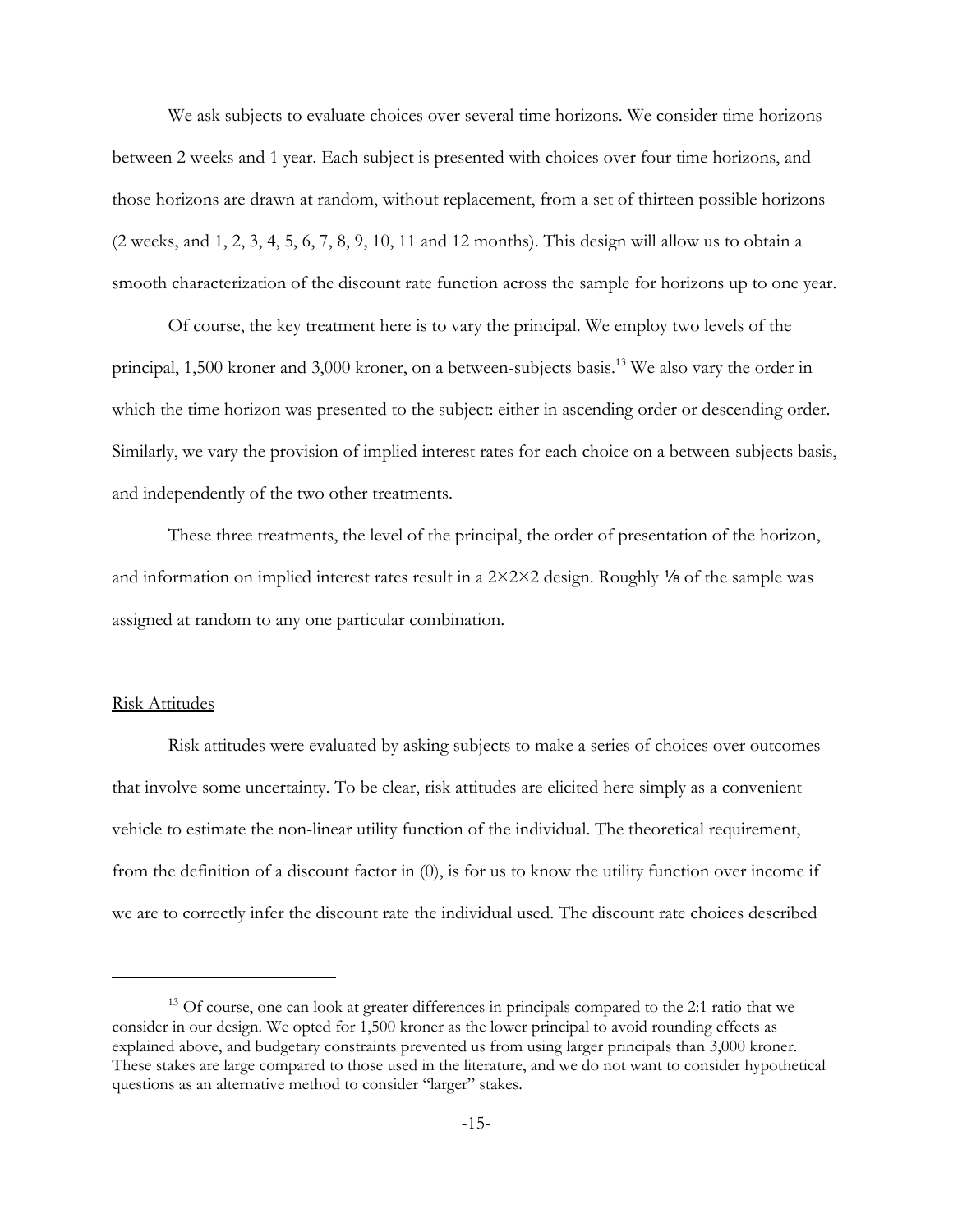above are not defined over lotteries.

Our design poses a series of binary lottery choices. For example, lottery A might give the individual a 50-50 chance of receiving 1600 kroner or 2000 kroner to be paid today, and lottery B might have a 50-50 chance of receiving 3850 kroner or 100 kroner today. The subject picks A or B. One series of 10 choices would offer these prize sets with probabilities on the high prize in each lottery starting at 0.1, then increasing by 0.1 until the last choice is between two certain amounts of money. We present these pairwise choices, one pair at a time to the subject as a "pie chart" showing prizes and probabilities. We gave subjects 40 choices, in four sets of 10 where each set had the same prizes. The prize sets employed are as follows: [A1: 2,000 and 1,600; B1: 3,850 and 100], [A2: 1,125 and 750; B2: 2,000 and 250], [A3: 1,000 and 875; B3: 2,000 and 75] and [A4: 2,500 and 1,000; B4: 4,500 and 50]. The order of these four sets was random for each subject, but within each set the choices were presented in an ordered manner, with increments of the high prize probability of 0.1.

The typical findings from lottery choice experiments of this kind are that individuals are generally averse to risk, and that there is considerable heterogeneity in risk attitudes across subjects: see Harrison and Rutström (2008) for an extensive review. Much of that heterogeneity is correlated with observable characteristics, such as age and education level (Harrison et al., 2007), although here we represent it with a random distribution that describes the full extent of preference heterogeneity.

This design does not assume that behavior is better characterized by Expected Utility Theory (EUT) or some other model.

#### *B. Sample and Procedures*

Between September 28 and October 22, 2009, we conducted experiments with 198 Danes, of which 89 received the lower principal of 1,500 kroner and 109 received the higher principal of 3,000 kroner. The sample was drawn to be representative of the adult population as of January 1,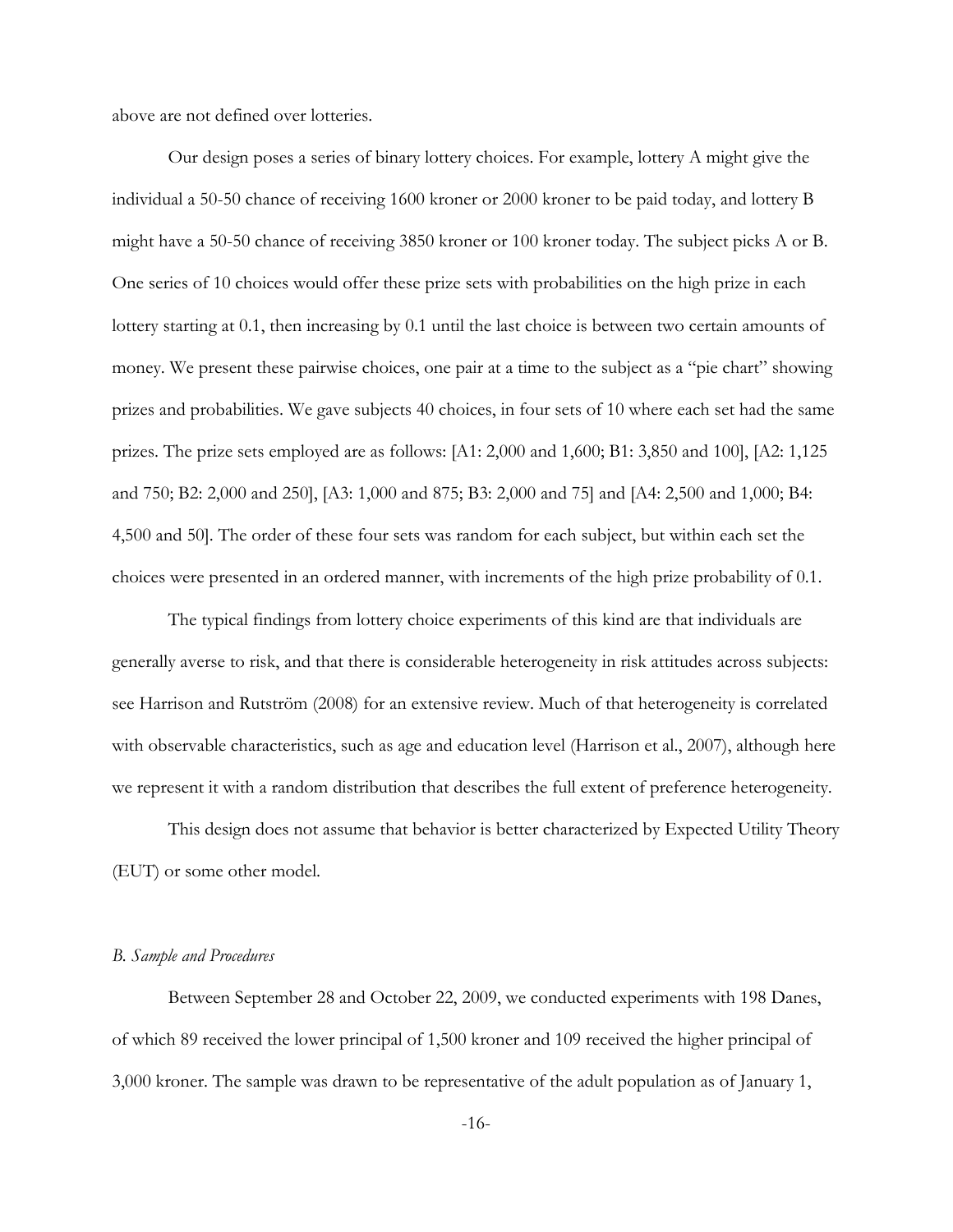2009, using sampling procedures that are virtually identical to those documented at length in Harrison et al. (2005). We received a random sample of the population aged between 18 and 75, inclusive, from the Danish Civil Registration Office, stratified that by geographic area, and sent out 1969 invitations.<sup>14</sup> The experiments reported here are a sub-sample of the complete sample (which was 413 subjects), only including those who did not have a front end delay to the sooner option.

Our experiments were all conducted in hotel meeting rooms around Denmark, so that travel logistics for the sample would be minimized. Various times of day were also offered to subjects, to facilitate a broad mix of attendance. The largest session had 15 subjects, but most had fewer. The procedures were standard: Appendix B (available on request) documents an English translation of the instructions, and shows typical screen displays. Subjects were given written instructions, which were also read out, and then made choices in a trainer task, which was "played out" so that the full set of consequences of each choice were clear. In fact, subjects were paid *Big Ben* caramels instead of money for all trainer tasks, and the payments were happily consumed when delivered. All interactions were by computer. The order of the block of discount rate tasks and the block of risk attitudes tasks was randomized for each session. After all choices had been made the subject was asked a series of standard socio-demographic questions.

There were 40 discounting choices and 40 risk attitude choices, and each subject had a 10% chance of being paid for one of each set. Average payments on the first block were 228 kroner (although some were for deferred receipt) and on the second block the average was 218 kroner, for a combined average of 446 kroner. The exchange rate at the time was close to 5 kroner per U.S. dollar, so earnings averaged \$89 per two-hour session for these tasks. Subjects were also paid a

<sup>&</sup>lt;sup>14</sup> The recruiting sample was drawn by us from a random sample which includes information on sex, age, residential location, marital status, and whether the individual is an immigrant. At a very broad level our sample was representative on average: the sample of 50,000 had an average age of 49.8, 50.1% of them were married, and 50.7% were female; our final sample of 413 subjects had an average age of 48.7, 56.5% of them were married, and 48.2% were female.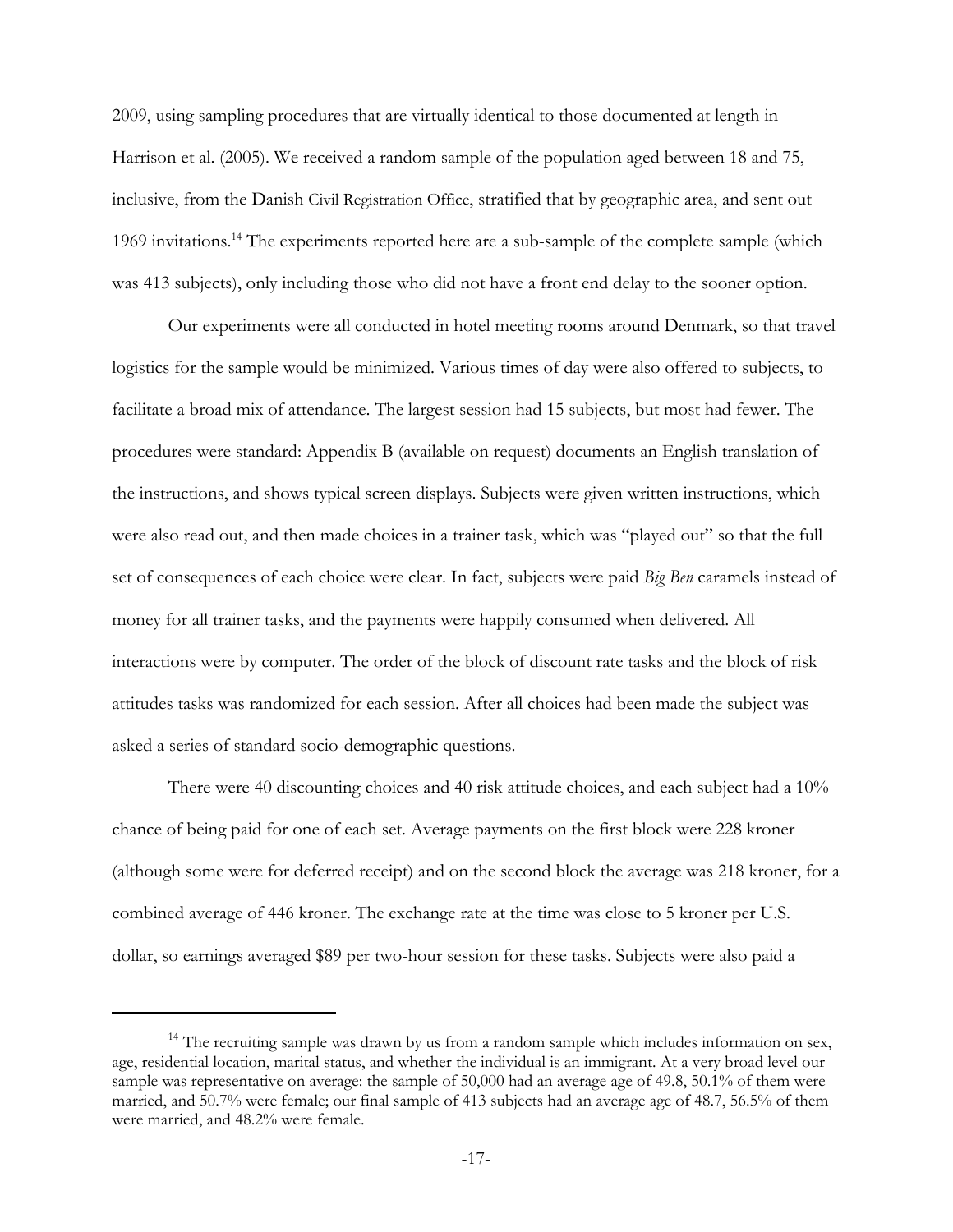show-up fee of 300 kroner or 500 kroner, and earnings from additional tasks completed after the tasks of interest here were completed.<sup>15</sup>

For payments to be made in the future, the following language explained the procedures:

You will receive the money on the date stated in your preferred option. If you receive some money today, then it is paid out at the end of the experiment. If you receive some money to be paid in the future, then it is transferred to your personal bank account on the specified date. In that case you will receive a written confirmation from Copenhagen Business School which guarantees that the money is reserved on an account at Danske Bank. You can send this document to Danske Bank in a prepaid envelope, and the bank will transfer the money to your account on the specified date.

Payments by way of bank transfer are common in Denmark, Copenhagen Business School is well-

known in Denmark, and Danske Bank is the largest financial enterprise in Denmark as measured by

total assets.16

# **III. Econometrics**

Although the core treatment is a simple one, varying the principal, inferences about implied discount rates requires attention to the definition of a discount rate in terms of utility streams, as shown earlier in (0). The approach we adopt is direct estimation by maximum simulated likelihood of some structural model of a latent choice process in which the core parameters defining risk attitudes and discounting behavior can be estimated. We review the basic inferential logic for estimating risk attitudes, and discuss the extension to discounting behavior. We employ maximum

<sup>&</sup>lt;sup>15</sup> An extra show-up fee of 200 kroner was paid to 35 subjects who had received invitations stating 300 kroner, but then received a final reminder that accidentally stated 500 kroner. In general, the additional tasks earned subjects an average of at least 370 kroner (the exact amount depended on later decisions by other subjects), so total earnings from choices made in the session averaged 722.9 kroner, or roughly \$145.

<sup>&</sup>lt;sup>16</sup> The payment methods do lead to small differences in transactions costs between payments made at the experiment and payments made by bank transfer. However, if all payments are made by bank transfer one effectively introduces a front-end-delay on the sooner income option since transfers are done overnight in the Danish banking system.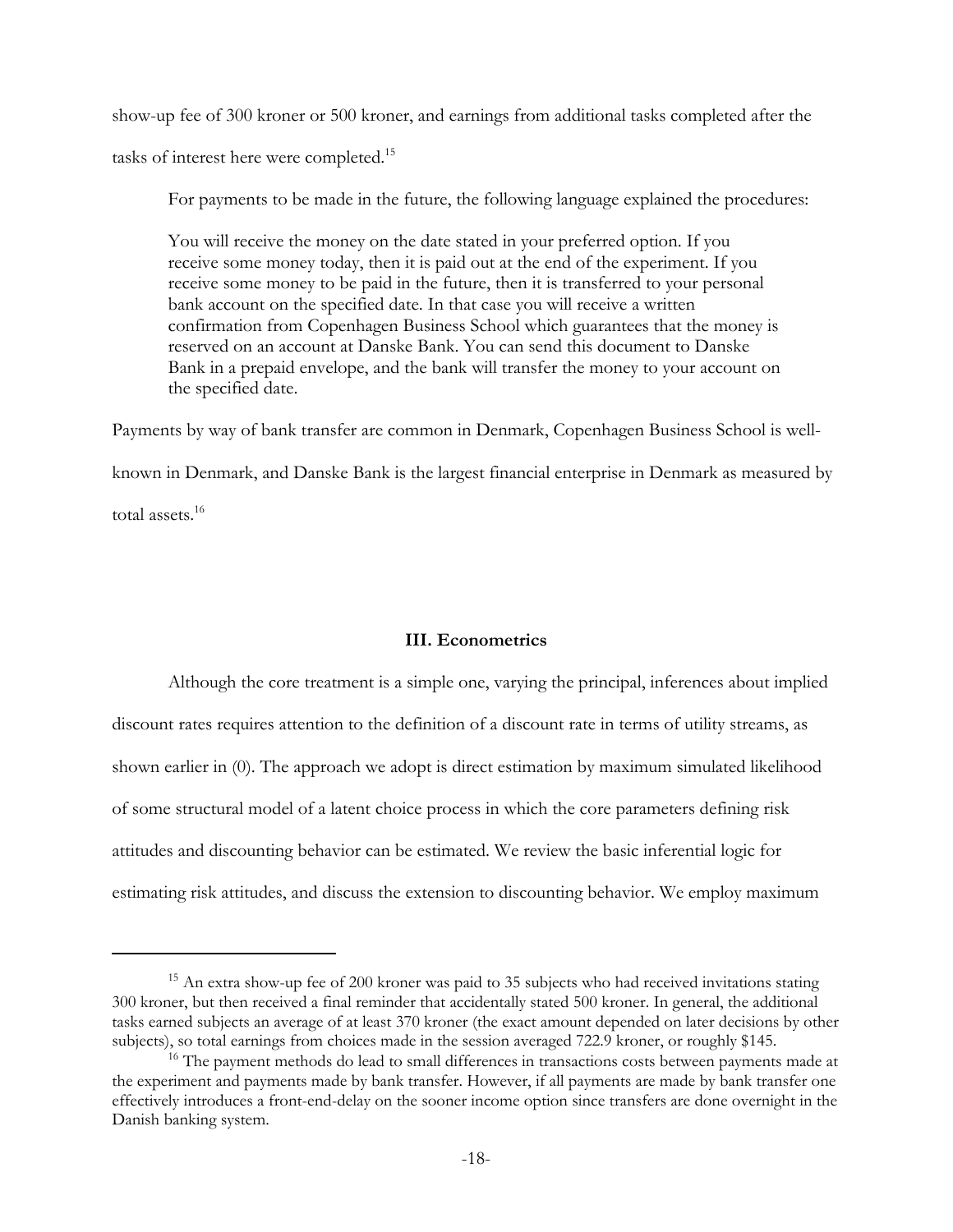simulated likelihood because we estimate the main structural parameters as random coefficients, to reflect unobserved individual heterogeneity.

#### *A. Estimating the Utility Function*

Assume that utility of income is defined by

$$
U(y) = M^{(1-r)}/(1-r)
$$
 (3)

where M is the lottery prize and  $r \neq 1$  is a parameter to be estimated. For r=1 assume U(M)=ln(M) if needed. Thus r is the coefficient of constant relative risk aversion (CRRA): r=0 corresponds to risk neutrality, r<0 to risk loving, and r>0 to risk aversion. Let there be two possible outcomes in a lottery. Under EUT the probabilities for each outcome  $M_j$ ,  $p(M_j)$ , are those that are induced by the experimenter, so expected utility is simply the probability weighted utility of each outcome in each lottery i plus some level of background consumption ω:

$$
EU_i = [p(M_1) \times U(\omega + M_1)] + [p(M_2) \times U(\omega + M_2)] \tag{4}
$$

The EU for each lottery pair is calculated for a candidate estimate of r, and the index

$$
\nabla \mathbf{E} \mathbf{U} = \mathbf{E} \mathbf{U}_{\mathbf{A}} - \mathbf{E} \mathbf{U}_{\mathbf{B}} \tag{5}
$$

calculated, where  $EU_A$  is the lottery in Option A and  $EU_B$  is the lottery in Option B as presented to subjects. This latent index, based on latent preferences, is then linked to observed choices using the cumulative logistic distribution function  $\Lambda$ (VEU). This "logit" function takes any argument between  $\pm\infty$  and transforms it into a number between 0 and 1. Thus we have the logit link function,

$$
prob(choose Option A) = \Lambda (VEU)
$$
 (6)

The index defined by (5) is linked to the observed choices by specifying that the lottery in Option A is chosen when  $\Lambda$ (VEU) $>1/2$ , which is implied by (6).

Thus the likelihood of the observed responses, conditional on the EUT and CRRA specifications being true, depends on the estimates of r given the above statistical specification and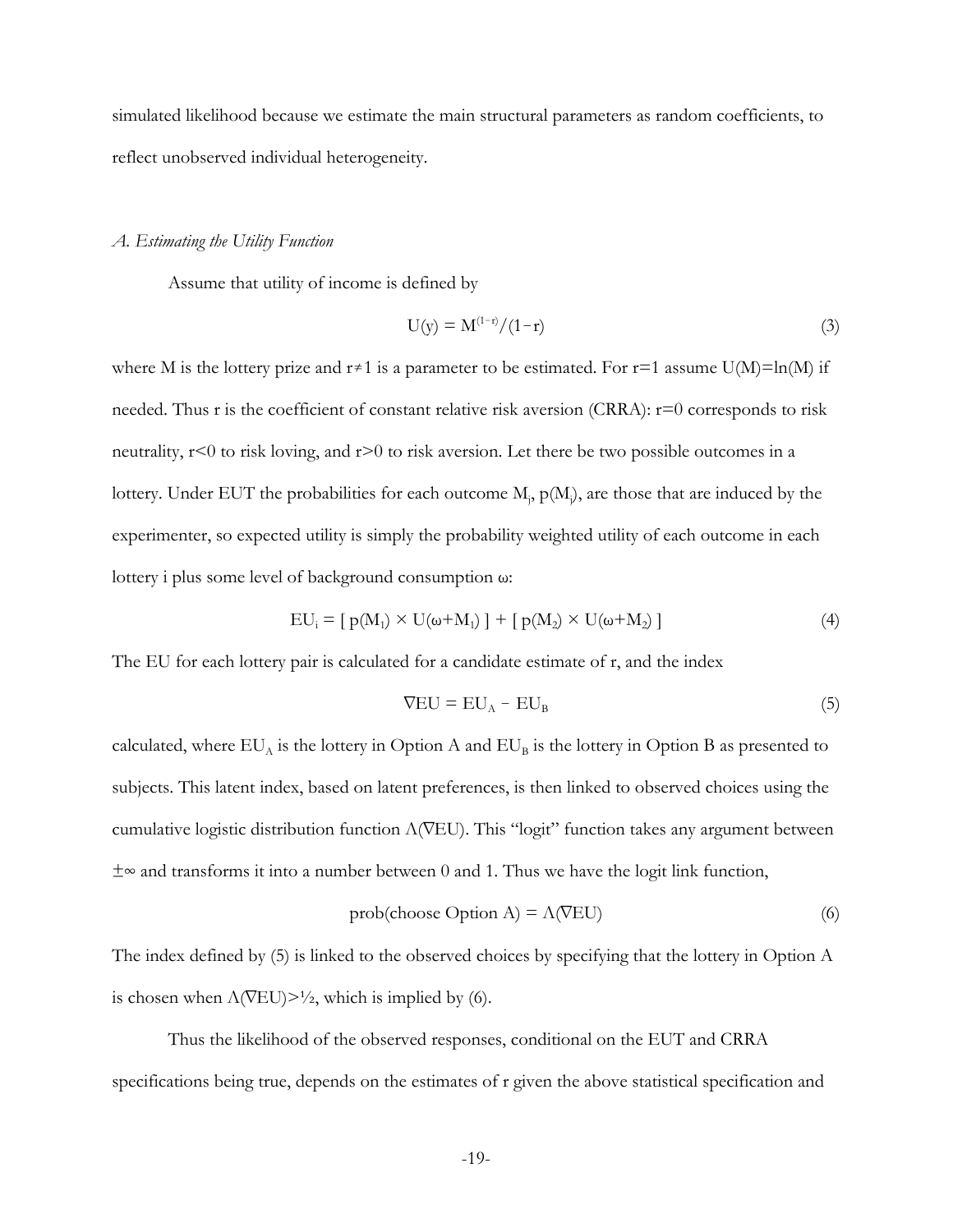the observed choices. Assuming non-random coefficients for the moment, the conditional loglikelihood is then

$$
\ln L^{RA} = \ln L(\mathbf{r}; \mathbf{y}, \omega) = \sum_{i} \left[ (\ln \Lambda(\nabla EU) \times \mathbf{I}(\mathbf{y}_i = 1)) + (\ln (1 - \Lambda(\nabla EU)) \times \mathbf{I}(\mathbf{y}_i = -1)) \right] \tag{7}
$$

where  $I($ <sup>r</sup>) is the indicator function, and  $y_i = 1(-1)$  denotes the choice of the Option A (B) lottery in risk aversion task i. Harrison and Rutström (2008; Appendix F) review procedures and syntax from the popular statistical package *Stata* that can be used to estimate structural models of this kind, as well as more complex non-EUT models.

We employ a *behavioral* error specification originally due to Fechner and popularized by Hey and Orme [1994]. This error specification posits the latent index

$$
\nabla \mathbf{E} \mathbf{U} = (\mathbf{E} \mathbf{U}_{\mathbf{A}} - \mathbf{E} \mathbf{U}_{\mathbf{B}}) / \mu \tag{5'}
$$

instead of (5), where μ is a structural "noise parameter" used to allow some errors from the perspective of the deterministic EUT model. This is just one of several different types of error story that could be used, and Wilcox [2008] provides a masterful review of the implications of the alternatives.<sup>17</sup> As  $\mu \rightarrow 0$  this specification collapses to the deterministic choice EUT model, where the choice is strictly determined by the EU of the two lotteries; but as μ gets larger and larger the choice essentially becomes random. When  $\mu$ =1 this specification collapses to (5). Thus  $\mu$  can be viewed as a parameter that flattens out the link functions as it gets larger.

An important contribution to the characterization of behavioral errors is the "contextual error" specification proposed by Wilcox (2011). It is designed to allow robust inferences about the primitive "more stochastically risk averse than." It posits the latent index

$$
\nabla \mathbf{E} \mathbf{U} = \left[ (\mathbf{E} \mathbf{U}_{\mathbf{A}} - \mathbf{E} \mathbf{U}_{\mathbf{B}}) / \mathbf{v} \right] / \mu \tag{5''}
$$

instead of  $(5')$ , where *v* is a new, normalizing term for each lottery pair. The normalizing term *v* is

 $17$  Some specifications place the error at the final choice between one lottery or after the subject has decided which one has the higher expected utility; some place the error earlier, on the comparison of preferences leading to the choice; and some place the error even earlier, on the determination of the expected utility of each lottery.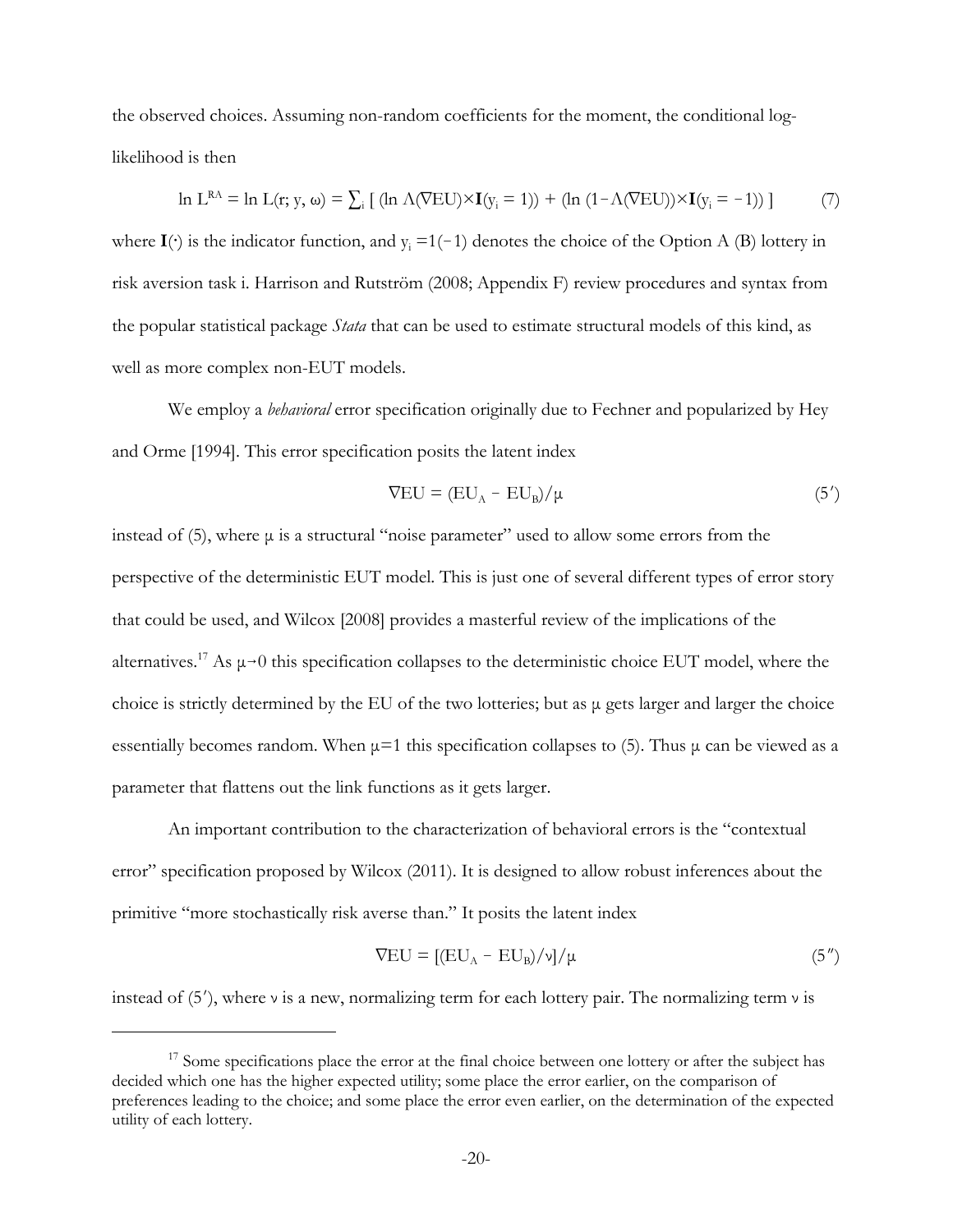defined as the maximum utility over all prizes in this lottery pair minus the minimum utility over all prizes in this lottery pair. The value of ν varies, in principle, from lottery choice to lottery choice: hence it is said to be "contextual." For the Fechner specification, dividing by ν ensures that the *normalized* EU difference  $[(EU_A - EU_B)/v]$  remains in the unit interval.

#### *B. Estimating the Discounting Function*

Assume EUT holds for choices over risky alternatives and that discounting is exponential. A subject is indifferent between two income options  $M_t$  and  $M_{t+\tau}$  if and only if

$$
U(\omega + M_t) + (1/(1+\delta)^{\gamma}) U(\omega) = U(\omega) + (1/(1+\delta)^{\gamma}) U(\omega + M_{t+\tau})
$$
\n(8)

where  $U(\omega + M_t)$  is the utility of monetary outcome  $M_t$  for delivery at time t plus some measure of background consumption  $\omega$ ,  $\delta$  is the discount rate,  $\tau$  is the horizon for delivery of the later monetary outcome at time  $t+\tau$ , and the utility function U is separable and stationary over time. The left hand side of equation (8) is the sum of the discounted utilities of receiving the monetary outcome  $M_t$  at time t (in addition to background consumption) and receiving nothing extra at time  $t+\tau$ , and the right hand side is the sum of the discounted utilities of receiving nothing over background consumption at time t and the outcome  $M_{t+\tau}$  (plus background consumption) at time t+τ. Thus (8) is an indifference condition and δ is the discount rate that equalizes the present value of the *utility* of the two monetary outcomes  $M_t$  and  $M_{t+\tau}$ , after integration with an appropriate level of background consumption  $\omega$ <sup>18</sup>

We can write out the likelihood function for the choices that our subjects made and jointly estimate the risk parameter r in equation (3) and the discount rate parameter  $\delta$  in (8). We use the same stochastic error specification as in  $(5')$ .<sup>19</sup> Instead of  $(5')$  we have

 $18$  Andersen et al. (2008a) show that the addition of background consumption is a sufficient condition to avoid negative discount rates when the intertemporal utility function is additively separable.

<sup>&</sup>lt;sup>19</sup> We do not need to apply the contextual utility correction  $\nu$  for these choices since they are over deterministic monetary amounts.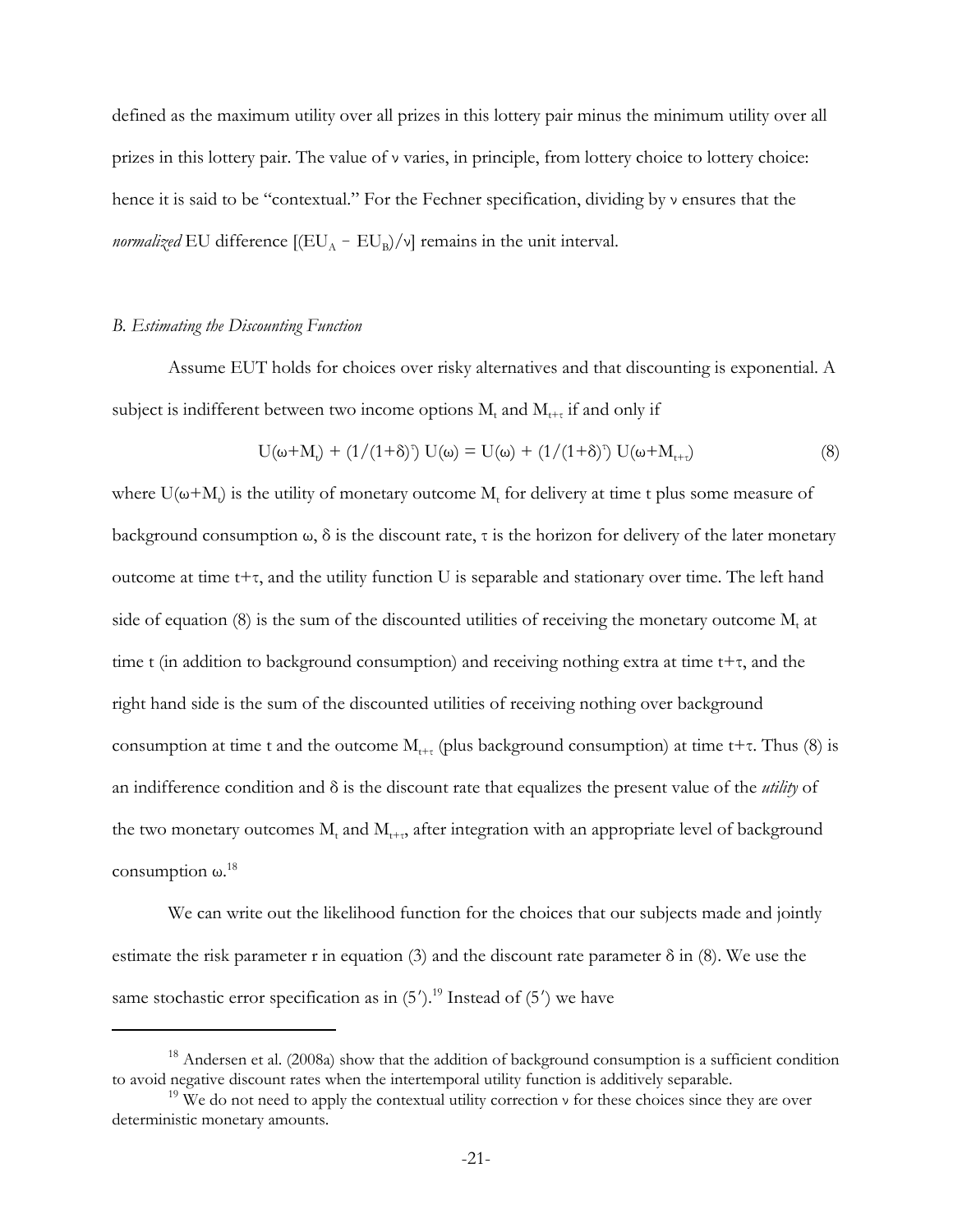$$
\nabla \mathbf{PV} = (\mathbf{PV}_{\mathbf{A}} - \mathbf{PV}_{\mathbf{B}}) / \mu,\tag{9}
$$

where the discounted utility of Option A is given by

$$
PV_{A} = (\omega + M_{A})^{(1-r)}/(1-r) + (1/(1+\delta)^{r}) \omega^{(1-r)}/(1-r)
$$
\n(10)

and the discounted utility of Option B is

$$
PV_{B} = \omega^{(1-r)}/(1-r) + (1/(1+\delta)^{r}) (\omega + M_{B})^{(1-r)}/(1-r),
$$
\n(11)

and  $M_A$  and  $M_B$  are the monetary amounts in the choice tasks presented to subjects. We assume here that the utility function is stable over time and is perceived *ex ante* to be stable over time.<sup>20</sup>

Thus the likelihood of the discount rate responses, conditional on the EUT, CRRA and exponential discounting specifications being true, depends on the estimates of r,  $\delta$  and  $\mu$ , given the assumed value of  $\omega$  and the observed choices. The conditional log-likelihood is

$$
\ln L^{DR} = \ln L(r, \delta, \mu; y, \omega) = \sum_{i} \left[ (\ln \Lambda(\nabla PV) \times I(y_i=1)) + (\ln (1 - \Lambda(\nabla PV)) \times I(y_i=-1)) \right] \tag{12}
$$

where  $y_i = 1(-1)$  again denotes the choice of Option A (B) in discount rate task i.

The joint likelihood of the risk aversion and discount rate responses can then be written as

$$
\ln L \left( \mathbf{r}, \delta, \mu; \mathbf{y}, \omega \right) = \ln L^{\text{RA}} + \ln L^{\text{DR}} \tag{13}
$$

where  $L^{RA}$  is defined by (7) and  $L^{DR}$  is defined by (12). This expression can then be maximized using standard numerical methods. The parameter  $\omega$  is set exogenously: using data from the household expenditure survey at Statistics Denmark, Andersen et al. (2008a; p.600, Appendix D) calculate per capita consumption of private nondurable goods on an average daily basis as being equal to 118 kroner in 2003.<sup>21</sup> We adjust that amount for inflation to the time of our experiments, and assume  $\omega$  $= 130$  kroner.

 $^{20}$  Direct evidence for the former proposition is provided by Andersen et al. (2008b), who examine the temporal stability of risk attitudes in the Danish population. The second proposition is a more delicate matter: even if utility functions are stable over time, they may not be subjectively perceived to be, and that is what matters for us to assume that the same r that appears in (3) appears in (10) and (11). When there is no front end delay, as here, this assumption is immediate for (10), but not otherwise.

<sup>&</sup>lt;sup>21</sup> Andersen et al. (2008a; p.602) show that estimates are robust to variations of  $\omega$  between 50 and 200 kroner.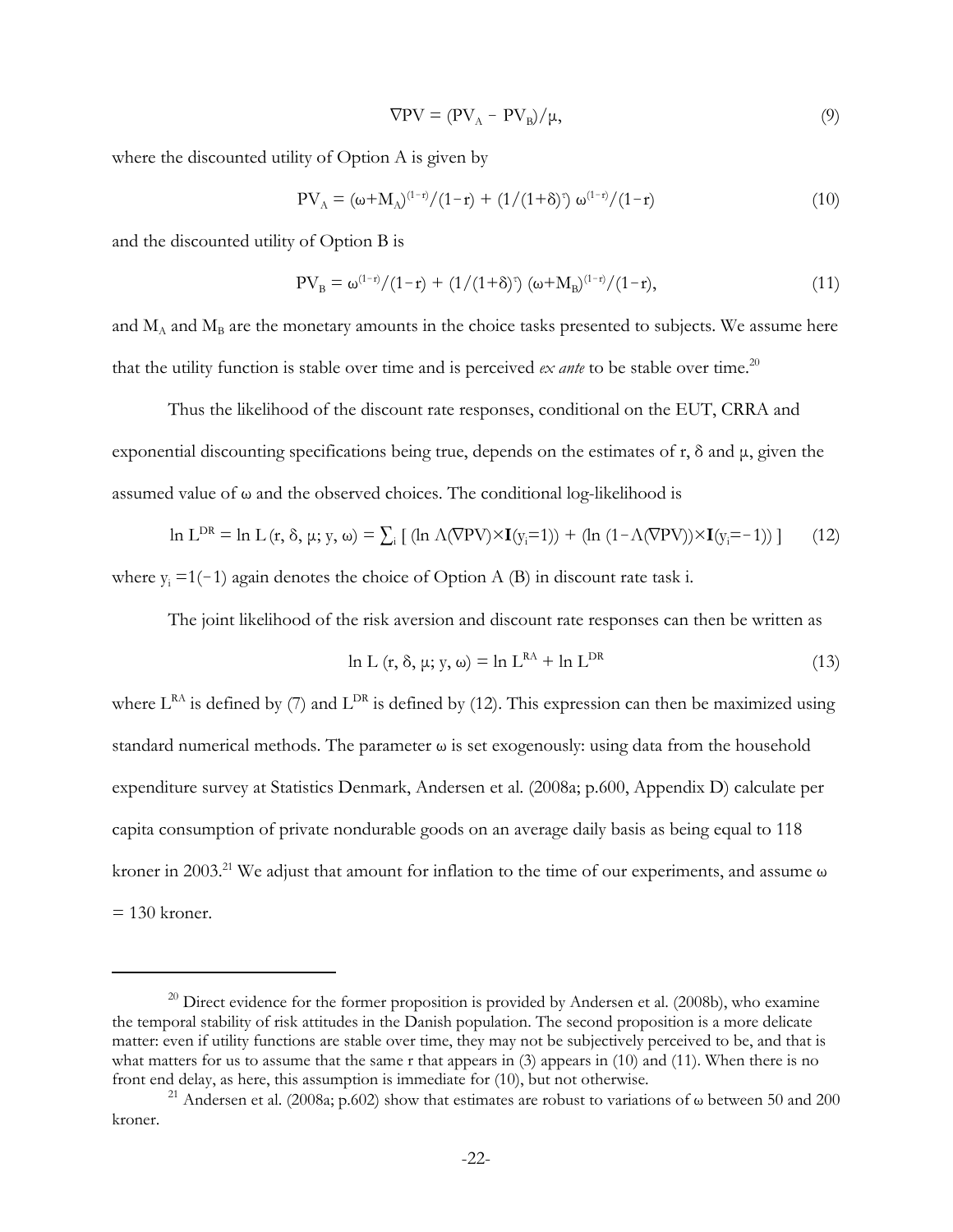Nothing in this inferential procedure relies on the use of EUT, or the CRRA functional form. Nor does anything rely on the use of the Exponential discounting function. In fact, following the literature on the magnitude effect, we can employ the Exponential discounting function here *descriptively*, since all we are interested in here is whether the discount rate differs as we vary the principal. Our methods generalize immediately to alternative models of decision making under risk, and especially to alternative discounting functions, as demonstrated by Andersen et al. (2011).

#### *C. Random Coefficients*

We account for unobserved individual heterogeneity through the possibility that the coefficients r and δ are *random coefficients* following some parametric distribution. In other words, one can allow the coefficients r and  $\delta$  to be distributed in a random manner across the population: each subject behaves as if they have a specific r and δ, but there is variation across subjects and that variation is assumed to be characterized by some parametric distribution.

For example, if  $\delta$  is assumed to vary according to a Normal distribution, then one would estimate two "hyper-parameters" to characterize that distribution: a population mean of δ and a population standard *deviation* of δ. 22 Each of these hyper-parameters would have a point estimate and a standard *error*, where the latter derives from familiar sampling variability. As the sample size increases, and assuming consistent estimators, the *sampling error* on the population mean and the population standard deviation would converge to 0, but there is no presumption that the point estimate for the *population standard deviation* converge to 0, since it is a characteristic of the population and not sample variability.

We use non-linear "mixed logit" methods developed by Andersen et al. (2012) to estimate such specifications. In fact, we also allow the distribution for r and δ to be a Logit-Normal

 $22$  In fact we allow for a non-zero correlation between these two random coefficients, so their covariance is a third hyper-parameter to be estimated.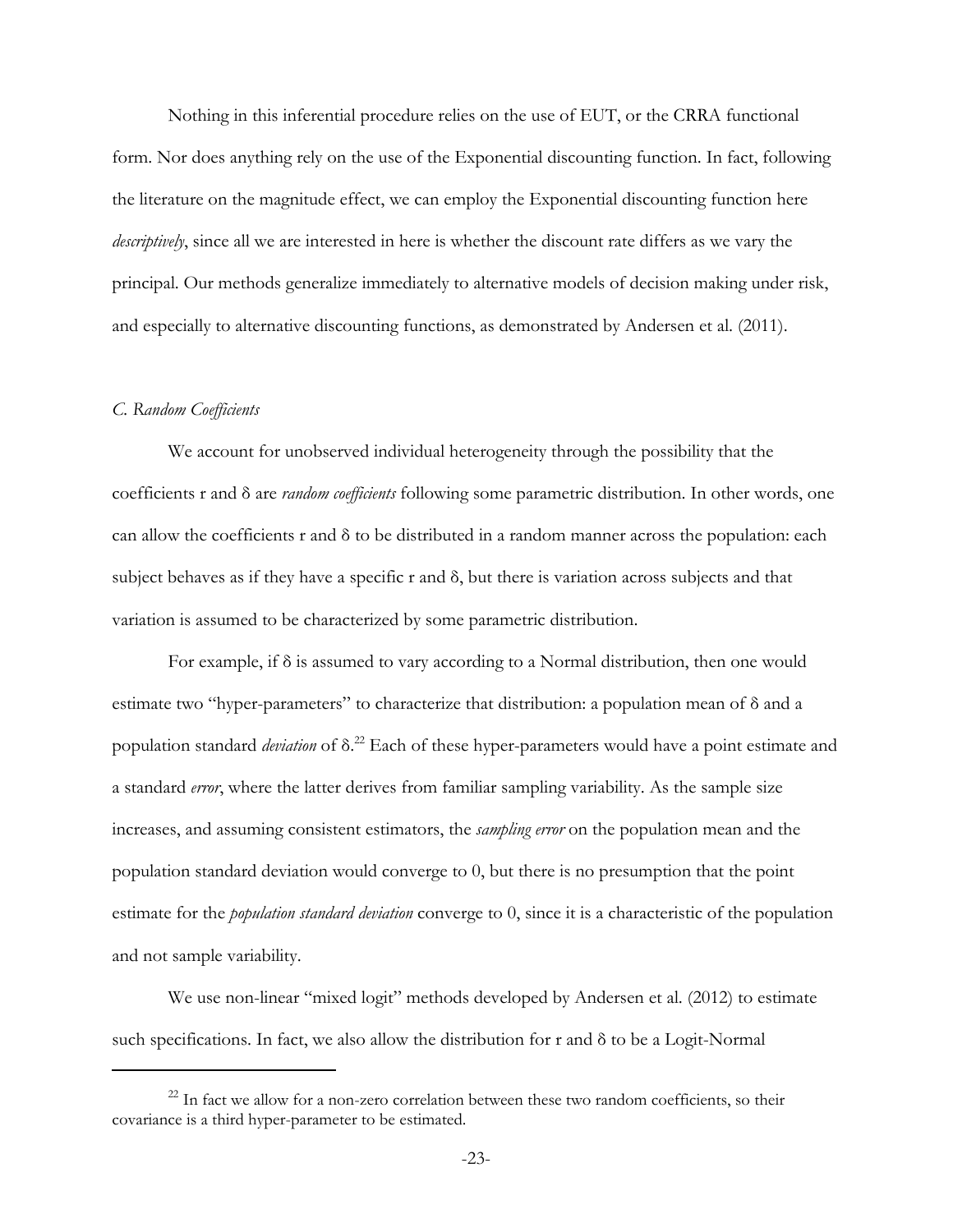distribution, which is a logistic transform of a normally distributed variable. Due originally to Johnson (1949), and familiar in bio-statistics, this transformation allows the resulting distribution to closely approximate a flexible Beta distribution: it allows skewness and bimodality. The domain is restricted to the unit interval, but it is a simple matter to expand that to any finite interval.

## **IV. Results**

A direct test of the magnitude effect can be made by varying the principal offered to respondents. The analysis of the data is therefore a simple matter: did the higher principal generate discount rates that were lower than the discount rates generated by the lower principal? We elicited discount rates over a horizon between 2 weeks and one year. Although this analysis could be performed on quasi-hyperbolic or hyperbolic discounting functions, the exponential discounting model offers a parsimonious one-parameter alternative, and in line with our previous findings in Andersen et al. (2011). Hence we consider a single discount rate across time horizons when comparing the effect of the principal.

Figure 1 presents the raw data from the discounting tasks and shows the fraction of sooner choices across different levels of annual interest rates for the low and high magnitude treatments. The fraction of sooner choices generally falls when the interest rate increases, and we observe some differences in responses between the two treatments. The raw data points to a larger fraction of sooner choices for the high magnitude treatment when the interest rate is between 10% and 45%, and a larger fraction of sooner choices for the low magnitude treatment at either end of the interest rate interval. Figure 2 shows the population distributions of estimated discount rates obtained if we (incorrectly) assume linear utility functions. With the low principal the median discount rate is 11.6%, the mean discount rate is 26.1%, and the standard deviation is 30.1%; with the high principal the median discount rate is 12.7%, the mean discount rate is 24.9%, and the standard deviation is

-24-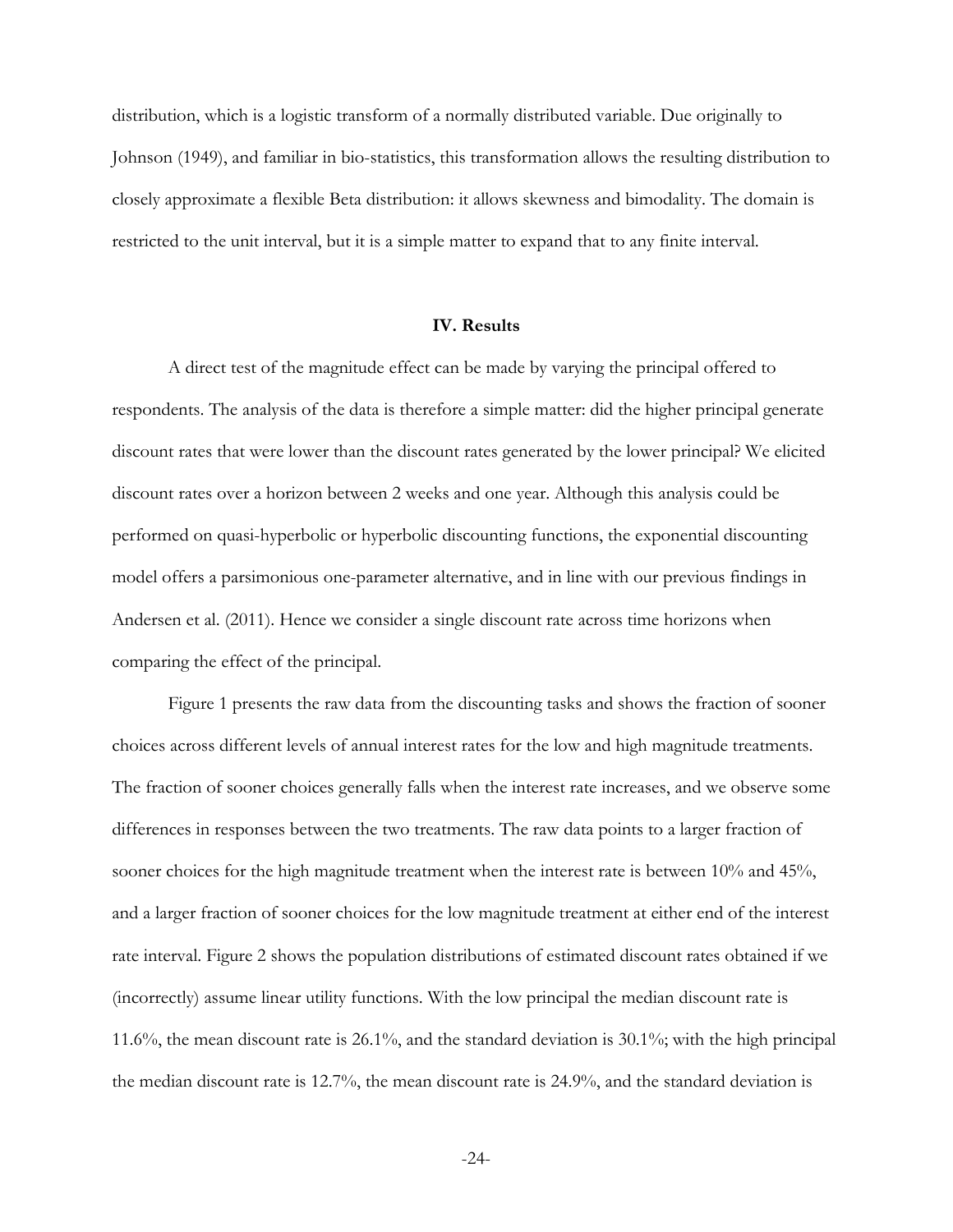27.7%. The mean discount rate for the low principal is indeed higher than the discount rate for the high principal under the assumption of linear utility, but the difference is only 1.2 percentage points, which is very small in comparison to previous studies. We use a two-group mean-comparison test and find that the difference of 1.2 percentage points is significant with a *p*-value of less than 0.001.

# [Figure 1 here]

# [Figure 2 here]

Table 3 shows the random coefficient estimates for the pooled data spanning our two treatments when we allow for non-linear utility functions, which is our preferred model. The table shows parameter values for the underlying Normal distribution in Panel A and the logistic transformation in Panel B. The results in Panel B show that Danes are generally risk averse and with a mean risk aversion of 0.49 and a standard deviation of 0.32. The population distribution for the discount rate is sharply, positively skewed, as can be seen in Figure 3.<sup>23</sup> The mean discount rate is 0.059, and the standard deviation of 0.174. Of course, since this is a skewed distribution, one should not infer statistical insignificance from the standard deviation equaling or exceeding the mean. For the same reason, the appropriate measure of central tendency of the population distribution is the median rather than the mean. Figure 3 displays the estimated population distribution for the logistic transformation  $\Lambda(N(-0.12, 0.71))$  for risk attitudes in the left panel, and the transformation 0.6×Λ(N(1.36, 2.36)) for discount rates in the right panel. The covariance between the two random coefficients is -0.46, with a 95% confidence interval between  $-0.53$  and  $-0.40$ ; so we reject the hypothesis that the two coefficients are independent. More risk averse individuals are also less

<sup>&</sup>lt;sup>23</sup> There is one technical issue of importance here, however. As flexible as the Logit-Normal is, it only allows bimodality at the *end-points* of the finite interval allowed. In this case we constrained the domain to be between 0 and 0.6, and hence the mode close to 0 *might* be an artefact of that assumption. Although we know a priori that  $\delta \geq 0$ , we do not know the upper bound. One can loop through alternative parametric assumptions of the upper bound and evaluate the maximum likelihood at each: these are known as profile likelihoods. In our case the qualitative results are invariant to assuming upper bounds lower than 0.6. A better solution, and common in the statistical literature to allow "internal modes," is to allow mixtures.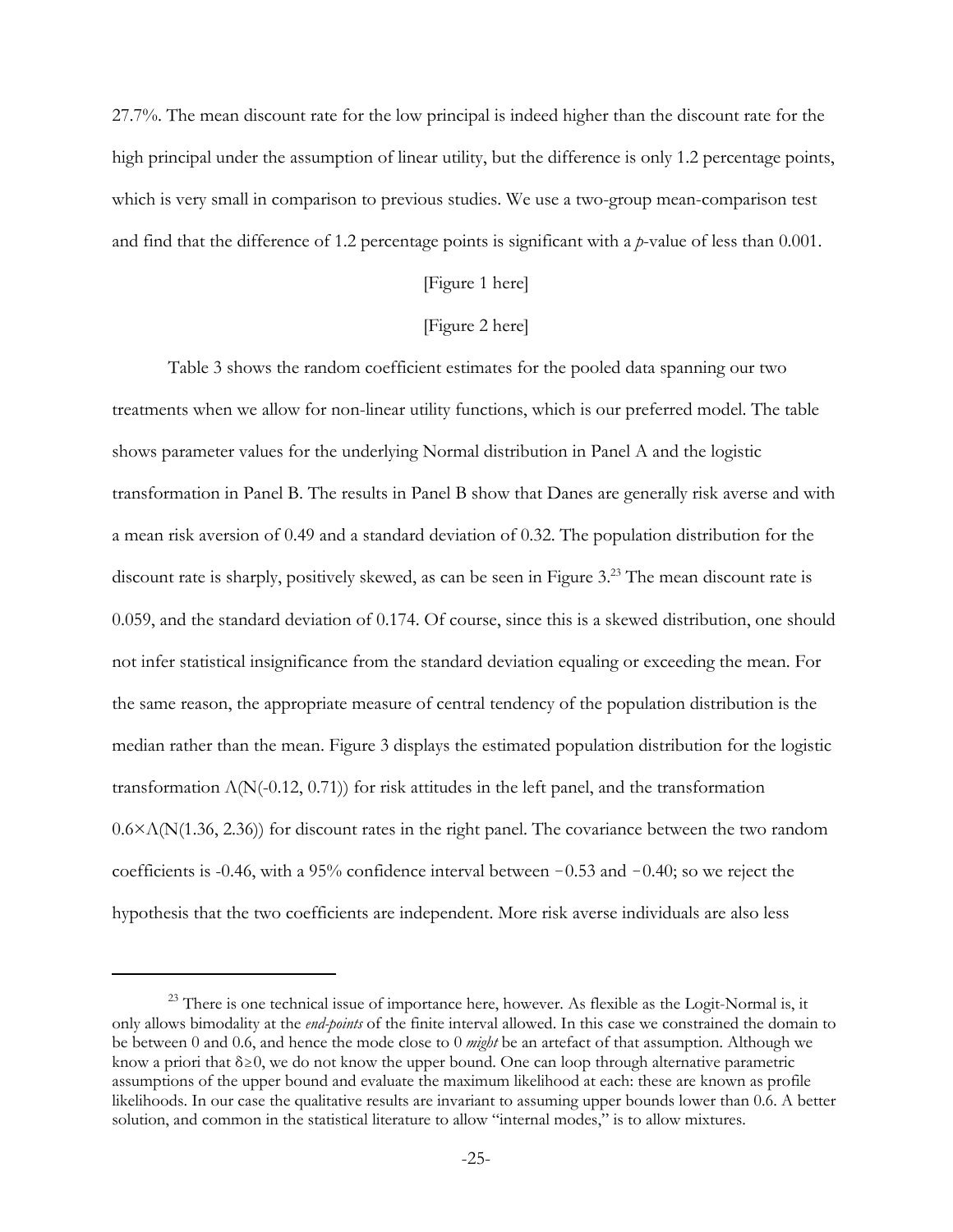patient.

## [Table 3 here]

# [Figure 3 here]

Figure 4 then displays the estimated population distribution for the discount rate according to the level of the principal. We observe a statistically significant difference, and in the direction of the magnitude effect, although the quantitative magnitude is much smaller than conventionally reported. The median discount rate for the low principal is 7.7%, and the average is 13.6%; the median discount rate for the high principal is 8.0%, and the average is 11.9%. The means of these distributions are significantly different from each other by 1.7 percentage points (*p*-value <0.001), consistent with the visual impression from Figure  $4.^{24}$  However, the median discount rates are almost identical with a difference of only 0.3 percentage points, and this difference is significant with a *p*-value of 0.016 using a non-parametric equality-of-medians test. Hence, we see evidence of a modest magnitude effect based on the mean estimates, and a small effect based on the median estimates.

# [Figure 4 here]

Finally, we have actually thrown away roughly one-half of the data we collected by focusing solely on tasks in which the sooner option was to be delivered now. The missing half involved choices in which the sooner option was to be delivered in 30 days from the date of choice, so that both options had some delay. This "front end delay" is intended to reduce the differences in subjective transactions costs of realizing either option. Collecting money at the end of the session is simply more credible than relying on someone to send a bank deposit in one month. The vast bulk of the literature on the magnitude effect assumes no front end delay, hence our main analyses

<sup>&</sup>lt;sup>24</sup> We find similar qualitative results for the hyperbolic discounting model  $D(t) = 1/(1+Kt)$ . The mean estimate of the parameter K for the low principal is 14.9 with a median of 4.5, and the mean estimate of K for the high principal is 12.7 with a median of 5.8. The means of these distributions are significantly different with a *p*-value less than 0.001.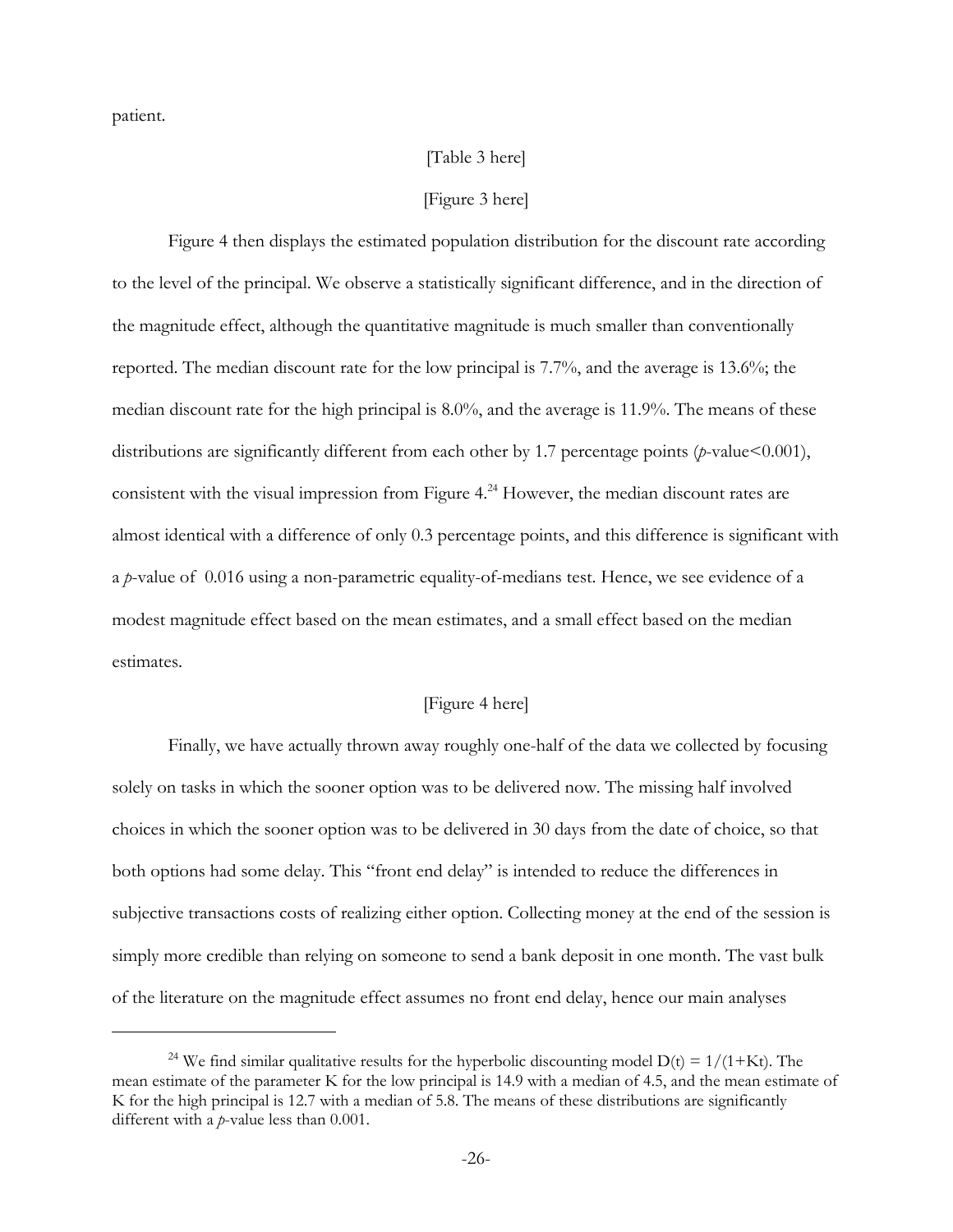focused on that case. Figure 5 shows the effect of adding in the choices with a front end delay. The magnitude effect does not disappear. The median discount rates are 10.2% and 7.3%, and the mean discount rates are 15.1% and 11.6%, for the low and high principals, respectively. So there is a small, but significant, difference in the estimated means by treatment  $(p$ -value $\leq 0.001$ ).<sup>25</sup> Choices with a front end delay are appropriate characterizations of many financial decisions, but not all economic decisions. We view each as appropriate in different settings.

# [Figure 5 here]

How do we reconcile our results with the received wisdom? The first response is to question if the evidence for the magnitude effect is all that impressive, given the contexts used in the previous literature. We see nothing in our experimental procedures which might bias behavior in undesirable ways, and that deviates in any novel manner from the types of procedures used in the past. We avoid eliciting present values in an open-ended manner, because we are suspicious of the behavioral accuracy of those responses.<sup>26</sup> We use displays of the tasks that make them relatively transparent in terms of the choice alternatives, rather than rely entirely on the ability of subjects to read numbers and words. And, obviously, we pay the subjects in a salient manner.

Our basic econometric procedures are familiar from the binary choice literature, and have a long tradition in experimental economics (e.g., Camerer and Ho (1994) and Hey and Orme (1994)).

 We use relatively flexible parametric methods, but if the magnitude effect is as robust as claimed then the use of parametric functional forms should not be a factor causing it to

<sup>&</sup>lt;sup>25</sup> The results are similar when we only consider choices with a front end delay. The estimated mean discount rates are 15.1% and 14.2% for the low and high principals, respectively, and the median discount rates are 10.7% and 10.6%. The difference in the estimated means by treatment is significant with a *p*-value less than 0.001. The fixed-cost model proposed by Benhabib et al. (2010) can not explain this pattern of behavior, since the model posits a risk premium to any delayed outcome and constant discounting between any two delayed outcomes with the same time horizon.

 $^{26}$  We strongly encourage systematic studies of the effects of using choice and open-ended fill-in-theblank procedures, along the lines of Ahlbrecht and Weber (1997) and Read and Roelofsma (2003), but for discounting tasks in which subjects are making salient, non-hypothetical choices.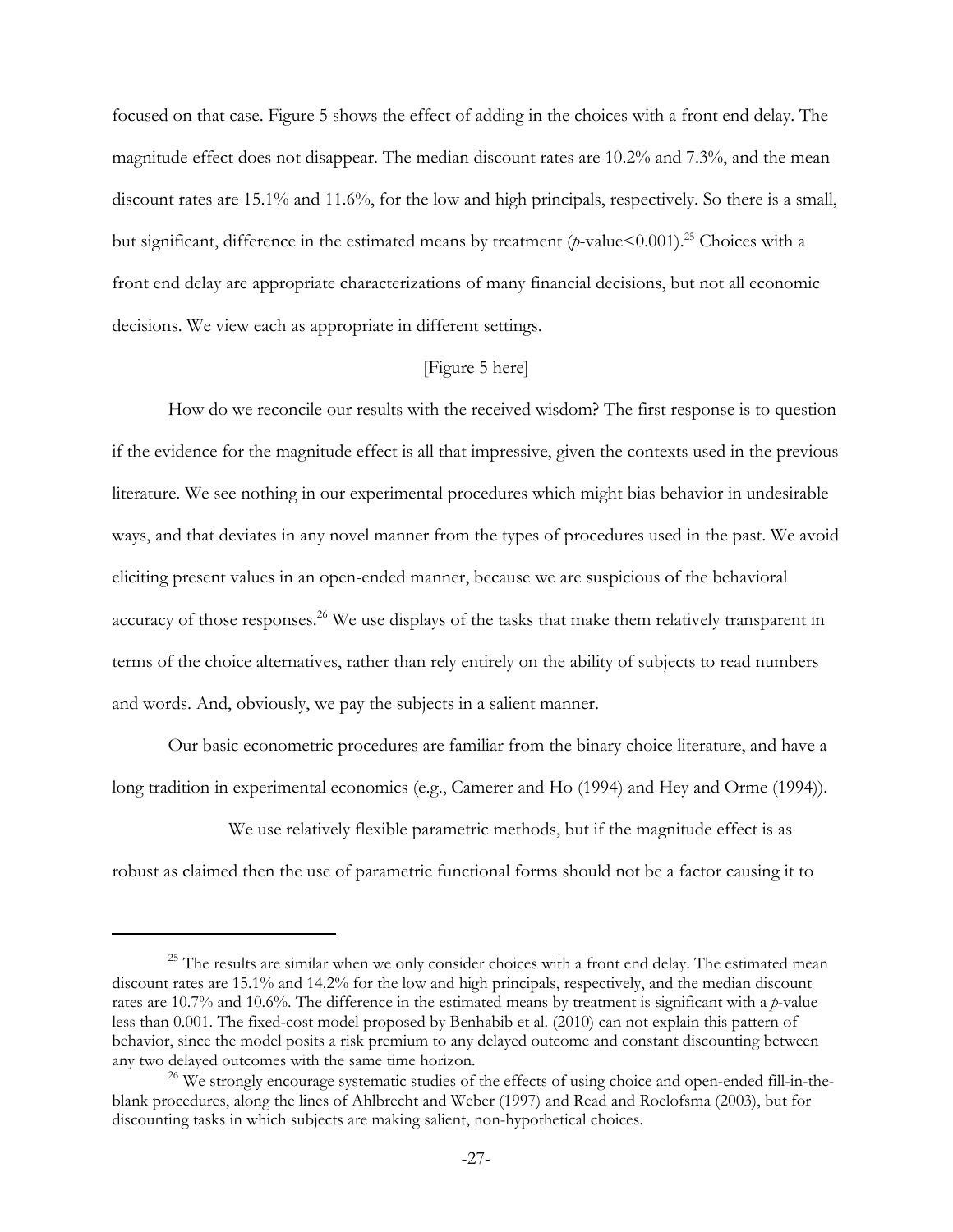disappear. And the notion of joint estimation of utility functions and discounting functions is driven by theory, and implies nothing fundamental from an econometric perspective.

The only factor that is left, in comparison with those (few) studies that use salient rewards and incentive-compatible elicitation methods, is the stake size. One reason that we only pay the subject with a 10% chance is to allow them to face a principal with relatively high numerical values. The rationale is that this avoids "rounding off" effects that can be severely confounding for inferences about discounting behavior, particularly when comparing behavior across stakes as we do here.

#### **V. Conclusions**

We use real incentives with large monetary rewards to avoid possible rounding effects. With some exceptions, noted in our literature review, all evidence of the magnitude effect that meets certain minimal standards of salience and design occurs in samples of college-age students. We do observe a statistically significant magnitude effect in the discounting behavior of adult Danes making choices of deferred monetary payments, but it is not very large: the size of the effect depends on whether one looks at median estimates or mean estimates. The preferred median estimates, correcting for unobserved individual heterogeneity and non-linear utility functions, differ only by 0.7 percentage points, from 4.2% to 3.5%, and the mean estimates differ by 3.4 percentage points, from 11.3% to 7.9%. Given the sharp skewness of the population distribution, there is an argument for focusing on the median, but we report each measure of central tendency. By using relatively large principals of 1,500 kroner and 3,000 kroner we avoid confounding effects from rounding off behavior, and can more clearly test the presence of magnitude effects.

We conclude that the alleged magnitude effect in discounting is not economically significant for the design of policy for Danes. Within the range of stakes used here there is no apparent reason

-28-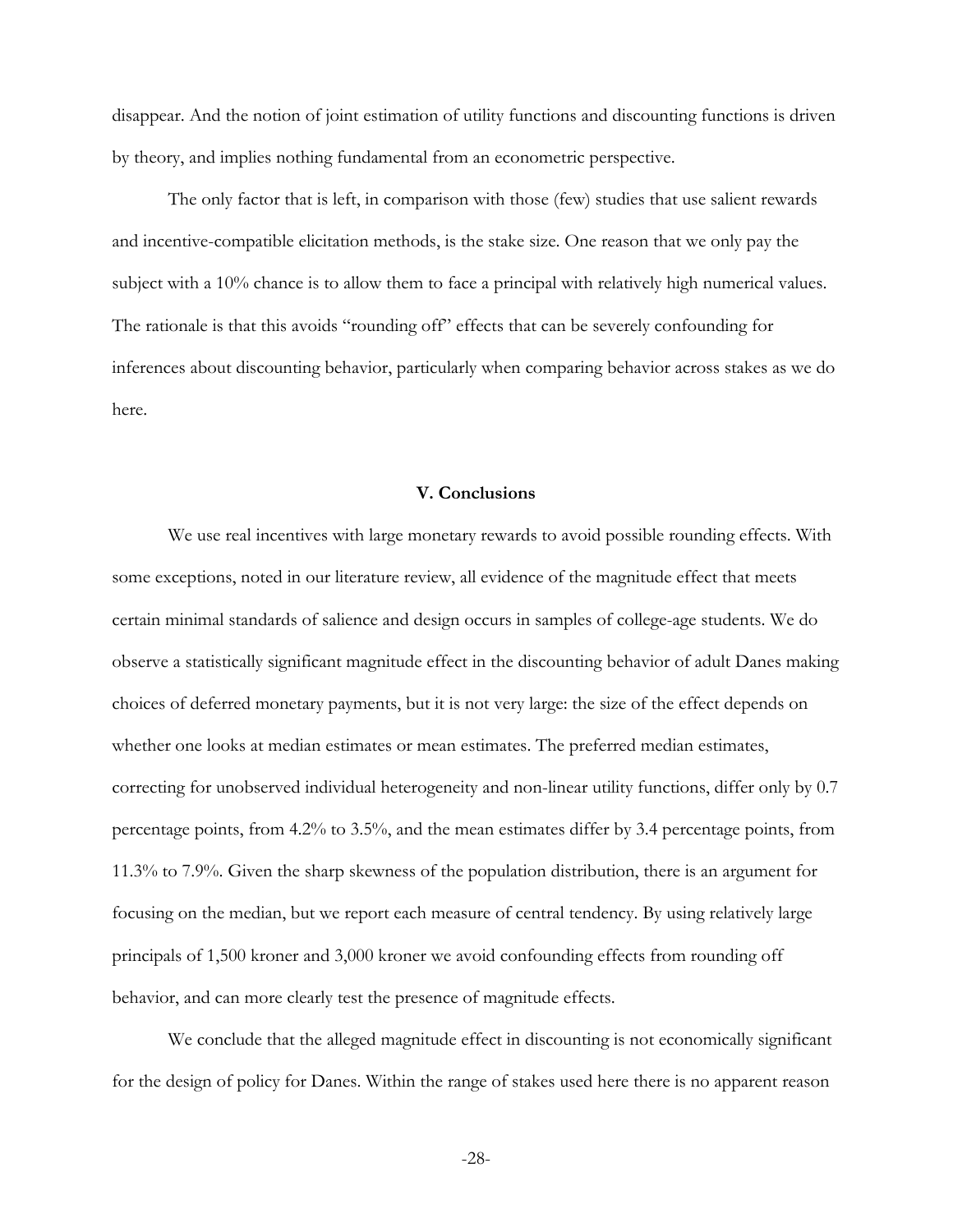to apply different discount rates. Of course, it is an open question whether this conclusion holds when the stakes get even larger, into the tens or hundreds of thousands kroner. If it does, then it would be appropriate to use the same discount rates for policies concerning small principals, such as small tax refunds or small consumer loans, as for those concerning large principals, such as house mortgages. Our findings demonstrate to practitioners that the magnitude effects found elsewhere in the literature need to be tested for robustness with respect to the level of real rewards before they can inform policy.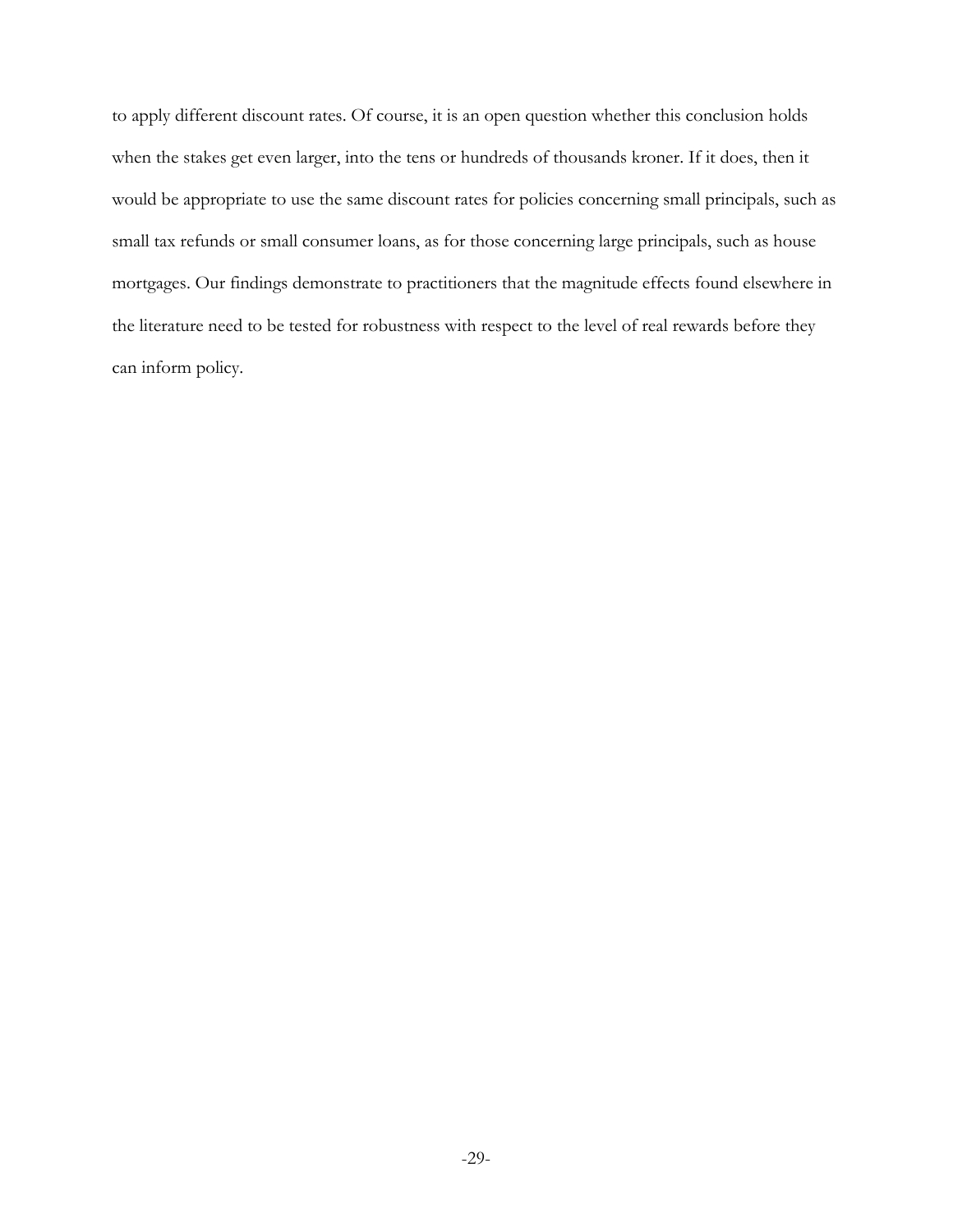# **Table 1: Review of Experimental Literature on the Magnitude Effect**

| Study                              | Sample<br>(Size)                                 | Elicitation<br>Method                     | Horizon(s)                                                | Principal<br>Amounts                           | Discount<br>Rates <sup>a</sup>                                                                                                                                  | Hypothetical<br>or Real? |
|------------------------------------|--------------------------------------------------|-------------------------------------------|-----------------------------------------------------------|------------------------------------------------|-----------------------------------------------------------------------------------------------------------------------------------------------------------------|--------------------------|
| Thaler [1981]                      | Students<br>$(N \approx 60)$                     | Open-ended<br>Fill-in-the-blank           | 3, 6, 12, 36, 60, 120<br>months                           | \$15, \$75, \$250,<br>\$1,200, \$3,000         | $(120\%, 139\%), 98\%, (34\%, 69\%, 120\%),$<br>69%, 29% for 12 months                                                                                          | Hypothetical             |
| Ainslie & Haendel [1983]           | Patients<br>$(N=18, 66$ choices)                 | Choice                                    | 3 days                                                    | \$2 up to \$10                                 | Not reported by magnitude                                                                                                                                       | Real                     |
| Loewenstein [1987]                 | Students<br>$(N = 30)$                           | Open-ended<br>Fill-in-the-blank           | 3 hours, 1 day, 3<br>days, 1 year, 10 years               | \$4 loss and \$1,000<br>loss                   | 8772%, 3395%, 115%, 62%, 11% for \$4,<br>8772%, 1469%, 25%, 9%. 4% for \$1,000                                                                                  | Hypothetical             |
| Benzion, Rapoport and Yagil [1989] | Economics and<br>finance students<br>$(N = 204)$ | Open-ended<br>Fill-in-the-blank           | 6 months, 1, 2 and 4<br>years                             | \$40, \$200, \$1,000 and<br>\$5,000            | 46%, 32%, 29%, 19% for 6 months;<br>18%, 15%, 15%, 11% for 4 years<br>(averaged over scenarios)                                                                 | Hypothetical             |
| Holcomb and Nelson [1992]          | Business students<br>$(N = 101)$                 | Binary choice                             | 1, 7 and 14 days                                          | \$5 and \$17                                   | Impossible to determine, but fraction<br>choosing to delay imply magnitude effect                                                                               | Real                     |
| Raineri and Rachlin [1993]         | Psychology course<br>requirement<br>$(N = 120)$  | Titration                                 | 1, 6 and 12 months<br>(also 1, 5, 10, 25 and<br>50 years) | \$100,<br>\$10,000 and<br>\$1 million          | 127%, 71%, 54% for \$100; 12%, 32%,<br>29% for \$10,000; 12%, 8%, 11% for \$1<br>million                                                                        | Hypothetical             |
| Shelley [1993]                     | Accounting students<br>$(N = 74)$                | Open-ended<br>Fill-in-the-blank           | 6 months, 1, 2 and 4<br>years                             | \$40, \$200,<br>\$1,000 and \$5,000            | 24%, 15%, 14%, 14% for \$40, \$200,<br>$$1,000$ and $$5,000$ , respectively, in the<br>neutral frame; no magnitude effect for<br>the payment or expedite frames | Hypothetical             |
| Green, Fristoe and Myerson [1994]  | Students<br>$(N = 24)$                           | Binary choice with<br>titration on delays | 1 week, 1 month<br>and 3 months                           | \$20 & \$50, \$100 &<br>\$500, \$500 & \$1,250 | 100%, 71% and 30%                                                                                                                                               | Hypothetical             |
| Green, Fry and Myerson [1994]      | Young and old adults<br>$(N = 12$ each group)    | Titration                                 | 1 week, 1 and 6<br>months, 1, 3, 5, 10<br>and 25 years    | \$1,000 and \$10,000                           | Young adults: 63%, 54%, 46%, 32%,<br>25% for \$1,000; 40%, 34%, 29%, 19%,<br>15% for \$10,000                                                                   | Hypothetical             |
| Chapman & Elstein [1995]           | Psychology Students<br>$(N=70)$                  | Open-ended                                |                                                           | \$200, \$1,000, \$5,000<br>and \$25,000        | For 6 months (\$200, 400%), (\$1,000,<br>210%), (\$5,000 and \$25,000, 75%). For 1<br>year (\$200, 200%), (\$1,000, 125%).                                      | Hypothetical             |
|                                    | Psychology Students<br>$(N=34)$                  | Fill-in-the-blank                         | 1, 3, 6 and 12 years                                      | \$500, \$1,000, \$2,000<br>and \$4,000         | For 1 year (\$500, 150%), (\$1,000, 125%),<br>(\$2,000 and \$4,000, 50%)                                                                                        |                          |
| Kirby & Marakovic [1995]           | Students (N=21)                                  | Open-ended                                | 3 to 29 days                                              | \$14.5 and \$28.5                              | Not reported by magnitude                                                                                                                                       | Real                     |
|                                    | Students (N=18)                                  | Sealed-bid auction                        | 3 to 29 days                                              | \$14.5 and \$28.5                              | Not reported by magnitude                                                                                                                                       | Hypothetical             |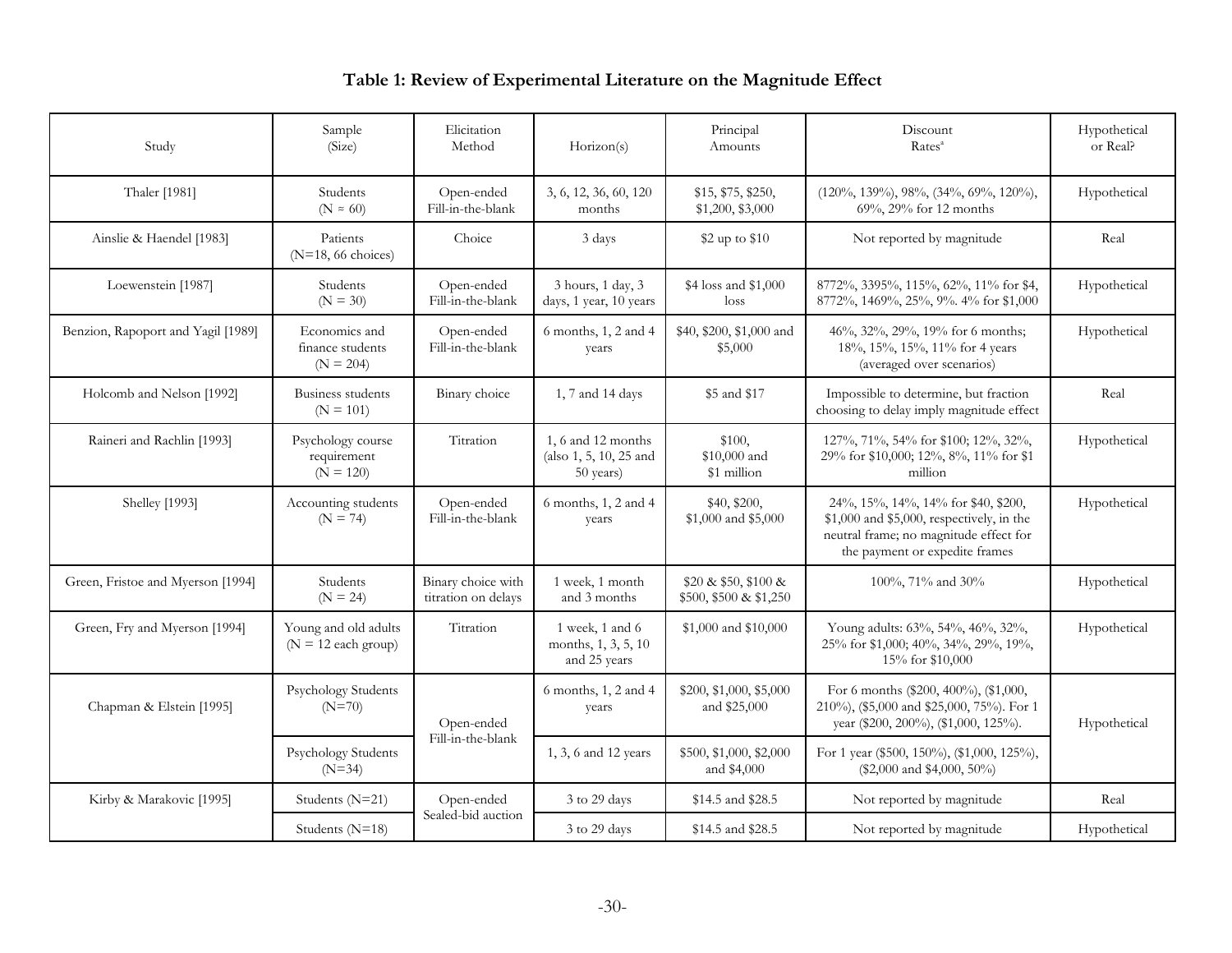| Chapman [1996]                      | Students (N=40)                                        | Fill-in-the-blank                         | 1, 3, 6 and 12 years                                | \$500, \$1,000, \$2,000<br>and \$4,000                                                                                      | For 1 year 115%, 115%, 75%, 75%,<br>respectively. For 3 years 60%, 50%, 40%,<br>40% respectively                                                                                         | Hypothetical             |
|-------------------------------------|--------------------------------------------------------|-------------------------------------------|-----------------------------------------------------|-----------------------------------------------------------------------------------------------------------------------------|------------------------------------------------------------------------------------------------------------------------------------------------------------------------------------------|--------------------------|
|                                     | Students (N=77)                                        | Fill-in-the-blank                         | 1 and 9 years                                       | Gains and losses of<br>\$500, \$1,500 and<br>\$4,500                                                                        | For 1 year gain of principal 130%, 55%,<br>55% respectively, and for a loss of<br>principal 60%, 25%, 25%.                                                                               | Hypothetical             |
| Kirby & Marakovic [1996]            | Students<br>$(N = 621)$                                | Choice                                    | 10 - 70 days                                        | \$16 up to \$83                                                                                                             | Not reported by magnitude                                                                                                                                                                | "Almost<br>hypothetical" |
| Kirby [1997]                        | Students & Others<br>$(N = 24, 28, 20)$                | Bidding                                   | $1 - 29$ days                                       | \$10 or \$20 in the<br>future                                                                                               | Daily rates of 5.6% (3.6%), 2.4% (1.4%),<br>$3.5\%$ (2.4%) for each sample and the \$10<br>(\$20) magnitude, respectively.                                                               | Real                     |
| Green, Myerson & McFadden [1997]    | Students (N=20)                                        | Binary choice with<br>titration on delays | 3 and 6 months, 1,<br>3, 5, 10 and 20 years         | \$100, \$2,000, \$25,000<br>(and \$100,000 in the<br>future)                                                                | \$100 principal: 75%, 50%, 39%, 17%,<br>18%, 10% and 8% by horizon; \$2,000<br>principal, 21%, 19%, 12%, 10%, 12%,<br>10% and 7%; \$25,000 principal: 12%,<br>10%, 9%, 8%, 8%, 5% and 6% | Hypothetical             |
| Chapman & Winquist [1998]           | Students (N=50)                                        | Open-ended<br>Fill-in-the-blank           | 3 months                                            | Taxi ride: \$5, \$10,<br>\$15, \$20. Haircut:<br>\$7.5, \$15, \$30, \$60.<br>Restaurant dinner:<br>\$20, \$40, \$80, \$160. | Values inferred from eyeballing graphs.<br>Roughly 5000% at \$5, slightly over<br>2000% for \$20, just under 2000% at \$30,<br>and slightly in excess of 1000% at \$160                  | Hypothetical             |
| Kirby, Petry & Bickel [1999]        | Adults in control<br>$(N = 60)$                        | Choice                                    | 7 - 186 days                                        | (\$25 to \$35), (\$50 to<br>\$60) and (\$75 to \$85)                                                                        | Small but statistically significant<br>magnitude effect: no values reported                                                                                                              | Real                     |
| Du, Green & Myerson [2002]          | Chinese, Japanese and<br>American Students<br>$(N=79)$ | Titration                                 | $1, 3$ and $9$ months,<br>2, 5, 10, and 20<br>years | \$200 and \$10,000                                                                                                          | Values reported graphically, impossible<br>to infer numerically.                                                                                                                         | Hypothetical             |
| Estle, Green, Myerson & Holt [2007] | Students (N=47)                                        | Titration                                 | 1 week, 1 and 6<br>months, 1 and 3<br>years         | \$40 and \$100                                                                                                              | ANOVA Analysis. Magnitudes not<br>reported                                                                                                                                               | Hypothetical             |
| Benhabib, Bisin & Schotter [2010]   | Students<br>$(N = 27)$                                 | Open-ended<br>Fill-in-the-blank           | 3 days, 1 & 2 weeks,<br>$1, 3$ & 6 months           | \$1, \$4, \$8, \$15, \$40,<br>\$80 and many interim<br>values                                                               | Not reported by magnitude: inspection<br>of choices for 3 subjects (their Figure 1)<br>broadly consistent with effect                                                                    | Real                     |
| Scholten and Read [2010]            | Adults on web<br>$(N = 196)$                           | Choice                                    | 16, 19 and 22<br>months                             | \$25, \$50, \$100 and<br>\$250                                                                                              | Not reported by magnitude                                                                                                                                                                | Hypothetical             |
| <b>Halevy</b> [2012]                | Students (N=149)                                       | Choice                                    | 1 week                                              | \$10 and \$100                                                                                                              | Weekly rate of 5.9% for \$10 and 3.7%<br>for \$100                                                                                                                                       | Real                     |

a: Discount rates are reported in order of stake magnitudes. Values in brackets are alternative rates for the same magnitude.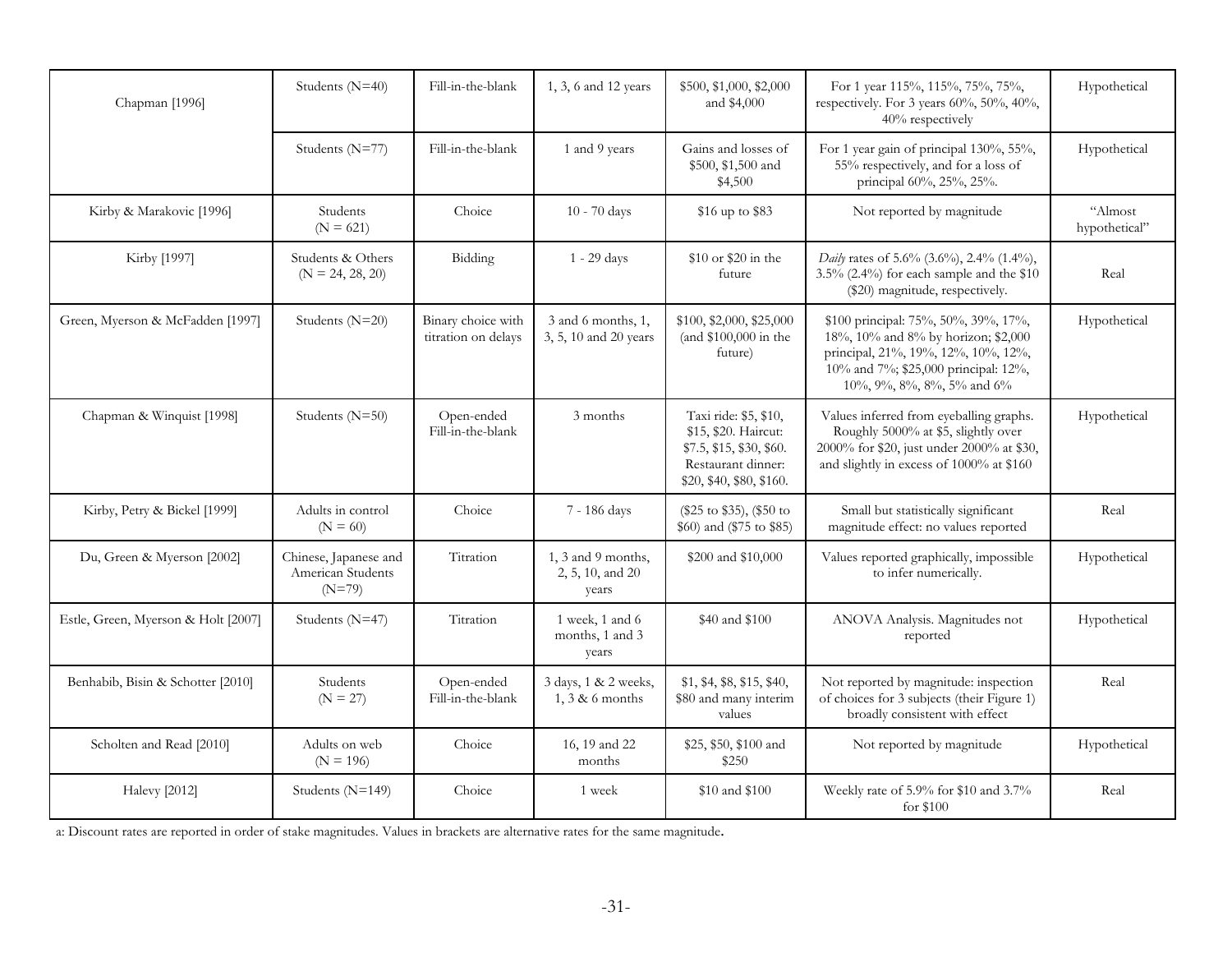| Amount           | Future              | Horizon                 |            | Monetary         | Amount       | Future           | Horizon                  |                  |
|------------------|---------------------|-------------------------|------------|------------------|--------------|------------------|--------------------------|------------------|
| Today            | Amount              | in days                 | <b>AER</b> | Premium          | Today        | Amount           | in days                  | <b>AER</b>       |
| $\overline{(1)}$ | (2)                 | (3)                     | (4)        | $\overline{(5)}$ | (6)          | (7)              | (8)                      | $\overline{(9)}$ |
| \$7              | \$7.01              | $\overline{3}$          | 10%        | \$0.01           | \$7          | \$8              | $\overline{3}$           | 1661%            |
| \$6              | \$6.01              | $\overline{7}$          | $10\%$     | \$0.01           | \$6          | \$7              | $\overline{7}$           | 813%             |
| \$5              | \$5.02              | 14                      | $10\%$     | \$0.02           | \$5          | \$6              | 14                       | 478%             |
| \$3              | \$3.02              | $30\,$                  | $10\%$     | \$0.02           | \$3          | \$4              | $30\,$                   | 352%             |
| \$2              | \$2.05              | 91                      | $10\%$     | \$0.05           | \$2          | \$3              | 91                       | 163%             |
| \$1              | \$1.05              | 181                     | $10\%$     | \$0.05           | \$1          | \$2              | 181                      | 140%             |
| \$14             | \$14.01             | $\overline{\mathbf{3}}$ | 10%        | \$0.01           | \$14         | \$15             | $\overline{\mathbf{3}}$  | 849%             |
| \$12             | \$12.02             | $\overline{7}$          | 10%        | \$0.02           | \$12         | \$13             | $\boldsymbol{7}$         | 420%             |
| \$10             | \$10.04             | 14                      | $10\%$     | \$0.04           | \$10         | \$11             | 14                       | 249%             |
| \$8              | \$8.07              | 30                      | $10\%$     | \$0.07           | \$8          | \$9              | 30                       | 144%             |
| \$7              | \$7.18              | 91                      | $10\%$     | \$0.18           | \$7          | \$8              | 91                       | 54%              |
| \$4              | \$4.20              | 181                     | $10\%$     | \$0.20           | \$4          | \$5              | 181                      | 45%              |
| \$24             | \$24.02             | $\overline{3}$          | 10%        | \$0.02           | \$24         | \$25             | $\overline{3}$           | 500%             |
| \$22             | \$22.04             | $\overline{7}$          | $10\%$     | \$0.04           | \$22         | \$23             | $\overline{\mathcal{I}}$ | 233%             |
| \$19             | \$19.07             | 14                      | 10%        | \$0.07           | \$19         | \$20             | 14                       | 134%             |
| \$17             | \$17.14             | 30                      | $10\%$     | \$0.14           | \$17         | \$18             | 30                       | 70%              |
| \$14             | \$14.36             | 91                      | $10\%$     | \$0.36           | \$14         | \$15             | 91                       | $28\%$           |
| \$8              | \$8.41              | 181                     | $10\%$     | \$0.41           | \$8          | \$9              | 181                      | 24%              |
| $\overline{$}39$ | $\overline{$39.03}$ | $\overline{\mathbf{3}}$ | 10%        | \$0.03           | $\sqrt{$39}$ | $\overline{$40}$ | $\overline{3}$           | 309%             |
| \$36             | \$36.07             | $\overline{7}$          | $10\%$     | \$0.07           | \$36         | \$37             | 7                        | 143%             |
| \$32             | \$32.12             | 14                      | $10\%$     | \$0.12           | \$32         | \$33             | 14                       | $80\%$           |
| \$28             | \$28.23             | 30                      | $10\%$     | \$0.23           | \$28         | \$29             | 30                       | 43%              |
| \$20             | \$20.50             | 91                      | $10\%$     | \$0.50           | \$20         | \$21             | 91                       | 20%              |
| \$15             | \$15.76             | 181                     | $10\%$     | \$0.76           | \$15         | \$16             | 181                      | 13%              |
| \$80             | \$80.07             | $\overline{3}$          | 10%        | \$0.07           | \$80         | \$81             | $\overline{3}$           | 151%             |
| \$75             | \$75.14             | $\overline{7}$          | $10\%$     | \$0.14           | \$75         | \$76             | $\boldsymbol{7}$         | $69\%$           |
| \$70             | \$70.27             | 14                      | $10\%$     | \$0.27           | \$70         | \$71             | 14                       | 37%              |
| \$65             | \$65.54             | $30\,$                  | $10\%$     | \$0.54           | \$65         | \$66             | $30\,$                   | 19%              |
| \$60             | \$61.51             | 91                      | $10\%$     | \$1.51           | \$60         | \$62             | 91                       | 13%              |
| \$40             | \$42.03             | 181                     | $10\%$     | \$2.03           | \$40         | \$43             | 181                      | 15%              |

| Table 2: Small Stakes and the Effects of Rounding |  |  |
|---------------------------------------------------|--|--|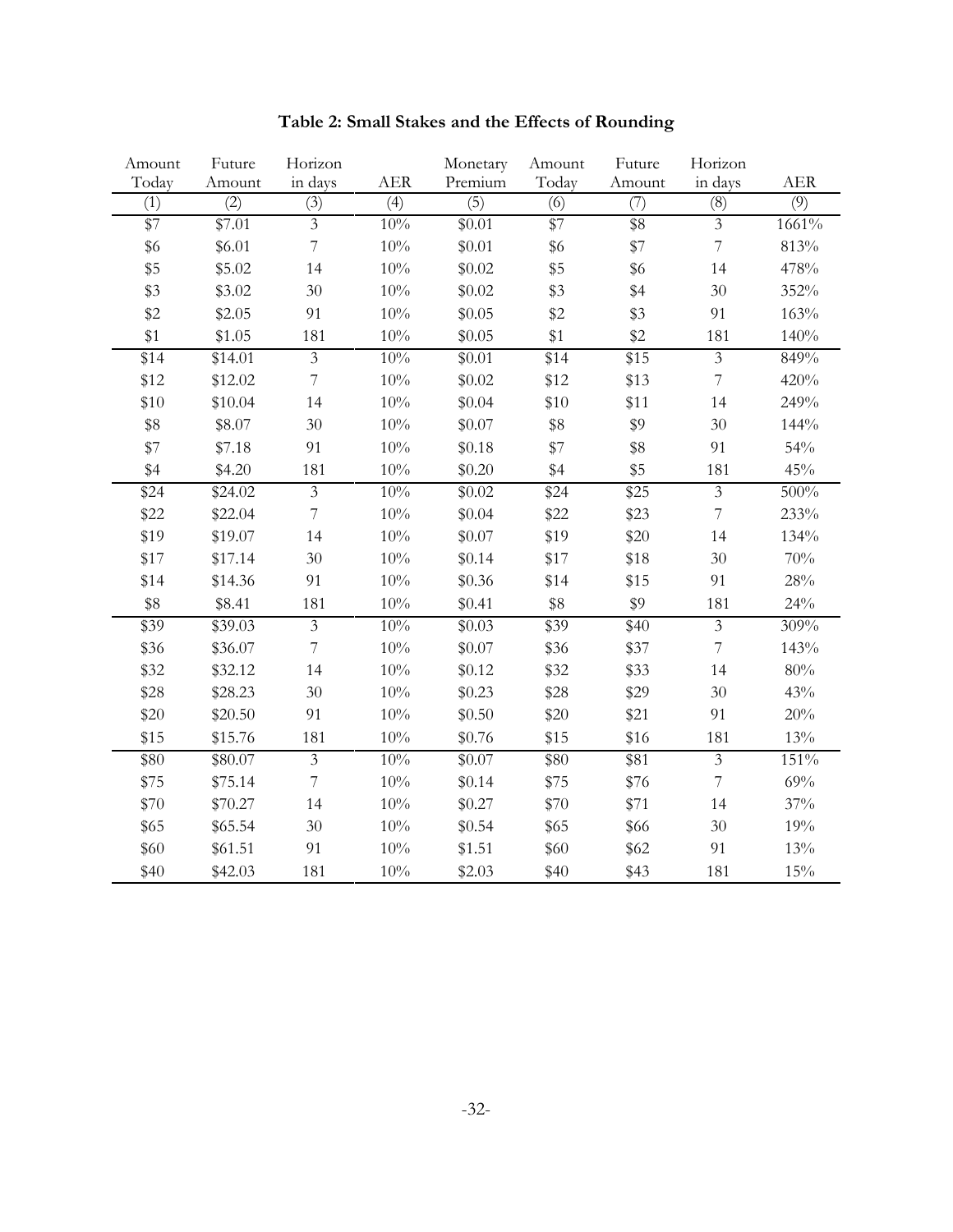#### **Table 3: Random Coefficient Estimates Based on Pooled Data**

| A. Underlying Normal Distribution |                   |                   |            | <b>B.</b> Logistic Transformation |                   |                   |            |
|-----------------------------------|-------------------|-------------------|------------|-----------------------------------|-------------------|-------------------|------------|
| Parameter                         | Point<br>Estimate | Standard<br>Error | $p$ -value | Parameter                         | Point<br>Estimate | Standard<br>Error | $p$ -value |
|                                   |                   |                   |            |                                   |                   |                   |            |
| $r_{\text{mean}}$                 | $-0.121$          | 0.072             | 0.093      | $r_{\text{mean}}$                 | 0.530             | 0.018             | < 0.001    |
| $\mathbf{r}_{\rm sd}$             | 0.709             | 0.022             | < 0.001    | $\mathbf{r}_{\text{sd}}$          | 0.330             | 0.005             | < 0.001    |
|                                   |                   |                   |            |                                   |                   |                   |            |
| $\delta_{\text{mean}}$            | 1.355             | 0.177             | < 0.001    | $\delta$ <sub>mean</sub>          | 0.082             | 0.011             | < 0.001    |
| $\delta_{\rm sd}$                 | 2.365             | 0.170             | < 0.001    | $\delta_{\rm sd}$                 | 0.038             | 0.007             | < 0.001    |
|                                   |                   |                   |            |                                   |                   |                   |            |
|                                   |                   |                   |            | $\mathbf Q$                       | 0.027             | 0.023             | 0.249      |
|                                   |                   |                   |            |                                   |                   |                   |            |
|                                   |                   |                   |            | $\mu$                             | 0.025             | 0.001             | < 0.001    |
|                                   |                   |                   |            |                                   |                   |                   |            |

 $LL = -6761.0$  (N=198)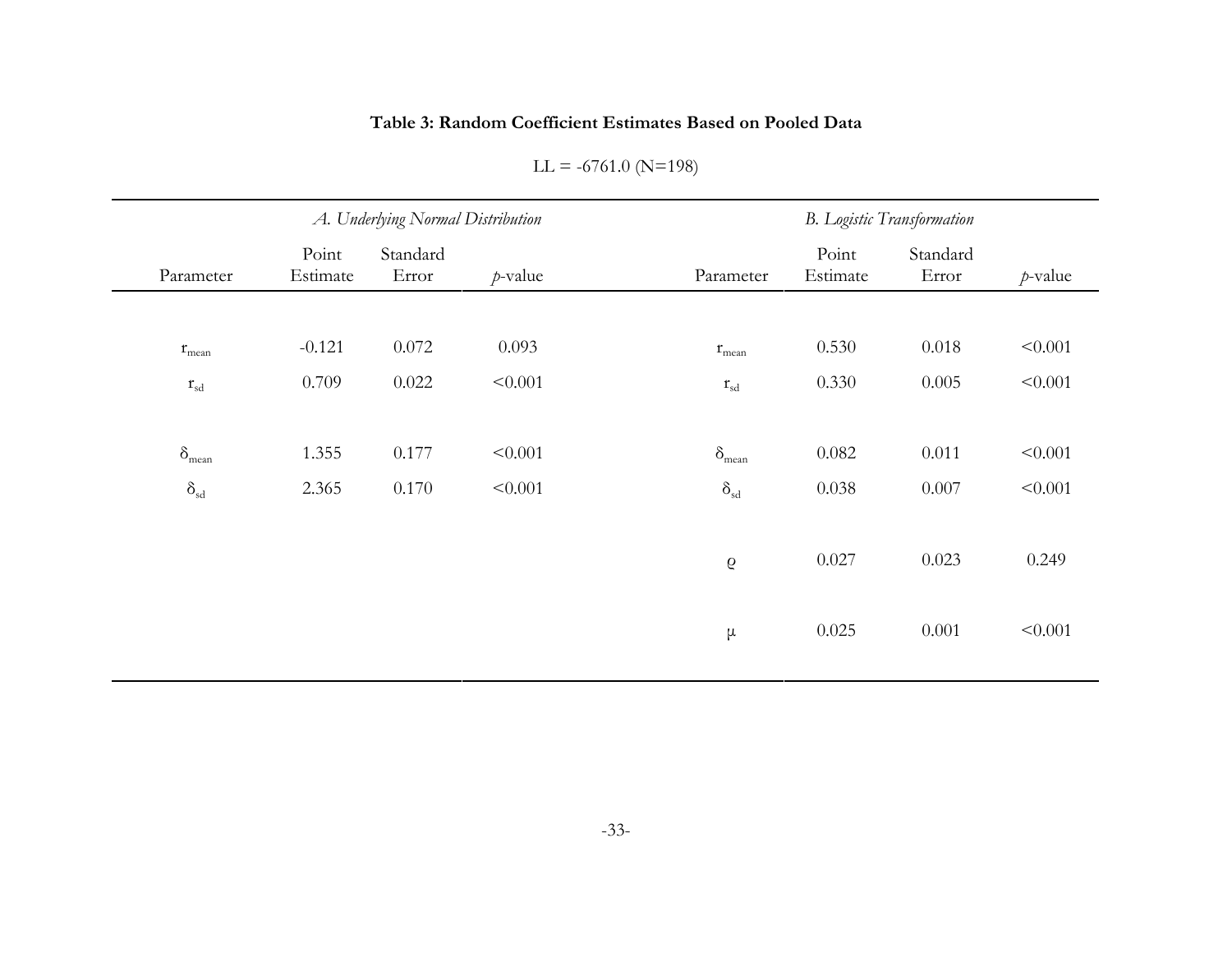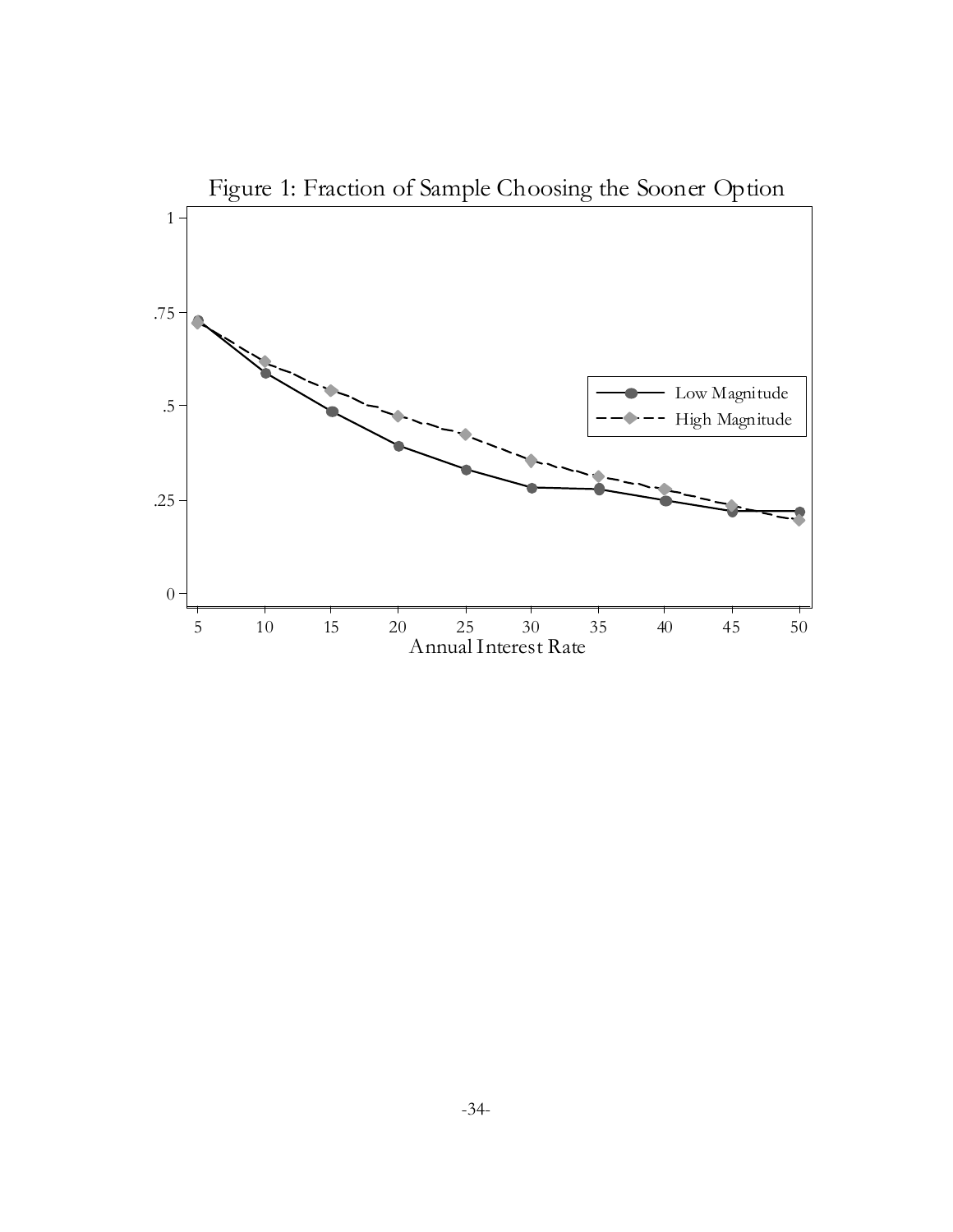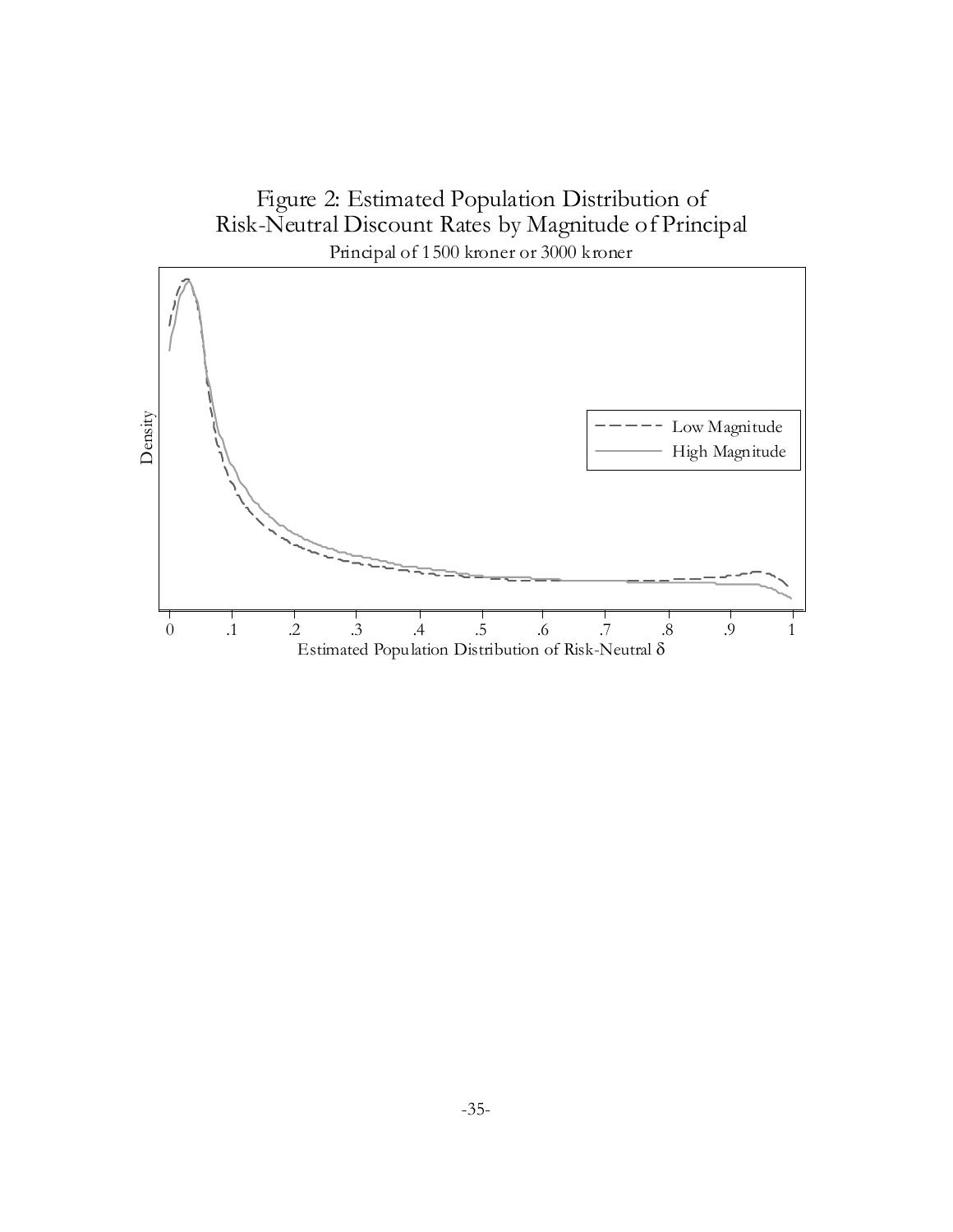

#### -36-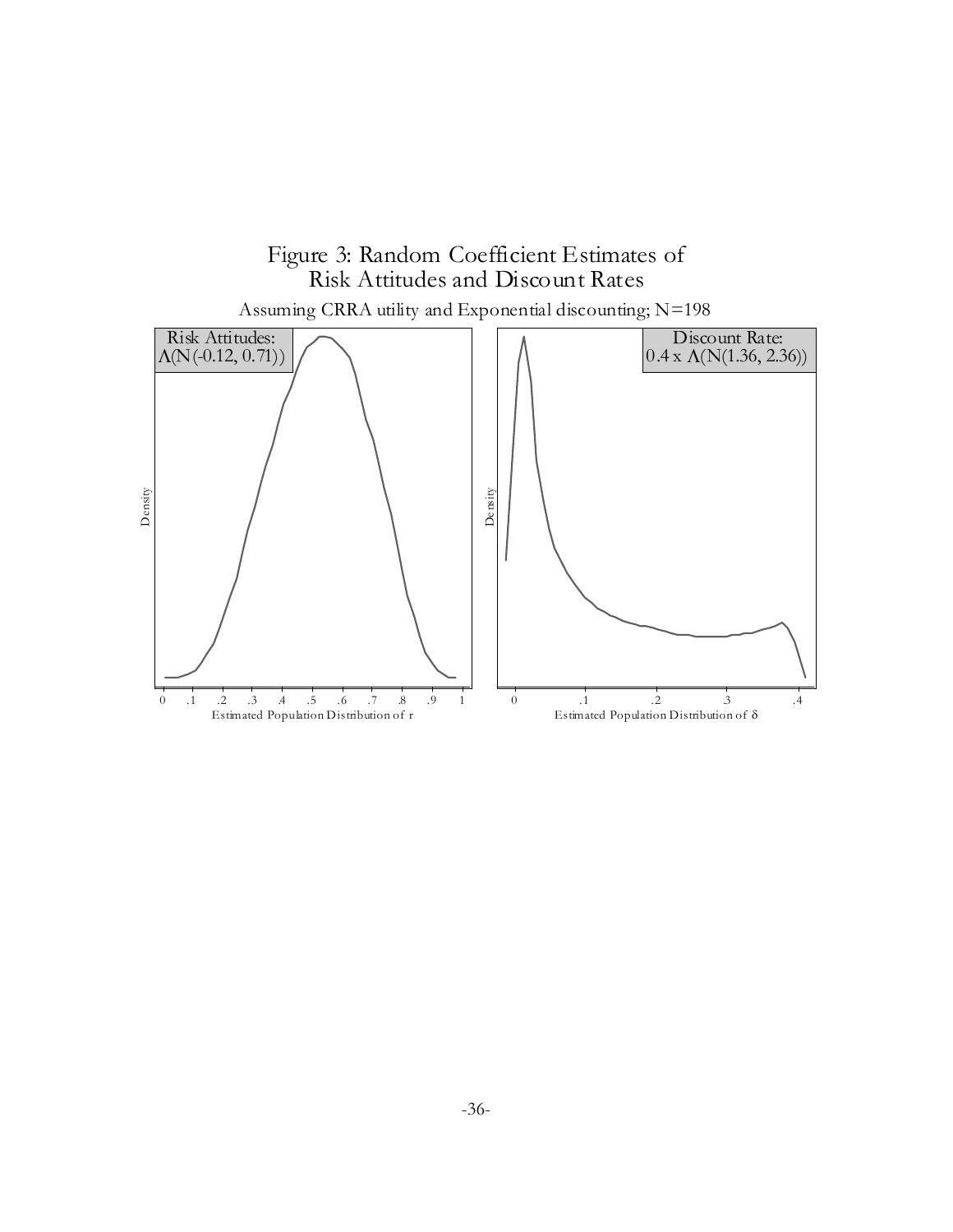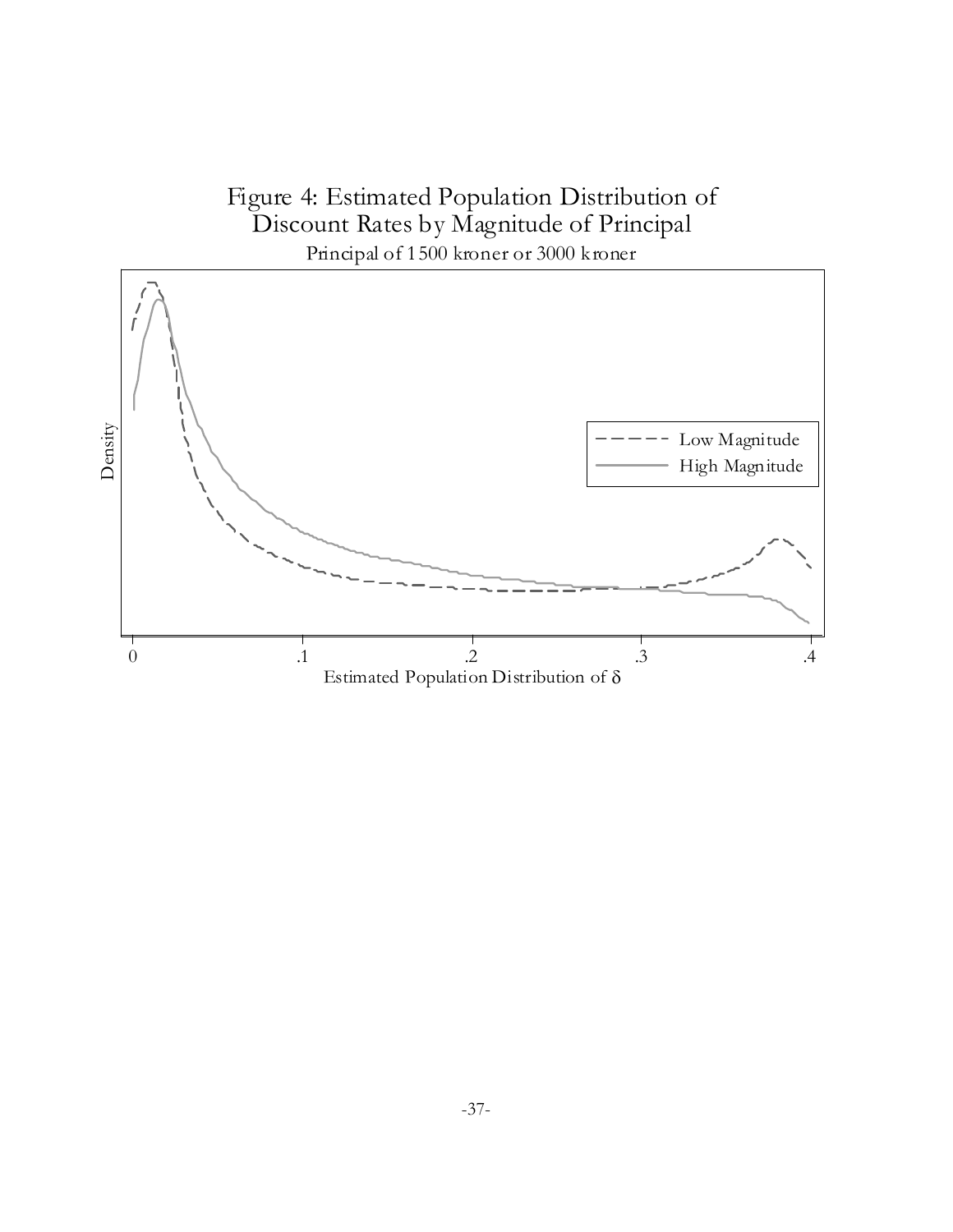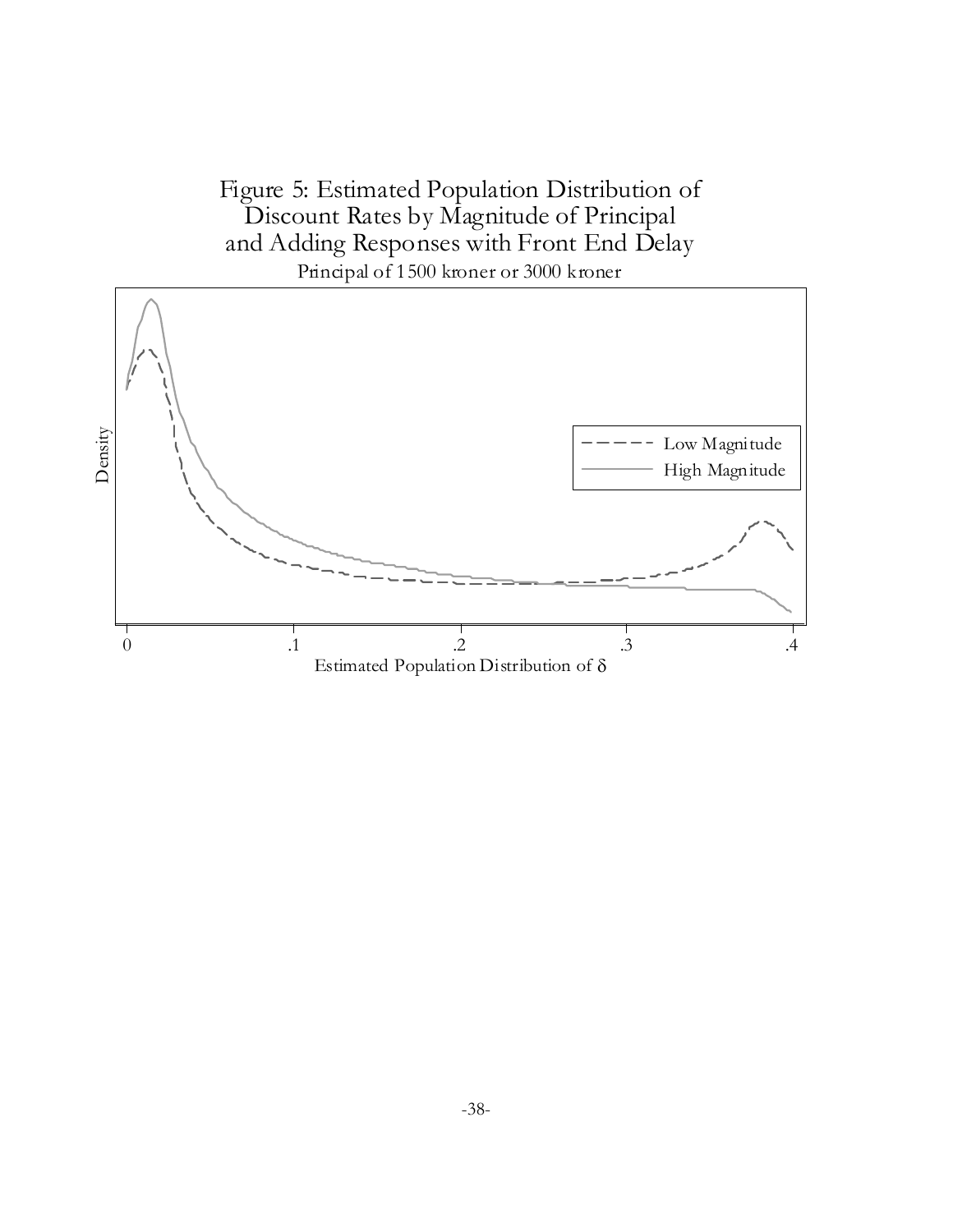#### **References**

- AHLBRECHT, M. and WEBER, M. (1997). An Empirical Study on Intertemporal Decision Making under Risk. *Management Science*, **43** (6), 813-26.
- AINSLIE, G. and HAENDEL, V. (1983). The Motives of the Will. In E. Gottheil, K. Druley, T. Skodola, and H. Waxman (eds.), *Etiology Aspects of Alcohol and Drug Abuse.* Springfield: Charles C. Thomas.
- ANDERSEN, S., HARRISON, G. W., HOLE, A. R., LAU, M. I., and RUTSTRÖM, E. E. (2012). Non-Linear Mixed Logit. *Theory and Decision*, **77**, 77-93.
- ANDERSEN, S., HARRISON, G. W., LAU, M. I., AND RUTSTRÖM, E. E. (2008a). Eliciting Risk and Time Preferences. *Econometrica*, **76** (3), 583-619.
- ANDERSEN, S., HARRISON, G. W., LAU, M. I., AND RUTSTRÖM, E. E.(2008b). Lost in State Space: Are Preferences Stable? *International Economic Review*, **49** (3), 1091-1112.
- ANDERSEN, S., HARRISON, G. W., LAU, M. I., AND RUTSTRÖM, E. E.(2011). Discounting Behavior: A Reconsideration. *Working Paper 2011-03*, Center for the Economic Analysis of Risk, Robinson College of Business, Georgia State University.
- BAUCELLS, M. AND HEUKAMP, F. H. (2012). Probability and Time Trade-Off. *Management Science*, **58** (4), 831-42.
- BECKER, G. M., DEGROOT, M. H. AND MARSCHAK, J. (1964). Measuring Utility By A Single-Response Sequential Method. *Behavioral Science*, **9**, 226-32.
- BENHABIB, J., BISIN, A. AND SCHOTTER, A. (2010). Present-Bias, Quasi-Hyperbolic Discounting, and Fixed Costs. *Games & Economic Behavior*, **69** (2), 205-23.
- BENZION, U., RAPOPORT, A. AND YAGIL, J. (1989). Discount Rates Inferred from Decisions: An Experimental Study. *Management Science*, **35**, 270-84.
- CAMERER, C. AND HO, T. (1994). Violations of the Betweenness Axiom and Nonlinearity in Probability. *Journal of Risk & Uncertainty*, 8, 167-96.
- CHAPMAN, G. B. (1996). Temporal Discounting and Utility for Health and Money. *Journal of Experimental Psychology: Learning, Memory, and Cognition*, **22**, 771-91.
- CHAPMAN, G. B. AND ELSTEIN, A. S. (1995). Valuing the Future: Discounting Health and Money. *Medical Decision Making*, **15**, 373-86.
- CHAPMAN, G. B. AND WINQUIST, J. R. (1998). The Magnitude effect: Temporal Discount Rates and Restaurant Tips. *Psychonomic Bulletin & Review*, **5**, 119-23.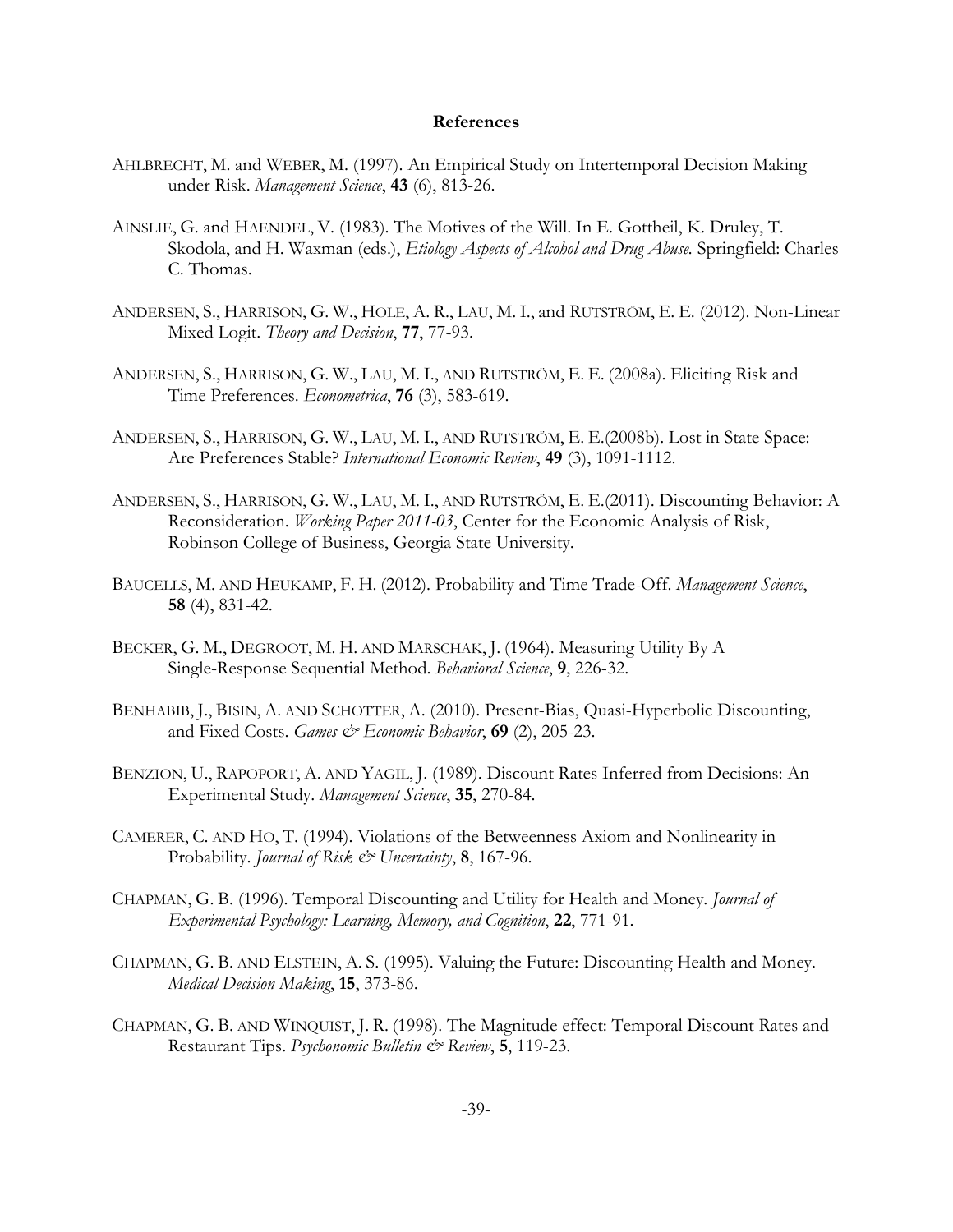- COLLER, M. AND WILLIAMS, M. B. (1999). Eliciting Individual Discount Rates. *Experimental Economics*, **2**, 107-27.
- Du, W., Green, L. and Myerson, J. (2002). Cross-Cultural Comparisons of Discounting Delayed and Probabilistic Rewards. *Psychological Record*, **52**, 479-92.
- ECKEL, C., JOHNSON, C. AND MONTMARQUETTE, C. (2005). Savings Decisions of the Working Poor: Short- and Long-term Horizons. In J. Carpenter, G. W. Harrison and J. A. List (eds.), *Field Experiments in Economics*, Vol. 10, *Research in Experimental Economics.* Greenwich: JAI Press.
- ESTLE, S. J., GREEN, L., MYERSON, J. AND HOLT, D. D. (2007). Discounting of Monetary and Directly Consumable Rewards. *Psychological Science*, **18** (1), 58-63.
- GREEN, L., FRISTOE, N. AND MYERSON, J. (1994). Temporal discounting and preference reversals in choice between delayed outcomes. *Psychonomic Bulletin & Review*, **1**, 383-89.
- GREEN, L., FRY, A. F. AND MYERSON, J. (1994). Discounting of Delayed Rewards: A Life-Span Comparison. *Psychological Science*, **5**, 33-6.
- GREEN, L., MYERSON, J. AND MCFADDEN, E. (1997). Rate of Temporal Discounting Decreases with Amount of Reward. *Memory & Cognition*, **25** (5), 715-23.
- HALEVY, Y. (2012). Time Consistency: Stationarity and Time Invariance. *Mimeo*, University of British Columbia.
- HARRISON, G. W. (1992). Theory and Misbehavior of First-Price Auctions: Reply. *American Economic Review*, **82**, 1426-43.
- HARRISON, G. W., LAU, M. I. AND RUTSTRÖM, E. E. (2007). Estimating Risk Attitudes in Denmark: A Field Experiment. *Scandinavian Journal of Economics*, **109** (2), 341-68.
- HARRISON, G. W., LAU, M. I., RUTSTRÖM, E. E., AND SULLIVAN, M. B. (2005). Eliciting Risk and Time Preferences Using Field Experiments: Some Methodological Issues. In J. Carpenter, G. W. Harrison and J. A. List (eds.), *Field Experiments in Economics*, Vol. 10, *Research in Experimental Economics*. Greenwich: JAI Press.
- HARRISON, G. W., LAU, M. I. AND WILLIAMS, M. B. (2002). Estimating Individual Discount Rates for Denmark: A Field Experiment. *American Economic Review*, **92** (5), 1606-17.
- HARRISON, G. W. AND LIST, J. A. (2004). Field Experiments. *Journal of Economic Literature*, **42** (4), 1013-1059.
- HARRISON, G. W. AND RUTSTRÖM, E. E. (2008). Risk Aversion in the Laboratory. In J. C. Cox and G. W. Harrison (eds.), *Risk Aversion in Experiments*, Vol. 12, *Research in Experimental Economics*. Bingley: Emerald.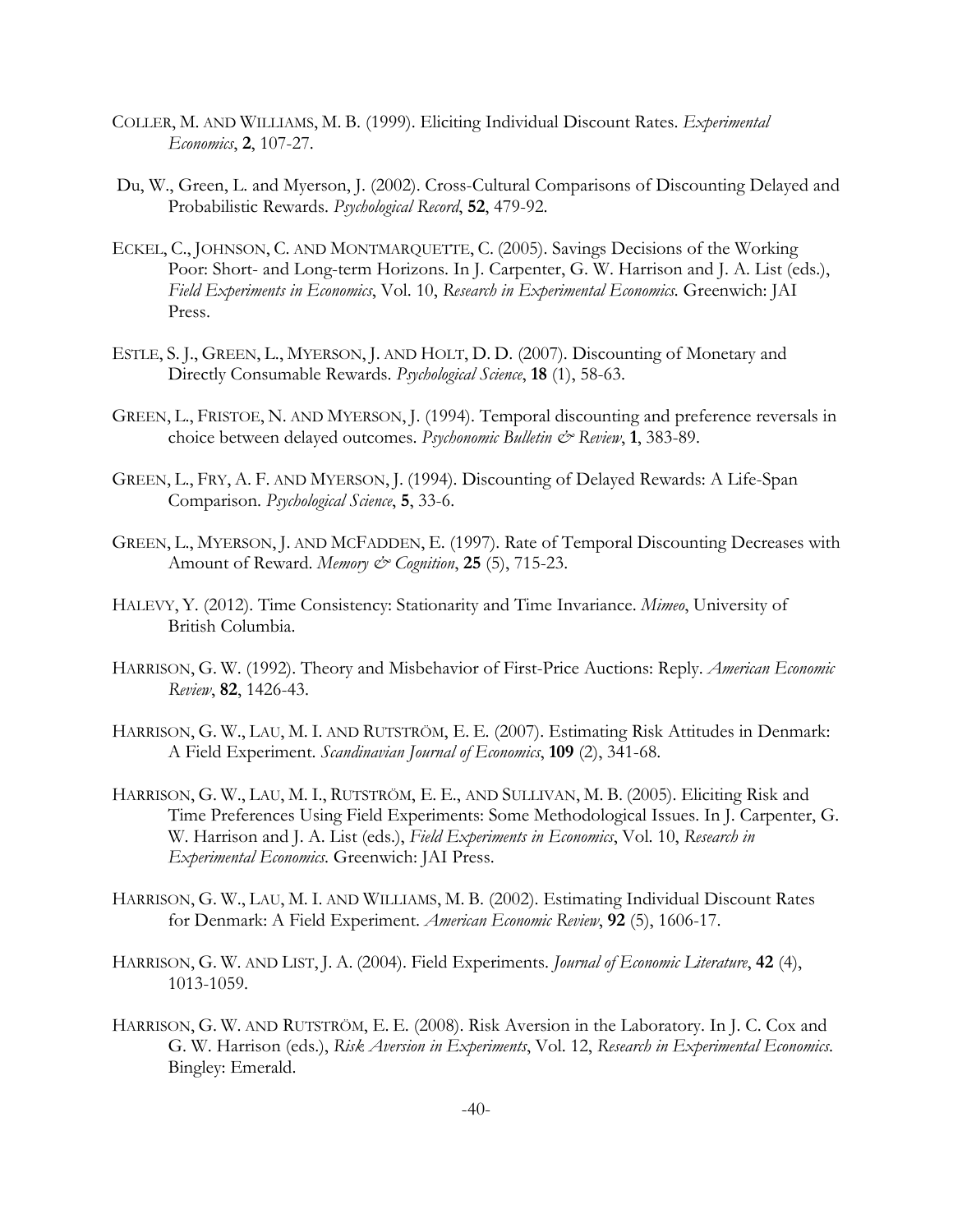- HEY, J. D. AND ORME, C. (1994). Investigating Generalizations of Expected Utility Theory Using Experimental Data. *Econometrica*, **62** (6), 1291-1326.
- HOLCOMB, J. H. AND NELSON, P. S. (1992). Another Experimental Look at Individual Time Preference. *Rationality and Society*, **4**, 199-220.
- JOHSON, N. L. (1949). Systems of Frequency Curves Generated by Methods of Translation. *Biometrika*, **36**, 149-76.
- KIRBY, K. N. (1997). Bidding on the Future: Evidence Against Normative Discounting of Delayed Rewards. *Journal of Experimental Psychology: General*, **126**, 54-70.
- KIRBY, K. N. AND MARAKOVIĆ, N. N. (1995). Modeling Myopic Decisions: Evidence of Hyperbolic Delay-Discounting Within Subjects and Amounts. *Organizational Behavior & Human Decision Processes*, **64**, 22-30.
- KIRBY, K. N. AND MARAKOVIĆ, N. N. (1996). Delay-Discounting Probabilistic Rewards: Rates Decrease as Amounts Increase. *Psychonomic Bulletin & Review*, **3** (1), 100-4.
- KIRBY, K. N., PETRY, N. M. AND BICKEL, W. K. (1999). Heroin Addicts Have Higher Discount Rates for Delayed Rewards Than Non-Drug-Using Controls. *Journal of Experimental Psychology: General*, **128**, 78-87.
- LOEWENSTEIN, G. (1987). Anticipation and the Valuation of Delayed Outcomes. *Economic Journal*, **97**, 666-84.
- PLOTT, C. R. AND ZEILER, K. (2005). The Willingness to Pay-Willingness to Accept Gap, the 'Endowment Effect,' Subject Misconceptions, and Experimental Procedures for Eliciting Valuations. *American Economic Review*, **95** (3), 530-45.
- RAINERI, A. AND RACHLIN, H. (1993). The Effect of Temporal Constraints on the Value of Money and Other Commodities. *Journal of Behavioral Decision Making*, **6**, 77-94.
- READ, D. AND ROELOFSMA, P. H. M. P. (2003). Subadditive versus Hyperbolic Discounting: A Comparison of Choice and Matching. *Organizational Behavior and Human Decision Processes*, **91**, 140-53.
- SCHOLTEN, M. AND READ, D. (2010). The Psychology of Intertemporal Tradeoffs. *Psychological Review*, **117** (3), 925-44.